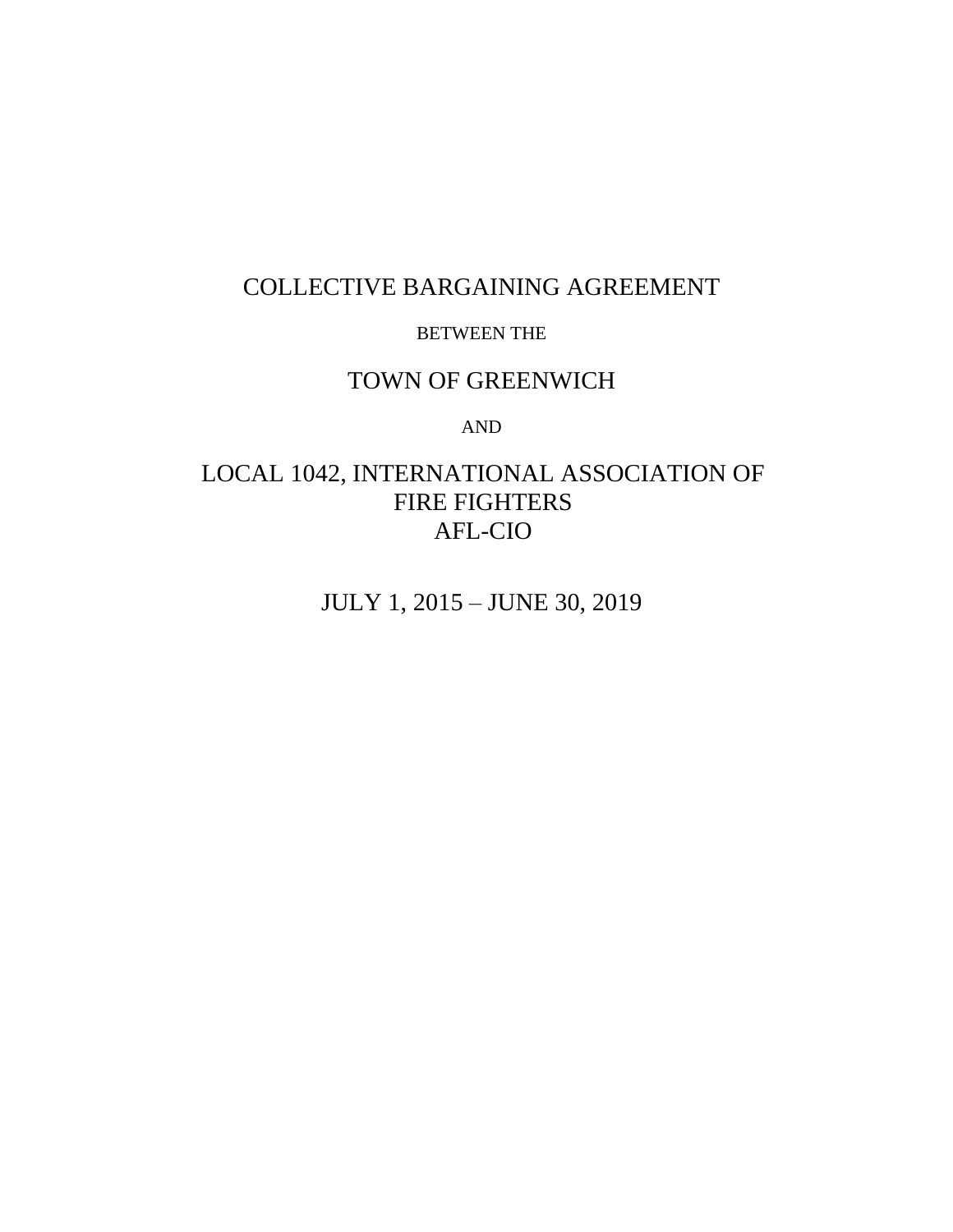# **TABLE OF CONTENTS**

| <b>ARTICLE I</b>     |                                                                      |     |
|----------------------|----------------------------------------------------------------------|-----|
| <b>ARTICLE II</b>    |                                                                      |     |
| <b>ARTICLE III</b>   |                                                                      |     |
| <b>ARTICLE IV</b>    |                                                                      |     |
| <b>ARTICLE V</b>     |                                                                      |     |
| <b>ARTICLE VI</b>    |                                                                      |     |
| <b>ARTICLE VII</b>   |                                                                      |     |
| <b>ARTICLE VIII</b>  |                                                                      |     |
| <b>ARTICLE IX</b>    |                                                                      |     |
| <b>ARTICLE X</b>     |                                                                      |     |
| <b>ARTICLE XI</b>    |                                                                      |     |
| <b>ARTICLE XII</b>   |                                                                      |     |
| <b>ARTICLE XIII</b>  |                                                                      |     |
| <b>ARTICLE XIV</b>   | UNIFORMS AND PROTECTIVE CLOTHING<br>AND DAMAGED PERSONAL EQUIPMENT21 |     |
| <b>ARTICLE XV</b>    |                                                                      |     |
| <b>ARTICLE XVI</b>   |                                                                      |     |
| <b>ARTICLE XVII</b>  |                                                                      |     |
| <b>ARTICLE XVIII</b> |                                                                      |     |
| <b>ARTICLE XIX</b>   | SPECIALTY TEAMS AND CERTIFICATION                                    |     |
| <b>ARTICLE XX</b>    | APPOINTMENTS TO POSITIONS AND<br>ASSIGNMENT AS FLOATER.              | .28 |
| <b>ARTICLE XXI</b>   | GRIEVANCE AND ARBITRATION PROCEDURE 30                               |     |
| <b>ARTICLE XXII</b>  | EFFECTIVE DATE, RETROACTIVITY AND                                    |     |
| <b>ARTICLE XXIII</b> |                                                                      |     |
| <b>ARTICLE XXIV</b>  |                                                                      |     |
| <b>ARTICLE XXV</b>   |                                                                      |     |
| <b>ARTICLE XXVI</b>  |                                                                      |     |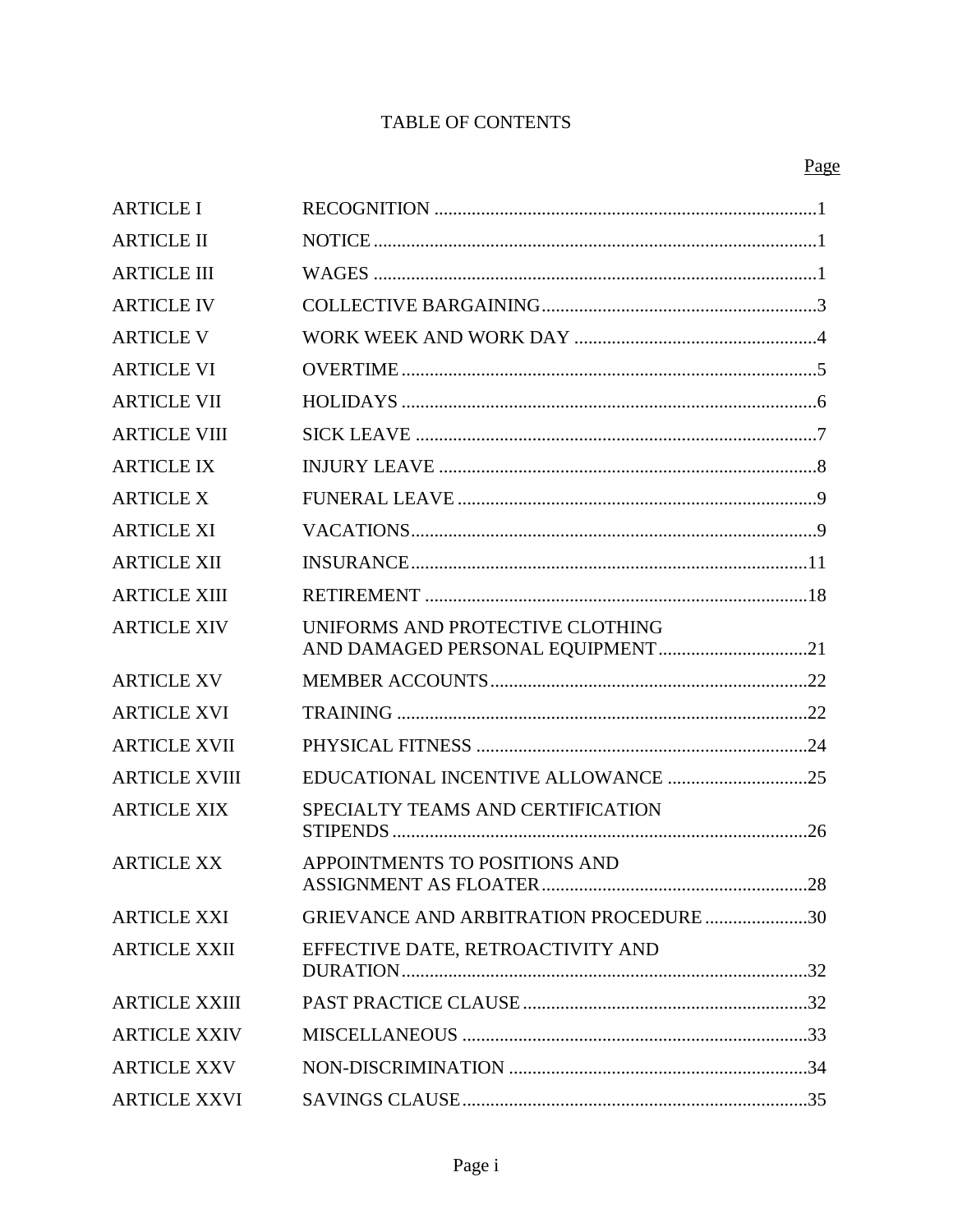# Page

| <b>APPENDIX I</b>    |                                         |  |
|----------------------|-----------------------------------------|--|
| <b>APPENDIX II</b>   |                                         |  |
| <b>APPENDIX III</b>  |                                         |  |
| <b>APPENDIX IV</b>   |                                         |  |
| <b>APPENDIX V</b>    |                                         |  |
| <b>APPENDIX VI</b>   |                                         |  |
| <b>APPENDIX VII</b>  |                                         |  |
| <b>APPENDIX VIII</b> |                                         |  |
| <b>APPENDIX IX</b>   | JUNE 25, 2003 FIRE LIEUTENANT, TRAINING |  |
|                      |                                         |  |
| <b>APPENDIX X</b>    |                                         |  |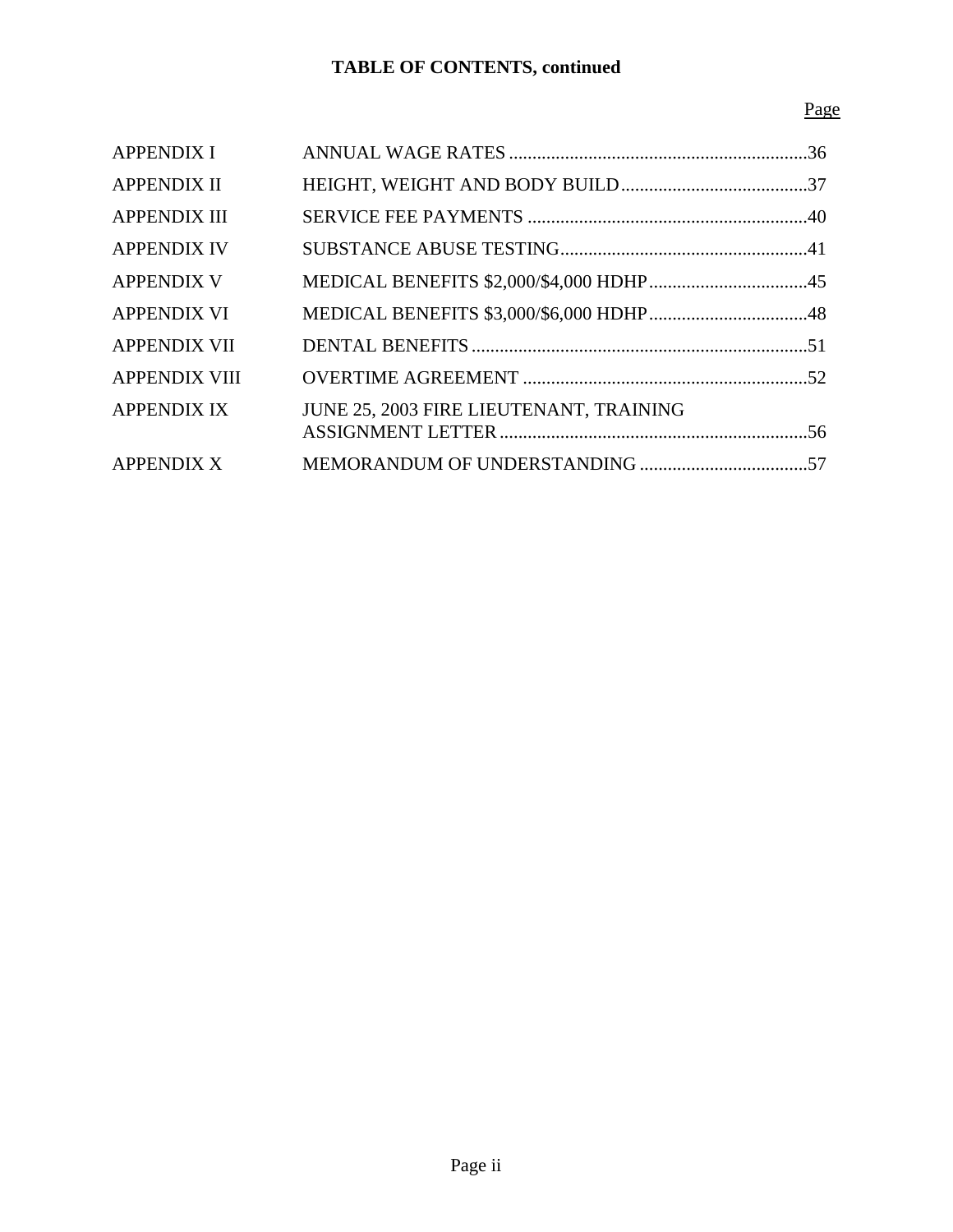#### COLLECTIVE BARGAINING AGREEMENT

-

#### THE TOWN OF GREENWICH and LOCAL 1042 INTERNATIONAL ASSOCIATION OF FIRE FIGHTERS, AFL-CIO

### THE TOWN OF GREENWICH, ("Town") and LOCAL 1042, INTERNATIONAL ASSOCIATION OF FIRE FIGHTERS, AFL-CIO, ("Union") agree as follows:

#### ARTICLE I RECOGNITION

In accordance with Sections 7-467 to 7-477 of the Connecticut General Statutes, as amended, the Town recognizes the Union as the exclusive bargaining representative for all permanent, full-time uniformed and investigatory personnel employed in the Greenwich Fire Department with the exception of the Fire Chief and the Assistant Fire Chief.

#### **ARTICLE II NOTICE**

The Town shall give each member a copy of this Agreement and provide the Union with an electronic copy.

#### ARTICLE III WAGES

- A. 1. Members shall be paid the annual wage at the appropriate rate per year as set forth in Appendix I to this Agreement. Members shall be furnished with the following information with their paychecks: regular hours paid, regular rate of pay, overtime hours paid, overtime rate of pay, stipends paid, rate of pay for each stipend, itemized deductions and year to date totals.
	- 2. Upon providing the Association and members with sixty (60) days written notice, the Town may implement, on a one-time basis, a five-day payroll lag without further negotiations with the Association. The lag shall be implemented by delaying the delivery of each bi-weekly pay check by one business day until a fiveday lag has been accomplished. For example, upon implementation of the payroll lag the bi-weekly paycheck that would be due on a Friday will be issued on the following Monday. Thereafter, the next four successive bi-weekly paychecks will be issued on Tuesday, Wednesday, Thursday and Friday thereby creating a fiveday payroll lag. At termination of employment with the Town, the employee shall be paid the five-days of payroll lag with his or her final paycheck at the rate of pay in effect upon the employee's separation of service with the Town. Following the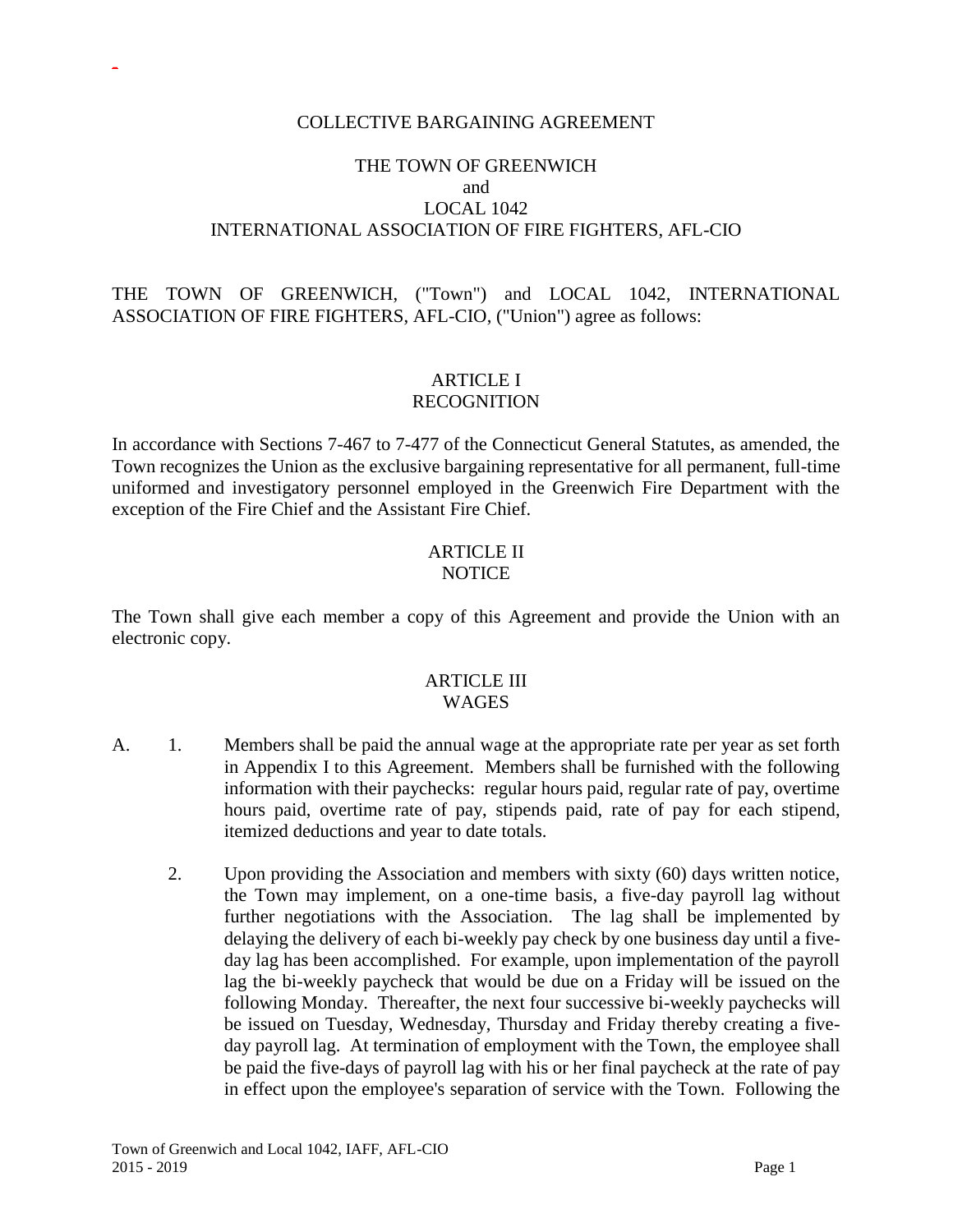implementation of the payroll lag, newly hired employees will receive his or her first paycheck on a five-day lag basis. It is understood that the result of the implementation of the payroll lag will result in employees receiving fifty-one (51) weeks of regular pay in a fifty-two (52) week period.

- B. 1. Effective and retroactive to July 1, 2015, the annual wage rates set forth in Appendix I shall be increased by two and one-half percent (2.5%) over the rates in effect on June 30, 2015.
	- 2. Effective and retroactive to July 1, 2016, the annual wage rates set forth in Appendix I shall be increased by two and one-half percent  $(2.5%)$  over the rates in effect on June 30, 2016.
	- 3. Effective and retroactive to July 1, 2017, the annual wage rates set forth in Appendix I shall be increased by two and one-quarter percent (2.25%) over the rates in effect on June 30, 2017.
	- 4. Effective July 1, 2018, the annual wage rates set forth in Appendix I shall be increased by one and one-half percent (1.5%) over the rates in effect on June 30, 2018.
- C. A member who is promoted to a sworn officer position and has not met all of the required qualifications for such position shall be paid at the entry rate of pay and upon possessing all of the required qualifications shall be paid at the top rate for such position. A member who is promoted to a sworn officer position and possesses all of the required qualifications for such position at time of promotion shall be paid at the top rate for such position. The required qualifications are those as contained in the job description approved by the Department of Human Resources.
- D. A bargaining unit member who is authorized and acts in a higher salaried position shall be paid at the minimum of the rate for such position for the shift or part thereof. In the event the member acting in such higher salaried position possess all of the qualifications for such position such member shall be paid at the top rate for such position.
- E. Members being paid by direct deposit as of October 1, 2013 and members hired on or after October 1, 2013 shall have their wage payments made through direct deposit. A member grandfathered from mandatory direct deposit and who thereafter enrolls in direct deposit shall be subject to mandatory direct deposit. Pay advice for members with direct deposit shall be made available to each member electronically each bi-weekly payday.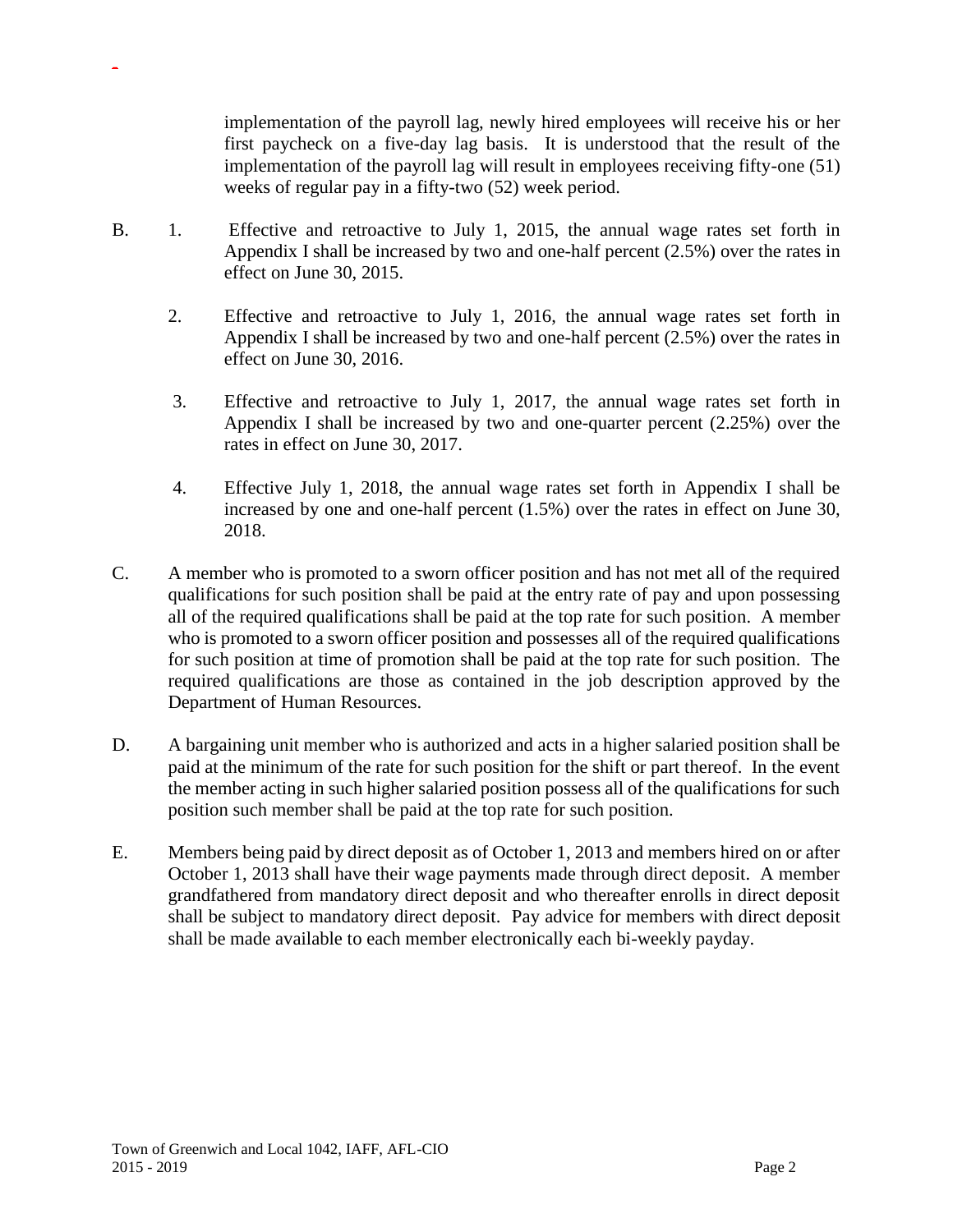#### ARTICLE IV COLLECTIVE BARGAINING

- A. All collective bargaining shall be conducted between authorized representatives of the Union and authorized representatives of the Town.
- B. The authorized representatives of the Union negotiating committee shall be granted leave from duty with full pay for all reasonably necessary meetings with the Town for the purpose of negotiating a successor agreement when such meetings are held at a time when such authorized representatives are scheduled to be on duty.
- C. The authorized representatives of the Union grievance committee shall be granted leave from duty with full pay for all reasonably necessary meetings with the Town for the purpose of processing grievances when such meetings are held at a time when such authorized representatives are scheduled to be on duty.
- D. Members designated by the Union shall be granted leave from duty with full pay for Union business, provided such total leave for the bargaining unit shall not exceed four hundred forty hours (440) per fiscal year. Leave for Union business shall be limited to the following: local Union meetings, Uniformed Fire Fighters Association of Connecticut meetings, labor conventions, and other union related activities as requested by the Union and approved by the Chief. Meetings called by the Town, which a Union official is requested by the Town to attend, shall not be charged against Union Business Leave.
- E. Leave from duty under this Article shall be taken only for such time as is necessary to complete the specified purpose.
- F. No more than five (5) authorized representatives or alternates on the Union negotiating committee and no more than three (3) authorized representatives or alternates on the Union grievance committee shall be entitled to leave from duty under this Article.
- G. Each member of the bargaining unit who is a director of the Greenwich Municipal Employees' Credit Union shall be granted leave from duty with full pay up to two (2) hours per month, non-cumulative, for all necessary directors' meetings of the Credit Union, when such meetings take place at a time when such members are scheduled to be on duty; provided, however, that the aggregate number of directors granted such leave (whether from the bargaining unit or otherwise) shall not exceed a total of twelve (12) per month.
- H. The Union shall be allowed one member in each station to represent the members on all matters involving wages, hours, or conditions of employment, provided that no such representation shall interfere with Town business or result in any cost to the Town. The Union, on or before July 1 of each year, shall notify the Town of the name of each representative so designated and, within fifteen (15) days, of any changes in the representatives.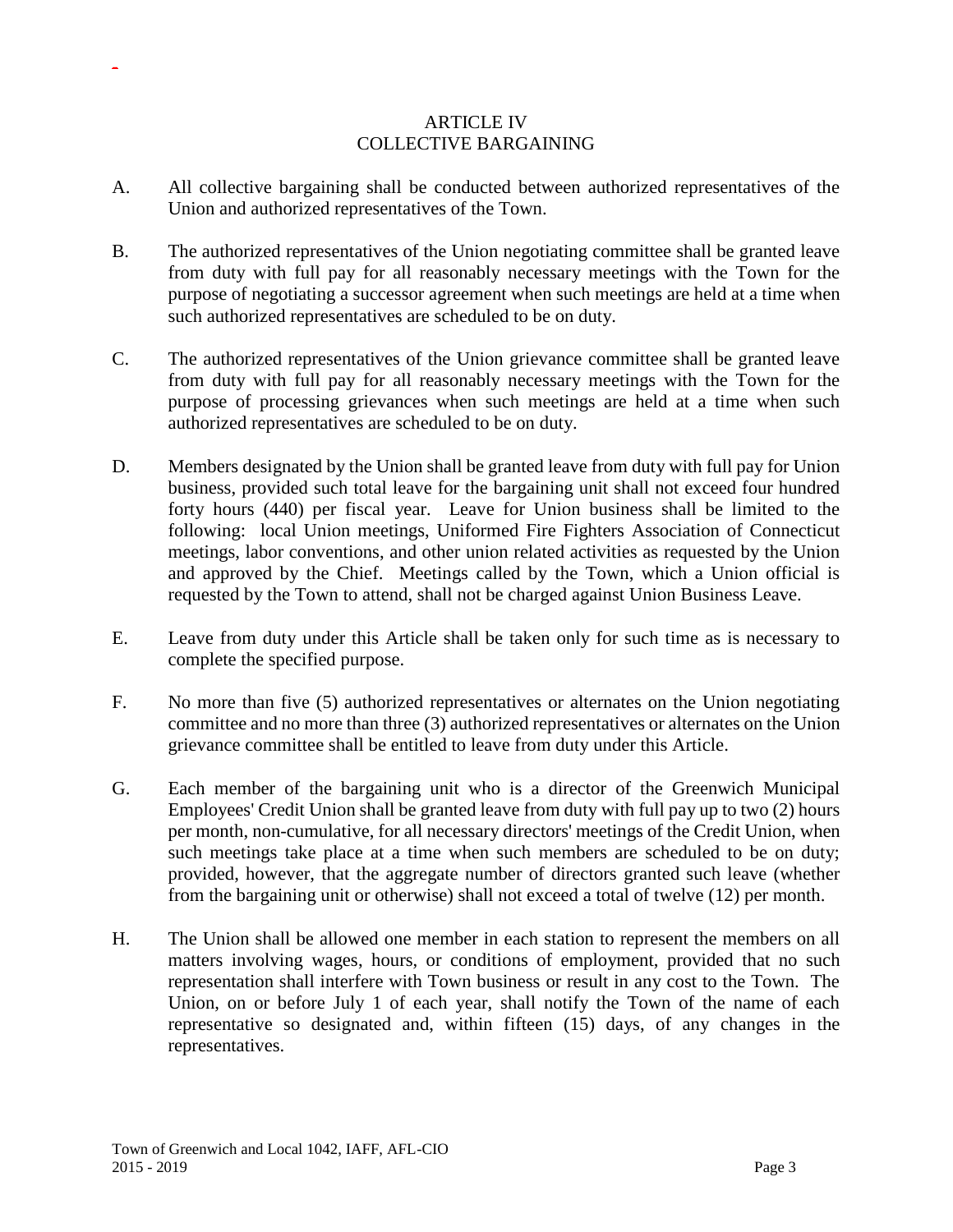I. A member of the bargaining unit, who is a member of the Town of Greenwich Retirement Board elected pursuant to Section 197 (a) (3) or Section 198 of Article 14 of the Town Charter, shall be relieved from duty without loss of pay or charge to accrued leave time sufficient to attend the regularly scheduled monthly meeting of such Board.

-

#### ARTICLE V WORK WEEK AND WORK DAY

- A. 1. The work day for all members performing firefighter duties shall be a ten (10) hour tour, 8:00 a.m. to 6:00 p.m., immediately followed by a fourteen (14) hour tour, 6:00 p.m. to 8:00 a.m., or until properly relieved which shall be followed by seventy – two (72) consecutive hours off. Effective July 1, 2001, the Department shall establish a rolling twelve (12) month sick leave average that shall include all members of the bargaining unit in such calculation. Job related illness or injury leave shall be excluded from the average. Also excluded from the average shall be sick leave charged against a member for a claimed job related illness or injury pending the Town's initial determination of such claim. Thereafter, such sick leave average shall be calculated on a rolling twelve (12) month basis. In the event such sick leave average exceeds 9.0 days the Chief shall notify the Union in writing and the Chief and the Union shall meet to discuss the increase in the sick leave average. The discussions shall include a review of any special circumstances leading to the increase and how these special circumstances should be considered. If, on the first of the month following a thirty (30) day period from the date the Chief notified the Union, the sick leave average continues to exceed 9.0 days, the Chief may unilaterally revert to the work schedule that was in effective prior to January 1, 2001. The return to the prior work schedule shall be effective on a date to be determined by the Chief with at least sixty (60) days written advance notice to the Union and members.
	- 2. A member may be released from duty up to one (1) hour prior to the end of his/her shift with no loss of compensation when properly relieved early by his/her replacement. The member reporting early shall not be entitled to any additional compensation. The Union shall hold the Town harmless from any liability in the event that this provision is found to be contrary to federal or state wage and hour law.
- B. Members whose assignment is other than line firefighting duties shall work a workweek averaging forty-two (42) hours per week computed over a period of one (1) fiscal year. The workday for such members shall normally be an eight (8) hour tour, starting at 8:30 a.m., together with such additional hours as may be required to perform their assigned duties, in accordance with the work schedules established by the Fire Marshal.
- C. Members shall have the right to temporary exchange of shifts (swaps) when the exchange does not interfere with the operation of the Department, does not result in the member working in excess of forty-eight (48) consecutive hours and does not result in any costs to the Town. A swap shall not be permitted if such swap is in conflict with the training needs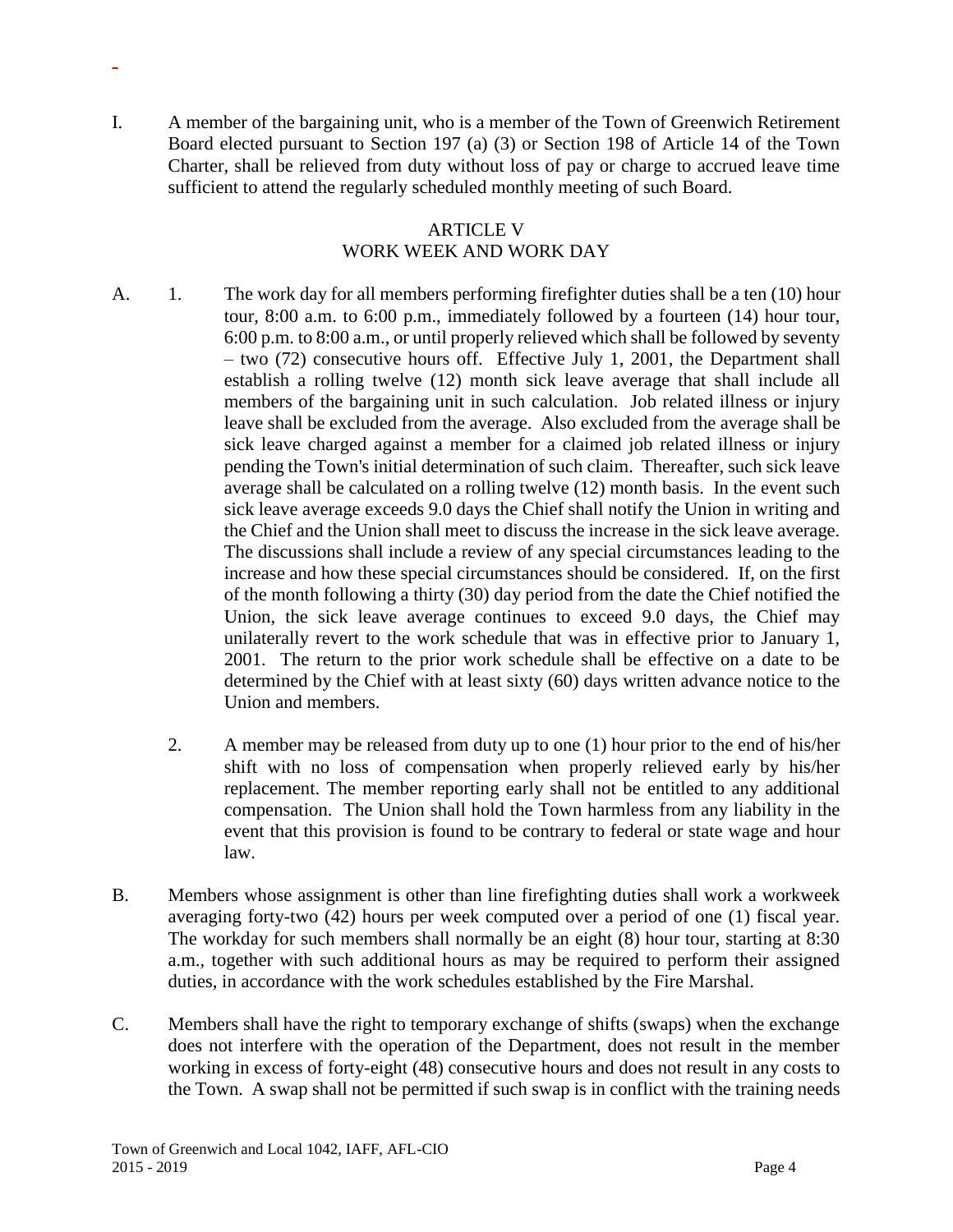of the department. Members may exchange a day shift for a night shift or a night shift for a day shift at their option. However, it is expressly understood and agreed to that the exchange of shifts will not result in any additional salary, overtime, or otherwise affect the member's bi-weekly pay. In no event shall a member be eligible to temporarily exchange shifts (swaps) when the exchange results in the member working forty-eight (48) consecutive hours in excess of three work cycles in a calendar month.

#### ARTICLE VI OVERTIME

- A. Overtime shall consist of all work performed in excess of a member's workweek or workday. In no event shall a member work more than forty-eight (48) consecutive hours, including exchange of duties, except during emergencies declared by the Fire Chief or designated duty officer.
- B. 1. The rate of pay for overtime for members performing firefighting duties shall be computed based on one and one-half  $(1 \frac{1}{2})$  times the hourly rate (overtime hourly rate). The overtime hourly rate shall include the following: the Appendix I wage, night differential, and if earned by the member, EMT/EMR stipend, education stipend, trench rescue stipend, hazmat stipend, confined space stipend, dispatch stipend and the CFI stipend if paid to a member assigned to the Fire Marshal's office divided by 2,184 hours and multiplied by one and one-half (1 1/2). A member who works a full overtime tour (10 or 14 hour shift) shall be paid for 12 hours of overtime at the overtime rate or for the actual number of overtime hours worked if less than a full 10 or 14 hour overtime shift.
	- 2. The rate of pay for overtime for members not performing firefighting duties shall be one and one-half  $(1/2)$  times the overtime rate set forth in paragraph  $B(1)$  above, multiplied by the actual number of hours the member works in excess of forty-two (42) hours per week computed over the period of the last one (1) fiscal year.
- C. Overtime work shall be distributed as provided in the overtime agreement annexed hereto as Appendix VIII.
- D. Overtime shall not include time for physical exams, voluntary services on or attendance at panels or forums, educational classes which are not a designated part of the training program established by the Town pursuant to Article XVI of this Agreement, or classes taken to obtain qualification in the area of first aid for which a payment is to be made pursuant to Article XVI, C of this Agreement.
- E. Overtime shall not include time for required attendance at any disciplinary hearing convened by the Chief of the Fire Department in which the member is the subject of the hearing, provided, however, that if the member is exonerated after any disciplinary hearing then he/she shall be paid his/her regular hourly rate for the time actually spent at such hearing in excess of his/her work week or work day. "Exoneration" for purposes of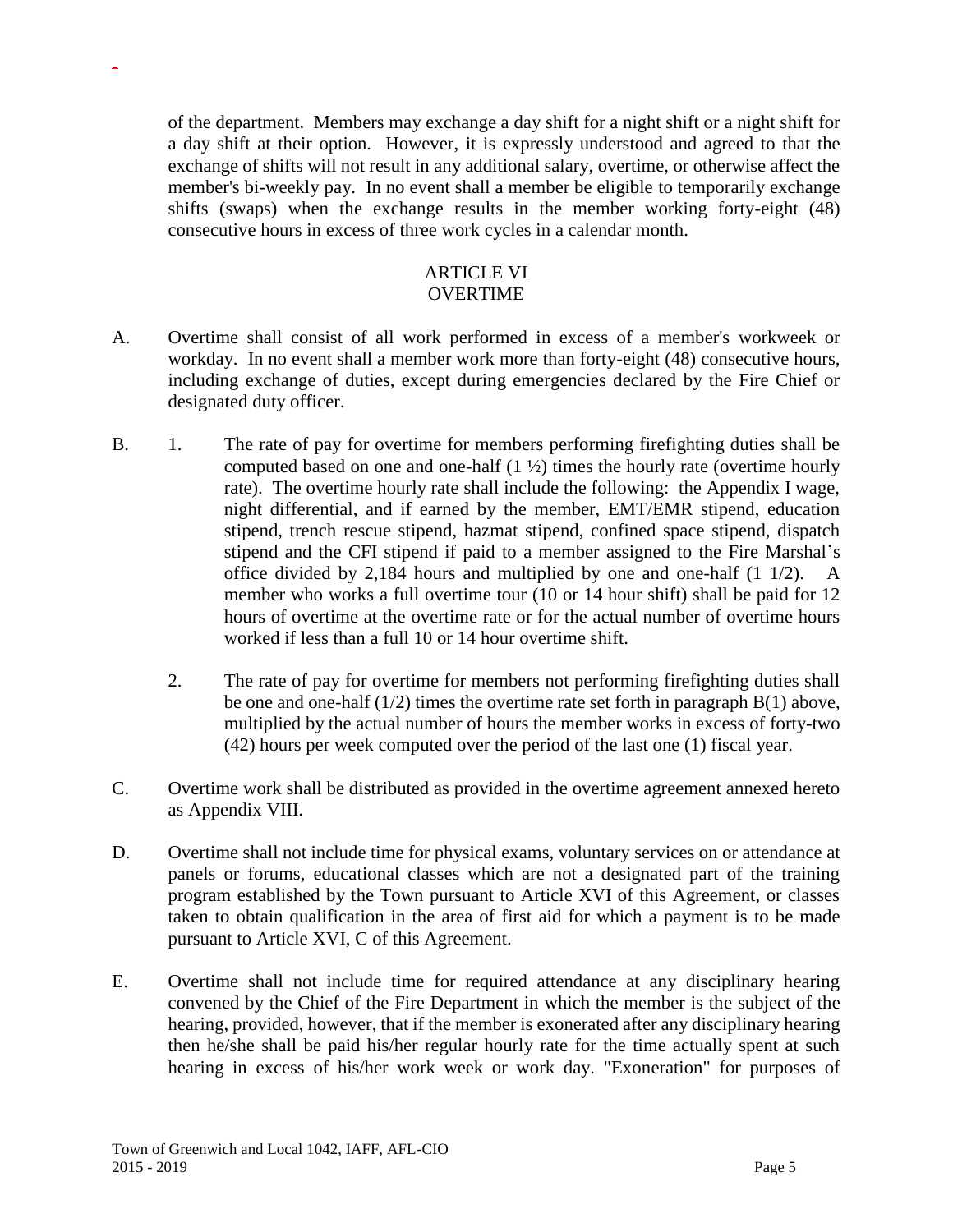receiving pay under this section shall require a specific finding that the member did not commit the act with which he/she was charged.

- F. Overtime shall not include time for required attendance at any disciplinary hearing convened by the Chief of the Fire Department in which the member is a necessary witness and called by the member who is the subject of the hearing. A member required by the Town to attend any disciplinary hearing convened by the Chief of the Department in which the member is not the subject of the hearing shall be paid his/her regular hourly rate for the time actually spent at such hearing in excess of his/her work week or work day.
- G. All compensation for overtime shall be paid in the pay period following the pay period in which the overtime was worked.
- H. In the event that a member of the Fire Marshal's Office is "called in" on a weekend or holiday weekend, that person shall receive overtime pay at a rate of one and one-half (1 1/2) times the regular hourly rate, for a minimum of four (4) hours.
- I. The Fire Deputy Chief, Training shall receive, in lieu of overtime, compensatory time at the rate of time and one half. This time must be allowed to be taken within thirty (30) days of the member's request. If the member is not allowed to take said time within thirty (30) days after such request, the member shall be paid at time and one half for the hours owed. Members assigned to the Training Division shall be eligible for paid overtime for unscheduled work performed outside regular scheduled hours for non-training activities.
- J. Payments to members for fire watch as required either by Section 29-143a of the General Statutes of the State of Connecticut or by directive of the Chief or Assistant Chief of the Fire Department shall be at the rate of seventy-five dollars (\$75.00) per hour and for a minimum of three (3) hours, except for Town functions, which shall be paid at the member's overtime rate.

#### ARTICLE VII **HOLIDAYS**

- A. Members shall receive twelve (12) days holiday pay in lieu of time off on holidays. Such holiday pay shall be computed by dividing the annual wage rate of the member by one hundred and eighty-two (182). The holiday pay due each member as of the first week of December and the first week of June of each year shall be paid to each member in that week. A member who retires prior to the payment of holiday pay shall receive a pro rata holiday payment at the time of retirement based on the number of complete months from the last holiday payment received by the member.
- B. The Deputy Fire Marshal and Fire Inspectors will standby on a rotating schedule for weekends and holidays. They will be allowed to exchange standby time with other Fire Inspectors. A Fire Inspector shall receive forty dollars (\$40.00) per standby weekend, and twenty dollars (\$20.00) per standby on a holiday. If the Fire Inspector fails to respond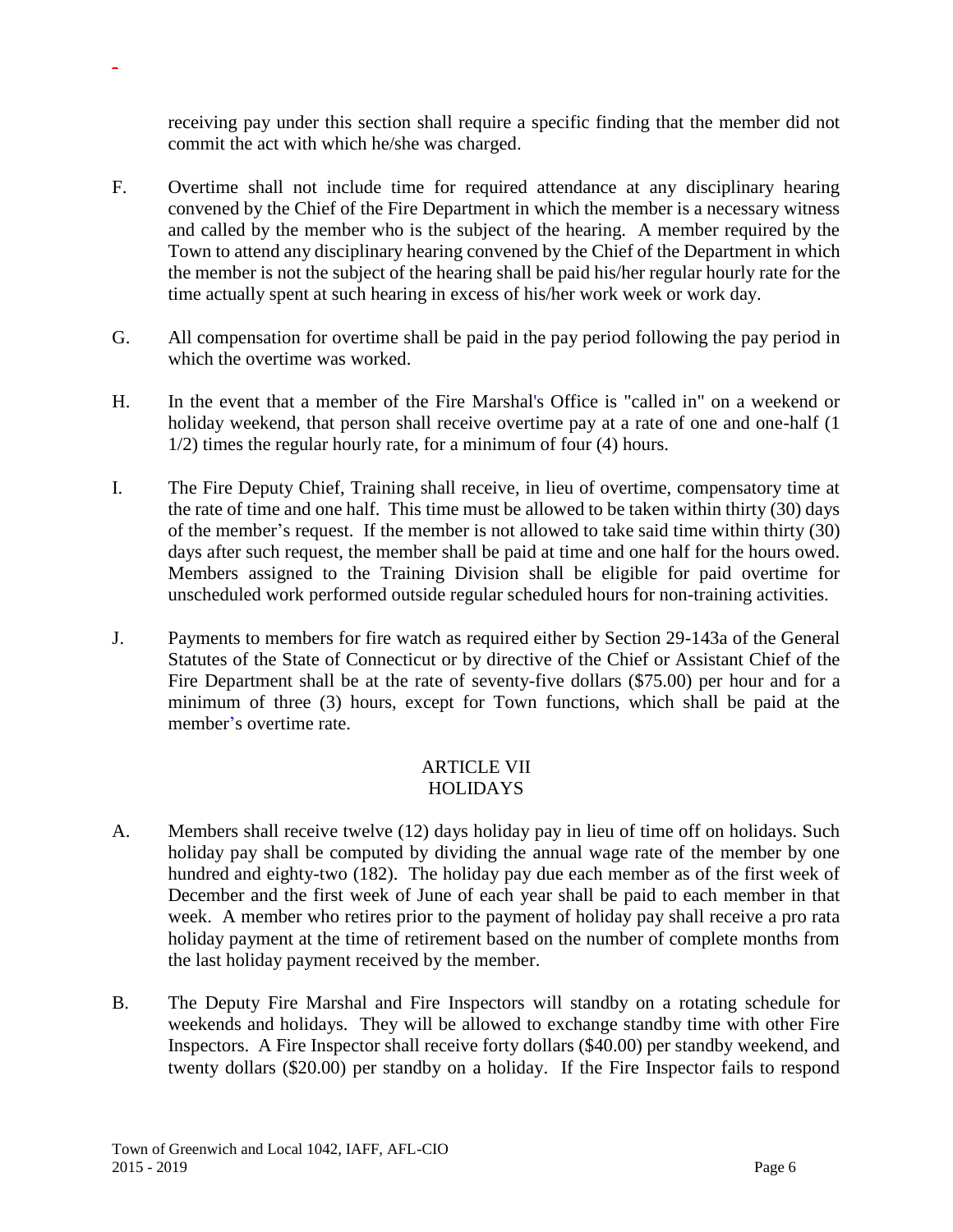while on standby, he/she will forfeit the standby pay. Fire Inspectors will not be responsible for standby in the event of vacations, injury, sickness or funeral leave.

### ARTICLE VIII SICK LEAVE

- A. In each year of continuous service through completion of the ninth (9th) year of service, a member shall earn sick leave at the rate of twelve (12) hours per month. In each year of continuous service commencing with the tenth (10th) year of service, a member shall earn sick leave at the rate of eighteen (18) hours per month. Sick leave may be accumulated to a maximum of two thousand one hundred sixty (2,160) hours.
- B. 1. At the time of retirement or death under the provisions of this Agreement, a member, his/her heir or estate, shall be paid at the rate of their last position for accumulated sick leave according to the following schedule:

| <b>Accumulated Sick Leave</b> | Percentage Paid |
|-------------------------------|-----------------|
| $0 - 480$ hours               | $0\%$           |
| $481 - 1080$ hours            | 25%             |
| $1081 - 1620$ hours           | 35%             |
| 1621 - 2160 hours             | 40%             |

- 2. Members hired on or before October 1, 1996, at the time of his/her retirement or death, a member, his/her heirs, or his/her estate shall be paid at the rate of his/her last position with the Town for up to fifty percent (50%) of his/her accumulated sick leave, provided that in no instance shall payment be made for more than one thousand eighty (1,080) hours sick leave.
- 3. The payment of unused sick leave at retirement or death as provided in section B (2) above shall be computed by dividing the member's annual wage rate by two thousand one hundred eight-four (2,184) hours. Sick leave shall not be assessed for pension at the time of retirement.
- C. Sick leave shall not be considered a privilege a member may use at his/her discretion, but shall be allowed only in case of (i) the member's personal illness or physical incapacity resulting from causes beyond his/her control, or (ii) the illness of an individual within the member's immediate family (defined as spouse, child, stepchild, parent, stepparent, brother, sister, grandparent, grandchild, parent-in-law or any relation domiciled with a member who is listed as a dependent on the member's income tax ) that requires the member's personal care and attention not to exceed sixty hours of paid sick leave. Sick leave used due to illness of a member of the member's immediate family shall be charged against the regular sick leave account.
- D. Accumulated sick leave will remain to the credit of a member for a period of three (3) years after leaving the service of the Town, and will be reinstated if he/she returns to service within that period of time.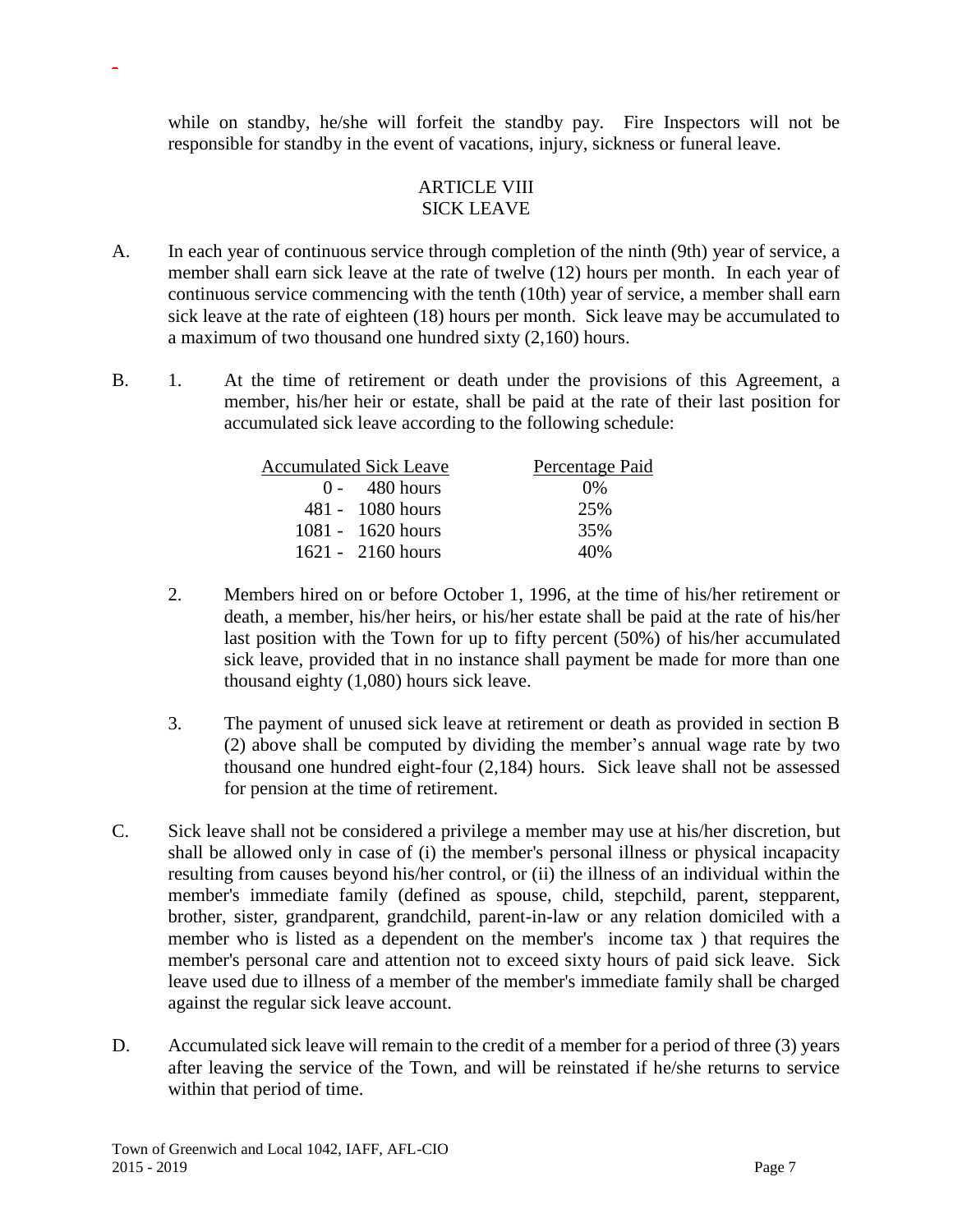- E. In the event that a member is entitled to sick leave pursuant to Section C of this Article, but does not have earned sick leave available, the member may borrow from his accrued, unused vacation leave as of the time sick leave is taken. The vacation leave so used may subsequently be repaid by subsequent sick leave earned at the applicable rate.
- F. A member taking sick leave shall inform the Department that he/she is taking sick leave and the expected duration of the absence as soon as possible, and failure to do so within a reasonable time will be cause for denial of sick leave with pay for the period of absence.
- G. Upon hire, a member shall be given an advance credit of two hundred forty (240) hours of accumulated sick leave which can be used in the same manner as regularly accumulated sick leave and which shall be repaid as the member earns sick leave. Should a member use any or all of his or her advance credit of two hundred forty (240) hours and then leave the employment of the Town without having repaid the hours used, the Town shall recover the value of the hours from the member. No payment under Section B of this Article shall be made for the advance credit of two hundred forty (240) hours.

### ARTICLE IX INJURY LEAVE

A. A member who incurs an injury which is covered under the Connecticut Workers' Compensation Act which occurs while employed by the Town shall be entitled to injury leave pay equal to the difference between the compensation received under said Act and his/her normal rate of pay for the number of days of necessary absence until the member has recovered sufficiently to return to duty or has been retired on a disability or regular pension.

A member who receives a temporary appointment to a higher rank pursuant to Article XX (B) and incurs an injury which is covered under the Connecticut Workers' Compensation Act which occurs while employed by the Town while performing the duties of the higher rank shall be entitled to injury leave pay equal to the difference between the compensation received under said Act and rate of pay the member is receiving for the higher rank for the number of days of necessary absence until the member has recovered sufficiently to return to duty or has been retired on a disability or regular pension.

An injured member will be entitled to this supplemental pay for up to eighteen (18) months; provided, however, that if the member's treating physician certifies to the Town that it is likely the member will be able to return to work within an additional six-month period, then the pay supplement shall be extended to the date of the member's return, but not more than six (6) additional months. Upon completion of the period of supplemental pay, the injured member shall be entitled to whatever benefits are mandated by the Workers' Compensation Act.

By placing a member on injury leave, the Town does not waive any rights it may have under the Connecticut Workers' Compensation Act.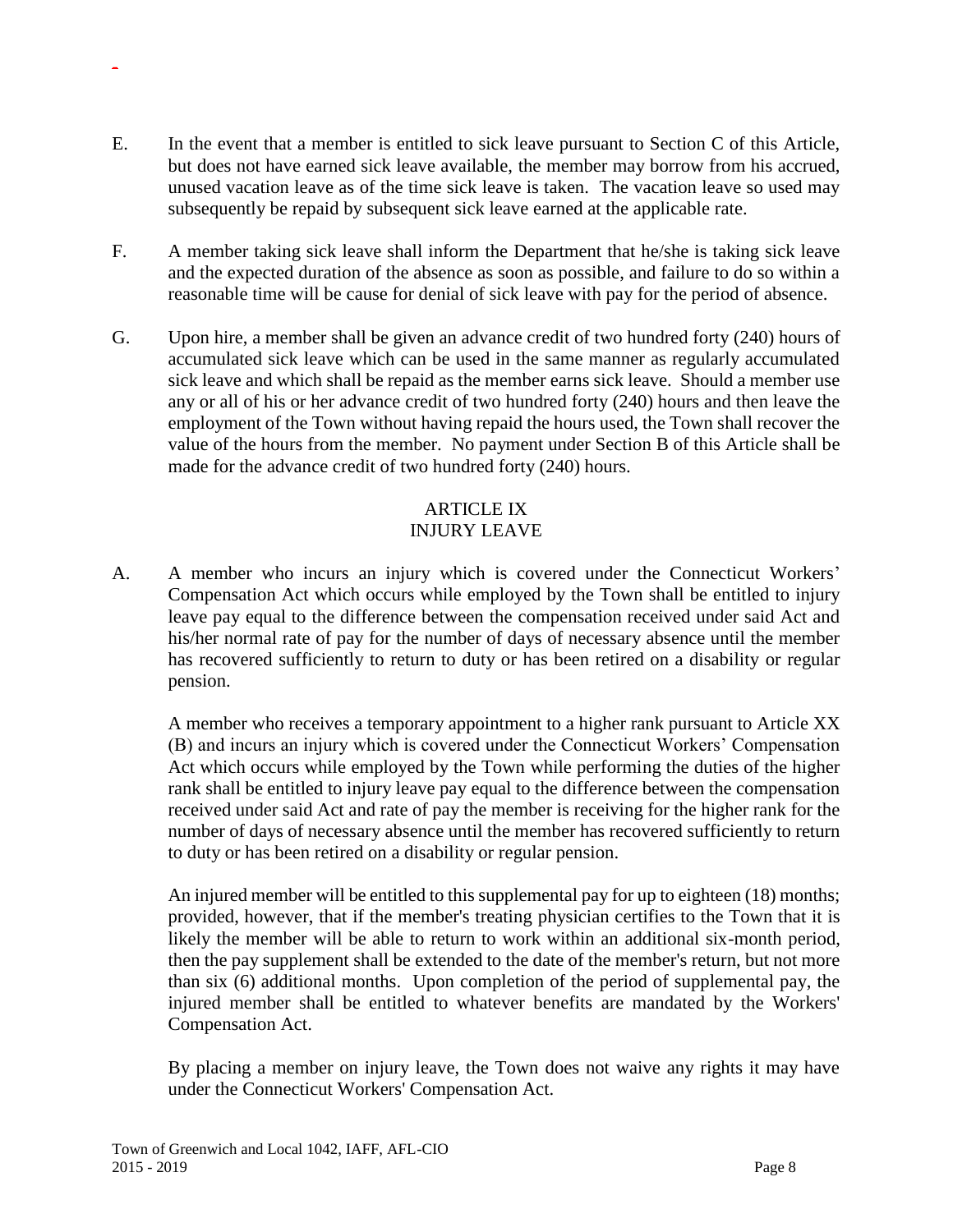- B. The Town may, during all or any part of an injury leave, assign a member on injury leave to duties other than his/her regular duties which he/she is capable of performing within the Fire Department; provided, however, that the member shall not receive a lesser wage rate or lesser benefits, including pension rights, for such duties than he/she would have received if he/she had continued to be employed in the Fire Department without injury leave.
- C. The Town may assign any employee who has been or is disabled as the result of serviceconnected injury or illness, and who has reached the point of maximum recovery but is unable to perform his/her regular duties, to another position in the Town services outside of the Fire Department, provided that he/she shall not receive a lesser wage rate or lesser benefits, including pension rights, for such a position than he/she would have received if he/she had continued to be employed in the Fire Department without the injury or illness.
- D. A complete report of each accident shall be made to the Fire Chief or designee as soon as practical after it occurs.

## ARTICLE X FUNERAL LEAVE

- A. Members are entitled to up to seventy-two (72) consecutive working hours of funeral leave with pay in the event of death of a member of the "immediate family" as defined in Article VIII, Section C of this Agreement and forty-eight (48) consecutive working hours of funeral leave with pay in the event of the death of a brother-in-law, sister-in-law, son-inlaw or daughter-in-law. The Chief of the Department may, in his sole discretion, grant a member twenty-four (24) consecutive working hours of funeral leave with pay in the event of the death of a member's relative not otherwise covered in this section, to permit the member to attend a memorial or funeral service for such relative or to permit a member travel time when reasonably necessary.
- B. Funeral leave shall not be deducted from sick leave.

-

C. The actual number of working hours taken up to the maximum provided shall be based on actual need for funeral leave.

#### ARTICLE XI VACATIONS

- A. The Town shall grant vacation leave with pay to all full-time members in accordance with this Article. No vacation leave shall be granted during the first six (6) months of service, except in the discretion of the Chief of the Fire Department, but upon completion of the first six (6) months, the time served during such period shall be used in computing vacation leave.
- B. Annual vacations with pay shall be granted in each fiscal year of each of the following categories as follows: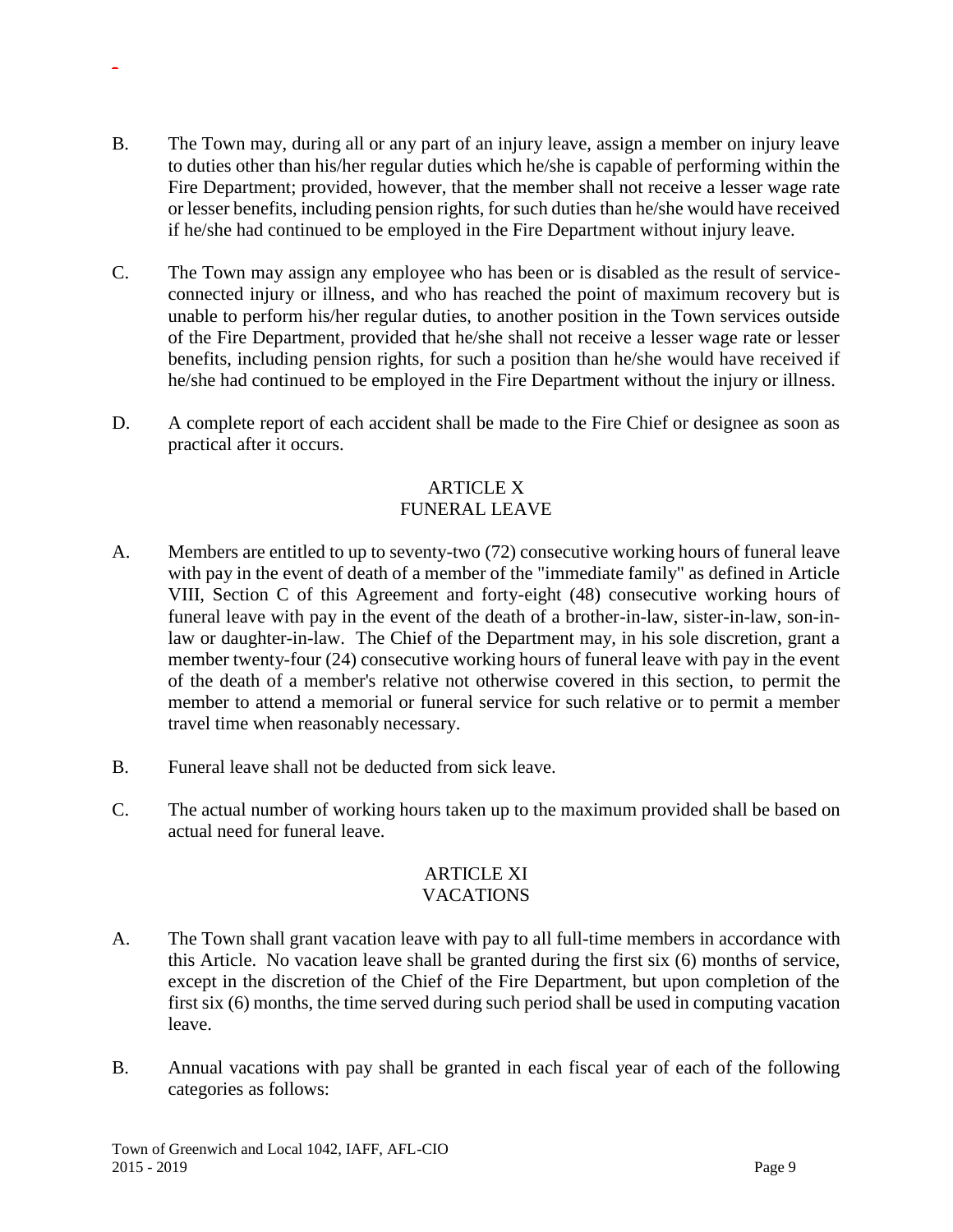- 1. (a) Commencement of service to completion of six (6) months of continuous service sixty (60) hours (to be deducted, if granted and taken, from the one hundred twenty (120) hours due after completion of one (1) year);
	- (b) Commencement of service to completion of one (1) year of continuous service one hundred twenty (120) hours (subject to the deduction of the sixty (60) hours, if granted and taken, as above);
- 2. Commencement of second (2nd) year of continuous service to completion of fourth (4th) year of continuous service one hundred twenty (120) hours;
- 3. Commencement of fifth (5th) year of continuous service to completion of ninth (9th) year of continuous service one hundred eighty (180) hours;
- 4. Commencement of tenth (10th) year of continuous service and after two hundred forty (240) hours.
- C. The Chief of the Department may limit the number of members who may be on vacation at any one time to four (4) Fire Fighters, one (1) Deputy Chief and two (2) Fire Lieutenants on each working shift. The parties agree, that in the event of any change in the number of budgeted firefighting positions, the Town or the Union may request to re-negotiate the number of firefighters on vacation at any one time. The Chief shall resolve, prior to March 1st of each year, any conflicts in first pick of vacation on the basis of seniority. After March 1st and before April 15th of each year, members shall submit their other picks of vacation to the Chief of the Fire Department. The Chief shall resolve any conflicts in other picks of vacation on the basis of seniority. Except for the restrictions of this Section C, the vacation of any member may at their discretion, be started on any of his scheduled work days, and, at their discretion, the vacation leave due the member may be split into any combination of vacation days. Members shall be allowed to take vacation days in a six (6) hour increment for attending college courses toward a degree in Fire Science or Fire Technology or a course sponsored by the Connecticut Fire Academy with forty-eight hours prior notice to the Department. The six (6) hour increment shall be contiguous to the beginning or end of a day or night shift.
- D. Members may make other vacation picks subject to the restrictions of Sections C and E, upon forty-eight (48) hours written notice in a manner to be determined by the Chief of the Fire Department. At the discretion of the Chief, the time limits provided in this section may be waived.
- E. Members may carry forward unused vacation time and take consecutive vacation days as follows:
	- 1. Members shall be entitled to carry forward unused vacation leave from one fiscal year to the next; provided, that a member shall not carry forward more than two hundred forty (240) hours of unused vacation leave. A member shall not be entitled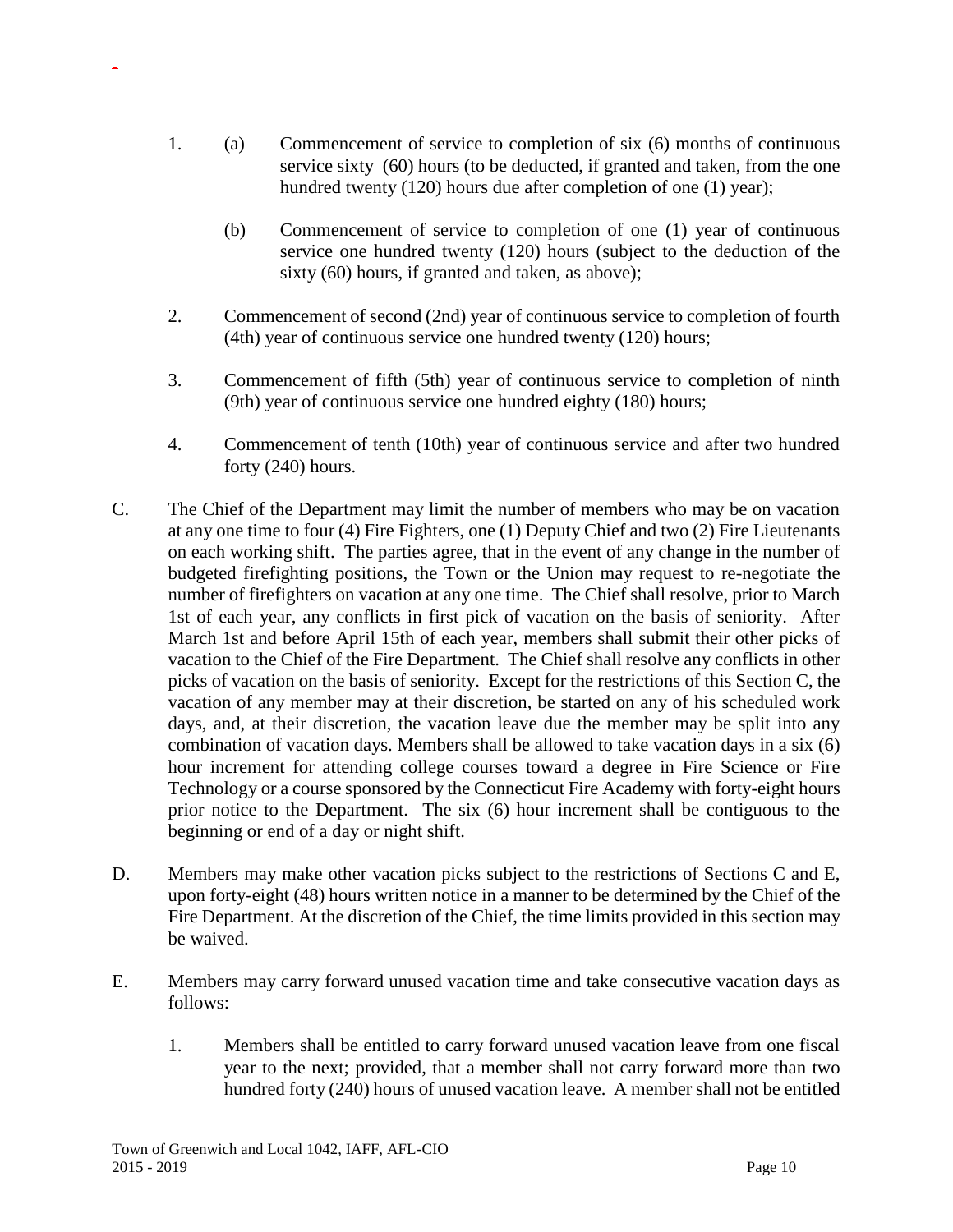to take more than three hundred sixty (360) hours of vacation at a consecutive interval or during any fiscal year.

- 2. If a member agrees to waive his/her rights to vacation leave during a particular fiscal year at the request of the Chief of the Fire Department, the Chief shall permit such member to take part or all of the earned vacation leave during the following fiscal year without regard to the limitations set forth in subsection 1 of this Section regarding carryover of vacation days, vacation days to be taken at a consecutive interval, or total vacation days to be taken during any fiscal year. Any such permission shall be in writing and given to the Director of Human Resources and the member at the time such request by the Chief of the Fire Department is made.
- 3. Vacation leave not used during any current fiscal year and not entitled to be carried forward to the next fiscal year shall be lost only at the end of the current fiscal year.
- 4. Anticipated loss of vacation leave under subsection 3 of this Section shall not entitle a member to any special consideration in the scheduling of his/her vacation time.
- F. A member who leaves the service of the Town shall receive payment for unused accrued vacation hours based on the hourly rate of 1/2184 of base pay, and for this purpose, credit for unused vacation leave shall be computed on a monthly basis. A member who takes his/her vacation leave and leaves the service of the Town prior to the end of the fiscal year, shall have deducted from his/her last salary check an amount equal to each vacation hour taken but not earned and for this purpose, vacation shall be earned on a monthly basis. Notwithstanding the above, the past practice for members hired prior to October 1, 2013 to receive the full year's vacation entitlement upon retirement shall continue for such members.
- G. In the event a member is entitled to vacation leave at the time of his/her retirement or death, he/she or his/her heirs or his/her estate, as the case may be, shall receive payment for unused accrued vacation hours based on an hourly rate of 1/2184 of base salary.

## ARTICLE XII INSURANCE

- A. All medical benefits that were in effect on June 30, 2015 shall continue to December 31, 2016 and such portions of the 2012-2015 collective bargaining agreement covering such medical benefits shall be incorporated into this agreement by reference.
- B. Effective January 1, 2017, the Town shall make available to members the following medical plan options.
	- 1. The HDHP annexed hereto as Appendix V.The HDHP shall have a deductible of \$2,000 for single coverage and \$4,000 for couple and family coverage and shall include a prescription co-pay of \$10/\$25/\$40 once the deductible has been satisfied. The Town shall pay ninety percent (90%) of the premium or premium equivalent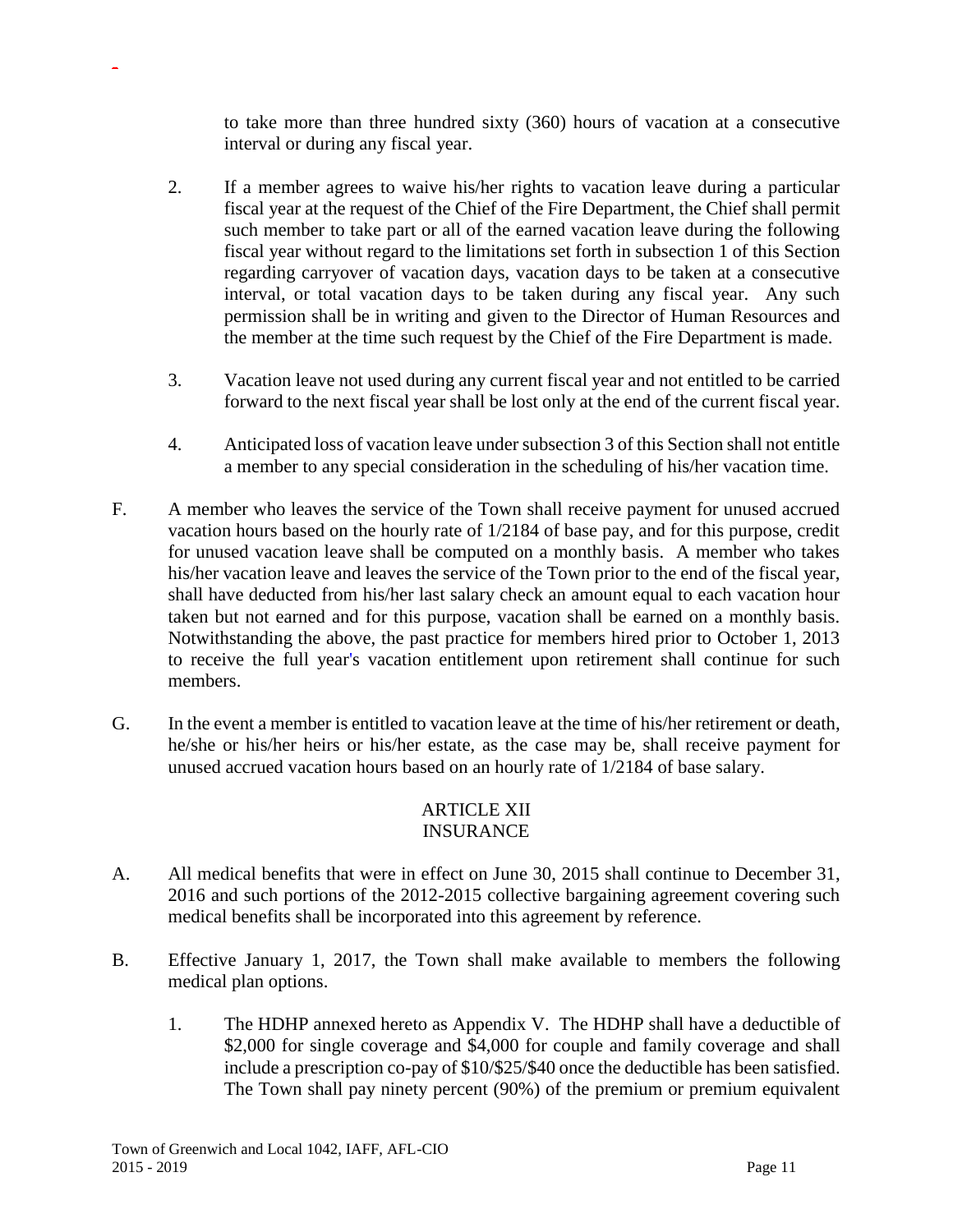for the HDHP with the member paying the balance.Effective January 1, 2018, the Town shall contribute eighty percent (80%) of the premium or premium equivalent and the member shall pay the balance by payroll deduction on a pre-tax basis (premium conversion option).

- a) For eligible members who participate in the HDHP, the Town and the member shall establish a Health Savings Account (HSA). The Town shall make an annual contribution into the member's HSA in the amount of \$1,250 for single coverage and \$2,500 for couple or family coverage. The Town shall deposit 100% of the annual contribution in January of each plan year.
- 2. For members who participate in the HDHP who are enrolled in Medicare Part A, receiving Veterans Medical Benefits or Active Duty Health insurance (TRICARE), a Health Reimbursement Arrangement (HRA) will be available. Members will be required to provide proof of participation in Medicare Part A, Veterans Medical Benefits or Active Duty Health Insurance (TRICARE) prior to the commencement of their health coverage. The HRA will provide for reimbursement of qualified HDHP medical and prescription expenses that track towards the annual deductible up to \$1,250 for a member enrolled in single coverage or up to \$2,500 for a member enrolled in couple or family coverage. The Town will make available 100% of the annual expense reimbursement promised, in January of each year. For newly hired members who enroll in the HDHP the Town's HRA reimbursement amount shall be made available on a pro-rated basis for that calendar year and available to the member through the Town's HRA, on the first of the month following the date of hire. Any unused reimbursement funds shall be maintained in the Town's HRA from year to year up to the maximum amount established by the IRS for that year for a Health Savings Account. Unused reimbursement funds are defined as the amount promised minus the total amount dispersed for reimbursement, at the close of the policy year.
- 3. A high-deductible medical plan providing for a \$3,000/\$6,000 deductible with prescription drug co-pays once the deductible is satisfied (Appendix VI). The Town shall contribute an amount equal to ninety-five percent (95%) of the premium or premium equivalent and the member shall pay the balance by payroll deduction on a pre-tax basis (premium conversion option). Effective January 1, 2017, the Town shall contribute eighty-five percent (85%) of the premium or premium equivalent and the member shall pay the balance by payroll deduction on a pre-tax basis (premium conversion option).
	- a. There is no Town contribution to the member's HSA for this medical plan option.
	- b. There is no HRA reimbursement arrangement for a member enrolled in this medical plan option.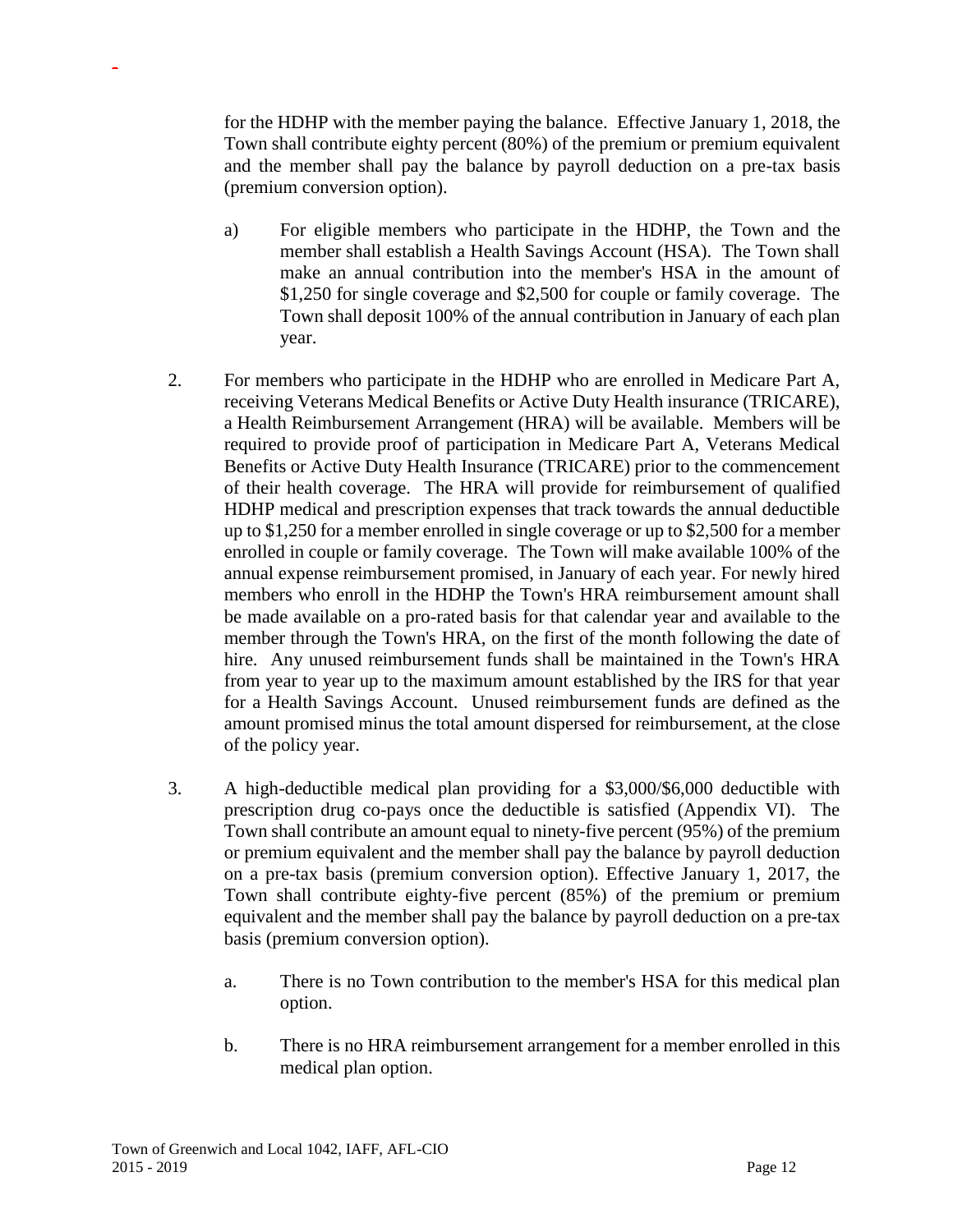4. Connecticut State Partnership Plan

- (a) In lieu of the health insurance plan set forth in this Sections 1 through 3 above, effective July 1, 2018, each employee shall have the annual option to participate in the Connecticut State Partnership Plan 2.0 (SPP) for health (but not dental or vision benefits) or to waive medical insurance. The plan benefits shall be as set forth in the SPP effective on July 1, 2018, including any subsequent amendments or modifications made to the SPP by the State and its employee representatives. The administration of the SPP, including open enrollment, beneficiary eligibility and changes, and other administration provisions shall be as established by the SPP. Promptly upon ratification of this Agreement, the Town shall make application to the State to admit this bargaining unit to the SPP.
- (b) The premium or premium equivalent rates shall be set by the SPP. Based on the rates set by the SPP, the Town and the Union shall establish a blended premium or premium equivalent rate to provide the same premium or premium equivalent rate to actives and retirees.
- (c) Effective July 1, 2018 the percentage share of such premium cost shall be ninety percent (90%) for the Town and ten percent (10%) for the employee. The employee's annual premium cost share shall be deducted in prorated equal amounts from each biweekly paycheck on a pre-tax basis (premium conversion option).
- (d) The SPP contains a Health Enhancement Plan (HEP) component. All employees participating in the SPP will be subject to the HEP terms and provisions.
- (e) Participation in the SPP and the HEP are conditioned upon the employee completing and submitting necessary enrollment forms (written or electronic as determined by the administrator) during the specified enrollment period, and also signing an authorization for the deductions of premium cost shares through payroll deductions. In the event SPP administrators impose a premium or benefit penalty on insureds who fail to participate the HEP, those sums shall be paid 100% in their entirety by the non-participating or non-compliant employee. No portion or percentage shall be paid by the Town. Any such additional premium cost increase imposed upon the employee as a result of any failure to participate in the HEP, shall be implemented through payroll deduction, and the annual deductible shall be implemented through claims administration. Notwithstanding the above, any amendments to the terms of the HEP shall be applicable to employees participating in the SPP.
- (f) In the event any of the following occur, the Town or the Union may reopen negotiations in accordance with Conn. Gen. Stat. Section 7-473c as to the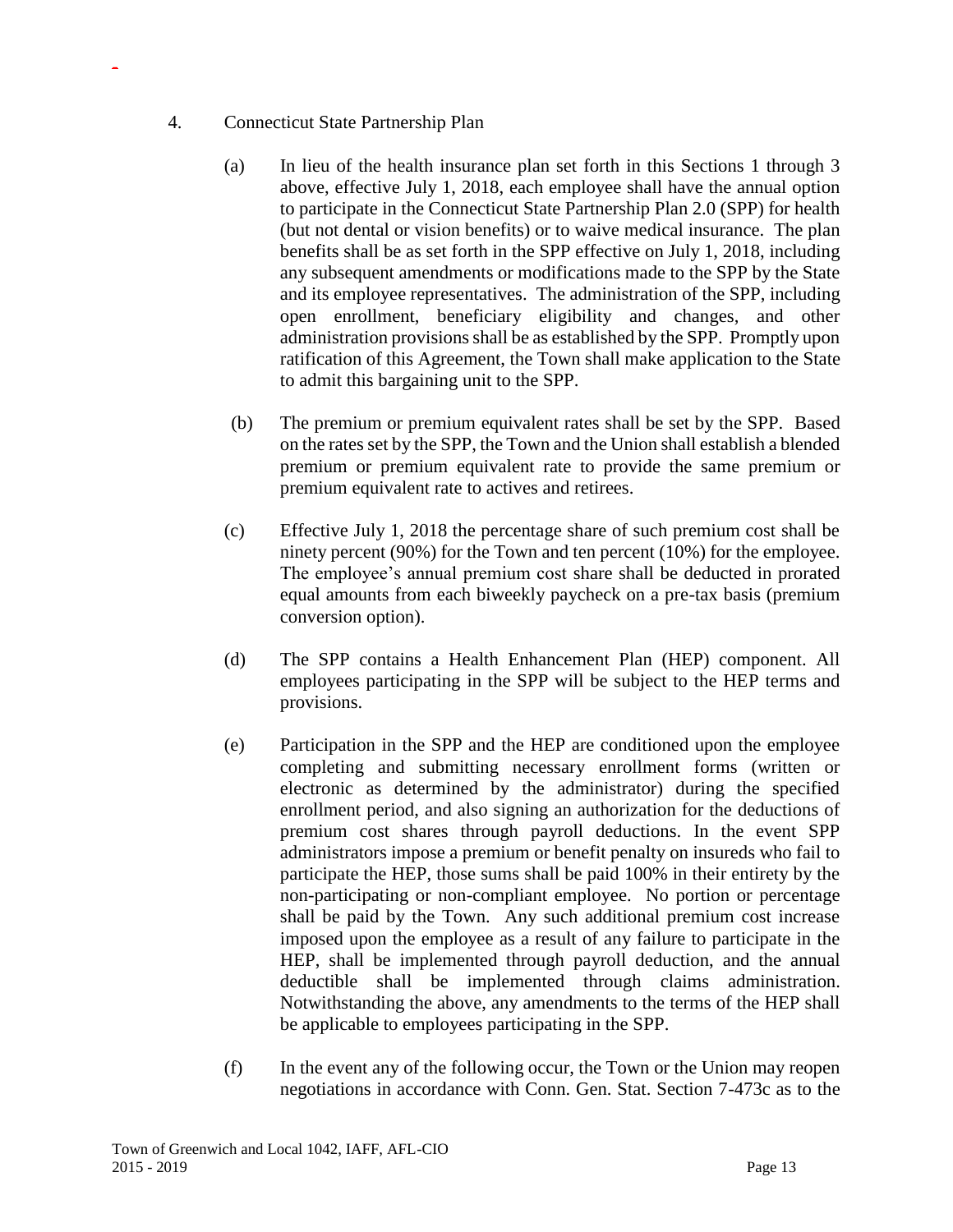sole issues of health insurance, including plan design and plan funding, premium cost share and/or introduction of replacement medical insurance in whole or in part.

- i) The benefit design or premium rate calculation for the health benefits plan procured under Conn. Gen. Stat. Section 5-259 (a) and (m) are modified as a result of a change in the State's collective bargaining agreement or state statute;
- ii) Public Act No. 15-93 or successor legislation is amended as to rate calculation, imposition of additional fees or administrative charges on participating non-state public employers or a change in the method used to calculate premium rates, or any other substantive amendments;
- iii) If the cost of medical insurance plan offered herein is expected to result in the triggering of an excise tax under The Patient Protection and Affordable Care Act ([ACA; P.L. 111-148], as amended, inter alia, by the Consolidated Appropriations Act of 2016 [P.L. 114- 113]) and/or if there is any material amendment to the ACA that has a direct impact on the cost incurred by the Town on providing medical insurance pursuant to this agreement.
- iv) If during the month of September, the Town, based on the claims experience of the bargaining unit participants for the prior plan year of the SPP (July through June), determines that premiums or premium equivalents for the HDHP insurance plan (including the Town's HSA contributions) that was in effect on June 30, 2018, would be lower than the current SPP premiums.
- (g) In the event the Town and/or the Union at any time during the contract term or in negotiations over a successor collective bargaining agreement make a proposal to leave the SPP, the baseline for such negotiations shall be the medical benefits as set forth in sections B  $(1) - (3)$  and C of this Article.
- C. The "Risk Reduction Program" requires that the member and participating spouse submit to an annual preventative care examination. An annual preventative care examination is an exam deemed appropriate based on patient's age, gender and medical history as determined by the examining physician. All aspects of the Risk Reduction Program comply with HIPPA ensuring the employee and spouse's confidentiality. An employee and spouse who meet this requirement prior to November 1 of each year shall be eligible for the 10% premium cost share discount effective the following January 1.

Effective January 1, 2017, a member and spouse (participating spouse) enrolled in the Town's medical insurance plan and who both participate in the "Risk Reduction Program" prior to November 1, 2017 shall receive a 10% member premium cost share discount during calendar year 2018 for medical insurance. The 10% discount in the member's premium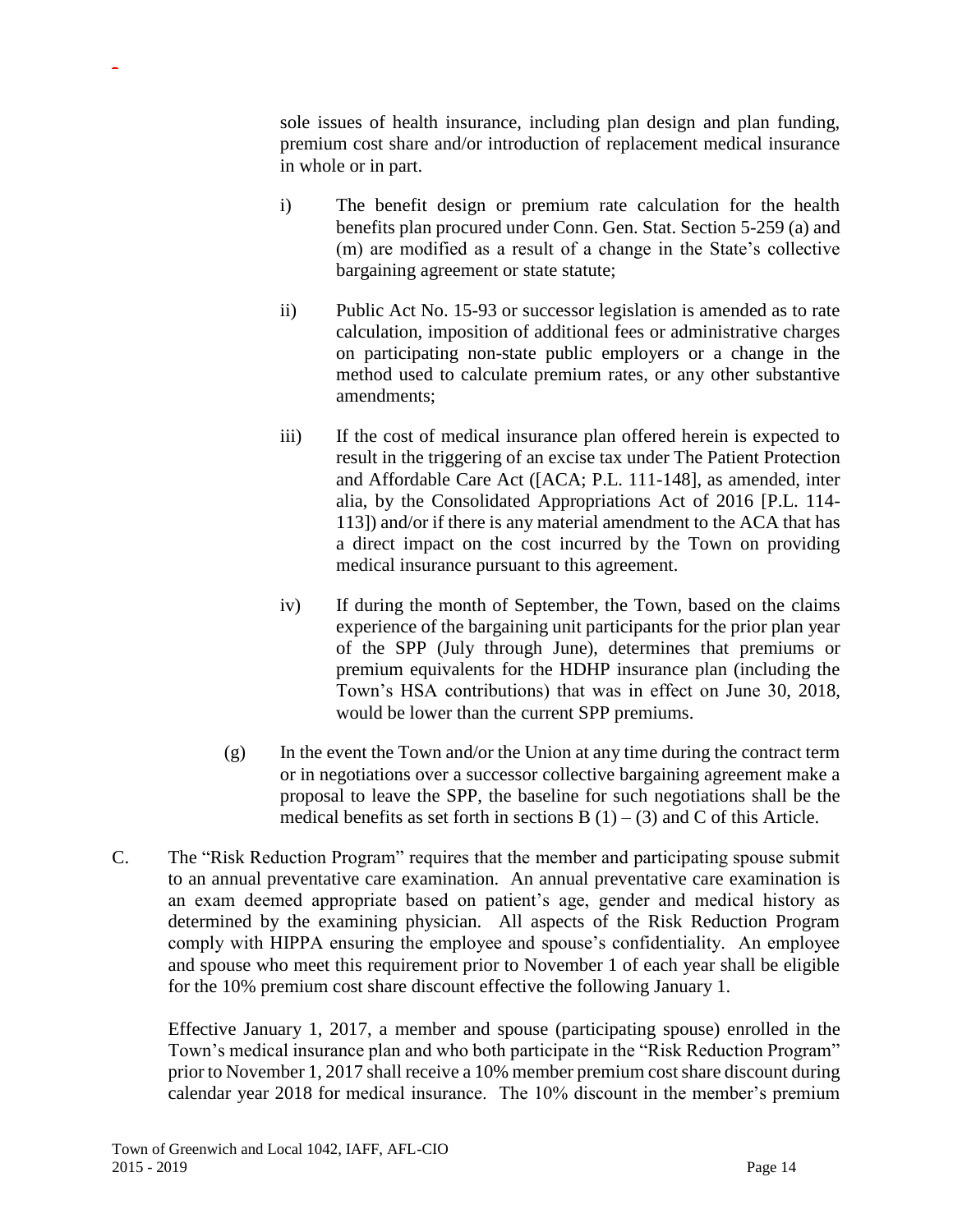cost share for medical insurance shall continue for each calendar year thereafter, provided, that both the member and participating spouse participate in the "Risk Reduction Program" during the prior calendar year.

Effective with calendar year 2018 and each calendar year thereafter, an employee and participating spouse, who have not met this requirement by November 1 as set forth above, shall be eligible for the 10% premium co-pay incentive effective with the first payroll period 30 days following notification to the Town by the insurance carrier that a claim from the examining physician(s) has been processed and that the incentive requirement has been satisfied.

A member shall have been deemed to have met the requirement to submit to an annual preventative care examination as set forth above by completing the Article XVII (B) physical examination.

Member and spouse participation in this Risk Reduction Program shall no longer be required effective June 30, 2018 and shall be replaced with the Health Enhancement Program of the Connecticut State Partnership Plan effective July 1, 2018.

- D. The Town retains the sole and exclusive right to select and/or change the medical plan administrators. In the event the Town changes medical plan administrators and there is a disagreement on the level of benefits, coverage's or services provided with the new medical administrator(s) the Union may grieve such disagreement pursuant to Article XXI of the Agreement, except that the size and scope of the in-network providers shall not be arbitrable.
- E. Members may elect to be enrolled in the Town's dental plan. A summary of the dental plan benefits is annexed hereto as Appendix VII. The dental plan shall provide for a \$100/\$300 deductible with a \$2,000 maximum for other than class D procedures. The Town shall pay ninety (90%) percent of the cost of the premium or premium equivalent of such plan and the member shall pay the balance of the premium or premium equivalent by payroll deduction on a pre-tax basis pursuant to Section 125 of the Internal Revenue Code (premium conversion option).
- F. 1. The Town shall provide for each member a term life insurance policy with a basic life benefit equal to one and a half times the employee's base salary rounded to the nearest thousand with an accidental death or dismemberment rider in an amount equal to the basic life benefit, which policy shall continue on the life of the employee for five (5) years after retirement. The member may buy from the Town's insurer additional term life insurance in an amount equal to the employee's basic life benefit, at the actual prevailing rate charged the Town.
	- 2. The Town shall provide for each member a four hundred thousand dollar (\$400,000.00) life insurance policy for death occurring in the line of duty. This policy is in addition to any other insurance.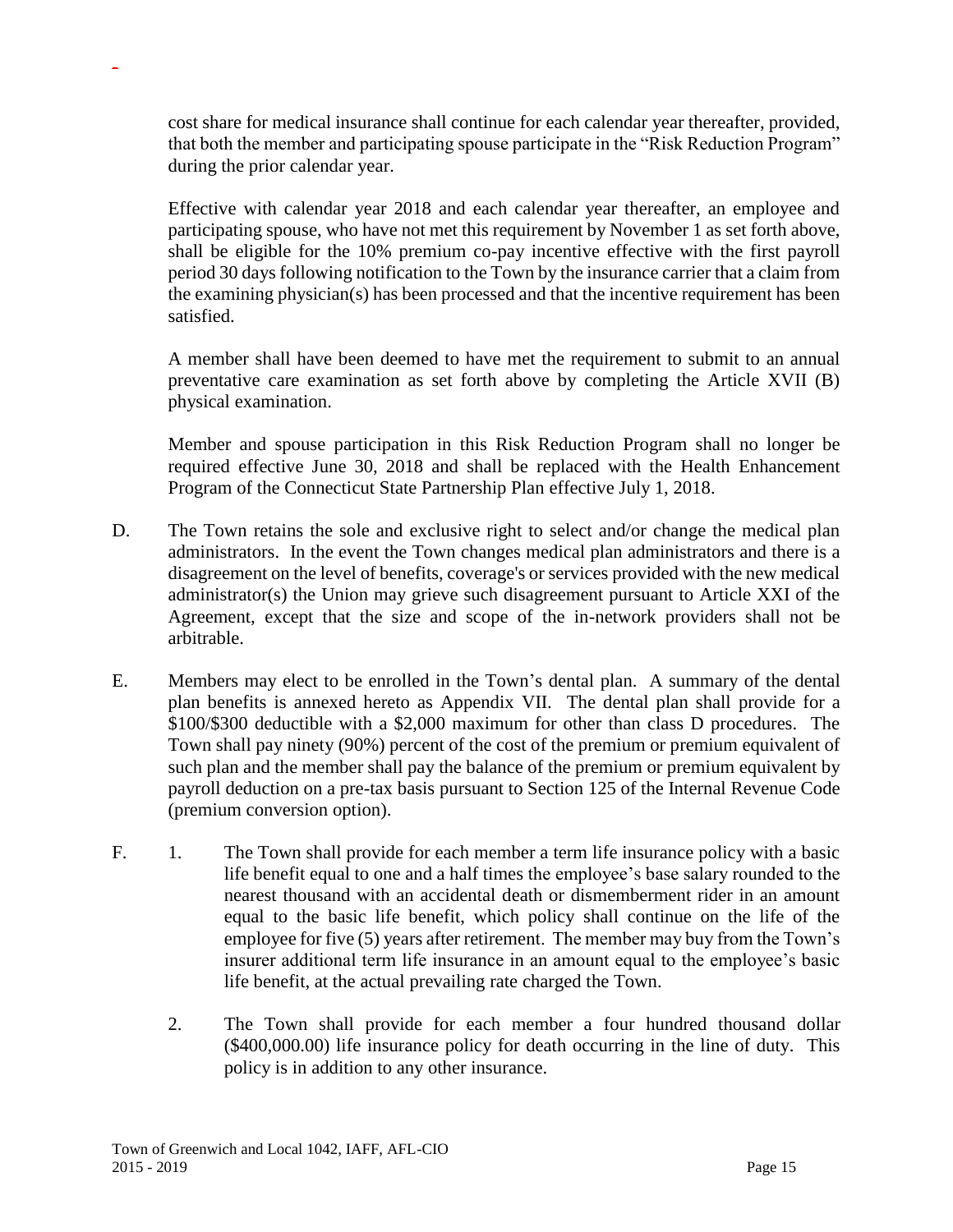- G. 1. a. Members who retire with twenty (20) or more years of credited service in the retirement system shall be allowed to continue to be enrolled in the Town's group medical plans. For any such individual who elects to so enroll, the cost of the above coverage will be twenty-five percent (25%) of the Town's premium cost for the coverage in which the member enrolls. For any period of time that the individual is eligible for coverage under some other group health insurance plan (i.e. as a dependent under a spouse's plan or another employer's plan as a member or dependent) this provision shall not apply.
	- b. At the time of retirement, a member who retires with twenty (20) or more years of credited service in the retirement system may elect to participate in the High Deductible Health Plan (HDHP) or may elect another medical plan offered by the Town. In addition, if the retiree meets the Internal Revenue Code (IRC) eligibility criteria for a Health Savings Account (HSA), the member may also elect to participate in the HSA. The Town shall pay seventy-five percent (75%) of the HDHP premium and the retiree shall pay twenty-five percent (25%) of the HDHP premium. If the retiree is also eligible and participating in the HSA, the Town shall make an annual contribution to the retiree's HSA in an amount one thousand two hundred fifty dollars (\$1,250) for single coverage or two thousand five hundred dollars (\$2,500) for couple or family coverage. The Town contribution to the HSA shall be made in January of each year. At the time the retiree is no longer eligible to participate in an HSA pursuant to the IRC, the Town's obligation to make contributions to the retiree's HSA shall immediately terminate. The retiree, however, may continue to be enrolled in the HDHP and the Town shall continue to pay seventy-five percent (75%) of the HDHP premium.
	- c. At the time the retiree is no longer eligible to participate in the HSA pursuant to the IRC, the Town"s obligation to make contributions to the retiree's HSA shall immediately terminate. The retiree, however, may continue to be enrolled in the HDHP and the Town shall continue to pay its share of the HDHP premium or premium equivalent as provided in paragraphs 1 and 2 above. Alternatively, the retiree may elect to participate in the HRA and the Town shall continue to pay its share of the HRA premium or premium equivalent as provided in paragraphs 1a and 1b above and shall provide for reimbursement of qualified HRA medical and prescription expenses that track towards the annual deductible up to \$1,250 for an employee enrolled in single coverage or up to \$2,500 for an employee enrolled in couple or family coverage. At the time the retiree becomes Medicare eligible, the Town's obligation to provide for reimbursements as set forth above shall immediately terminate.
	- d. At age 65, the health contracts will be amended pursuant to current Federal regulations and to permit full supplemental payment of benefits by the Town under Medicare Part A and Part B. This does not extend coverage to claims not eligible for Medicare reimbursements.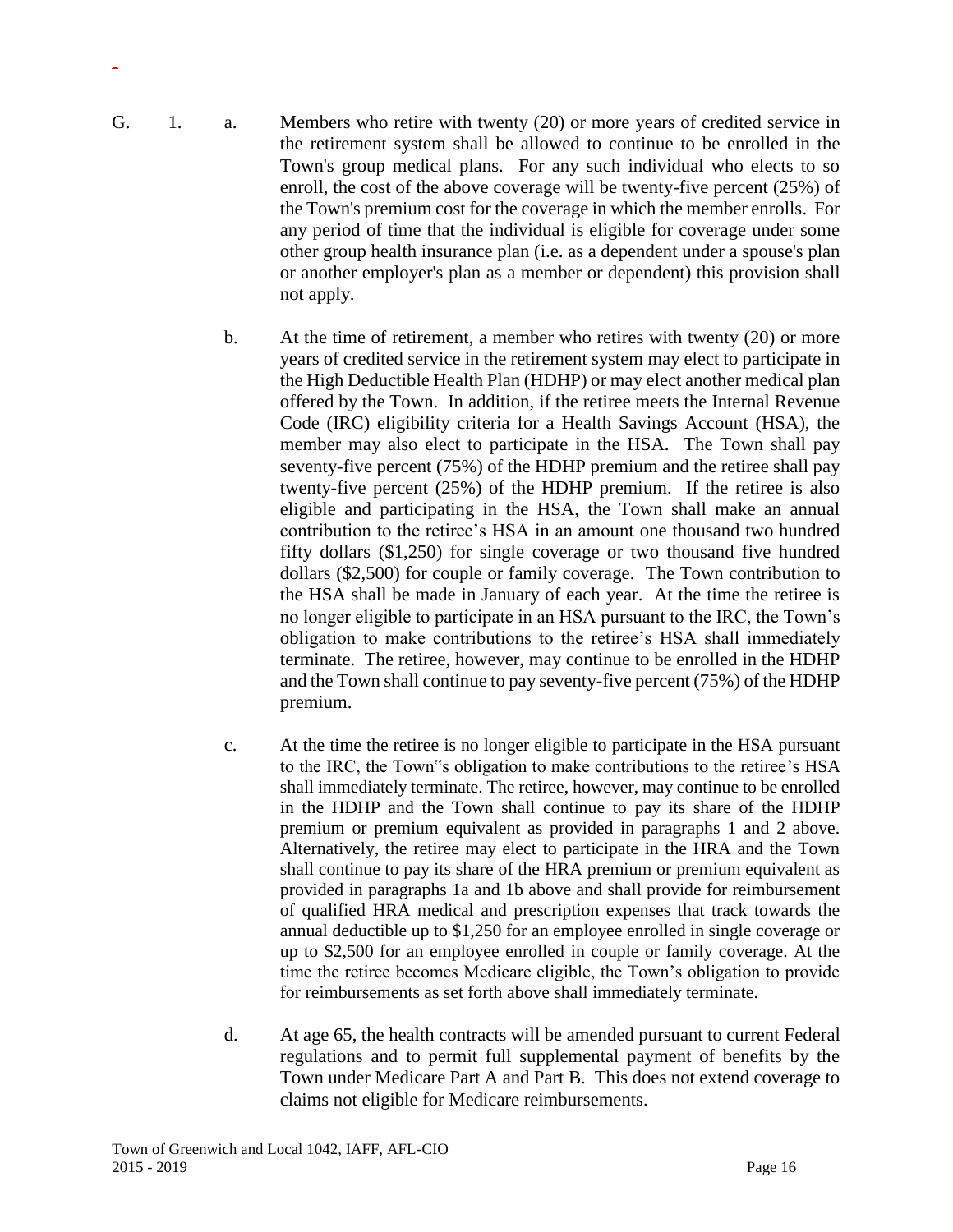- e. A surviving spouse of a member who dies in the line of duty shall be eligible to continue to be enrolled in the group medical plans including the HDHP and, if applicable, prescription drug plan, by paying twenty-five percent (25%) of the Town's cost of coverage. At such time when the youngest surviving child reaches 19 (up to 26 if enrolled full-time in college), the surviving spouse may continue to be enrolled in the Town's plan(s) by paying one hundred percent (100%) of the Town's cost of coverage. The provisions above which are applicable to a retiree electing the HDHP shall apply to a surviving spouse of a member who dies in the line of duty.
- f. In the event the Retirement Board awards an accidental death benefit pursuant to Section 192 (a) of the Charter, the surviving spouse's twentyfive (25%) cost of premium to continue medical coverage as set forth above shall be waived for the first twenty-four months and thereafter the terms of prior paragraph shall apply. This waiver shall not apply to accidental death benefits awarded pursuant to Charter Section 192 (b) heart and hypertension exclusion.
- 2. The widow/widower of a retired member, who is participating in a Town offered medical insurance plan at the time of the member's death, shall be allowed to continue to be enrolled in the Town's group medical plans which are offered to members. The cost of coverage shall be one hundred percent (100%) of the Town's premium cost for such coverage. For any period of time that the widow/widower is eligible for coverage under some other group health insurance plan, this provision shall not apply.
- 3. For a member who is awarded an accidental disability retirement allowance by the Retirement Board on or after the approval of this Agreement, the Town shall pay the following percentage of the premium cost of coverage for the retiree: eighteen and three quarters percent (18.75%) if such retiree had less than five (5) years of credited service in the retirement system; thirty-seven and one half percent (37.5%) if such retiree had five (5) years but less than ten (10) years of credited service in the retirement system; fifty-six and one-quarter percent (56.25%) if such retiree had ten (10) years but less than fifteen (15) years of credited service in the retirement system; seventy-five percent (75%) if such retiree had fifteen (15) or more years of credited service in the retirement system. If such member is also eligible and participating in the HSA, the Town shall make an annual contribution to the retiree's HSA in an amount equal to the applicable percentage (as provided herein) of the amount the Town contributes for the active members who are enrolled in the HSA. The Town contribution to the HSA shall be made in January of each year.
- 4. For a member who is awarded an accidental disability retirement allowance by the Retirement Board on or after the approval of this Agreement, if a determination is rendered by the Workers' Compensation Commissioner in the case of an accepted claim filed by the member that the member is permanently and totally disabled from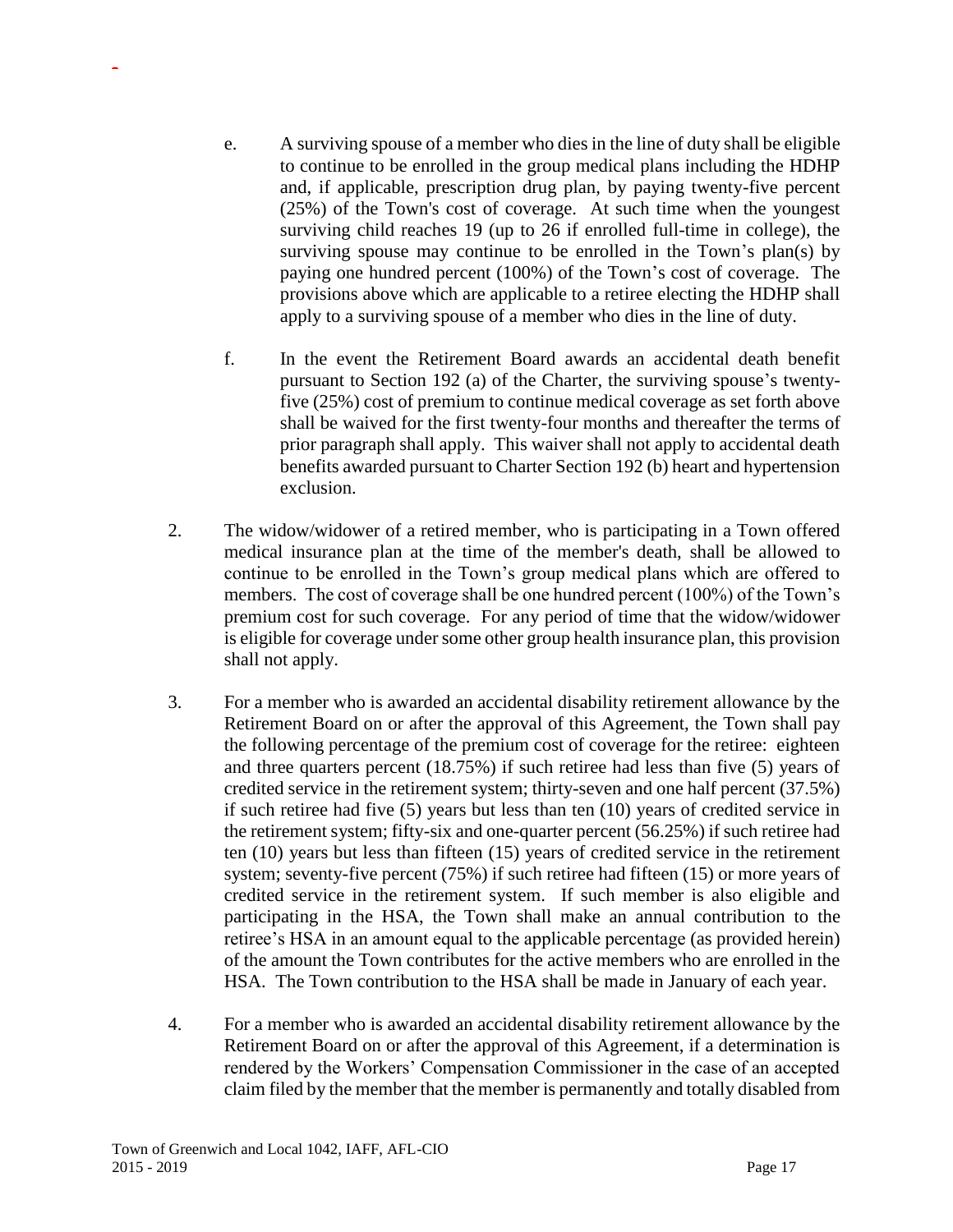performing any gainful work, the Town shall pay one hundred percent of the premium cost of coverage during retirement for the period that the member remains permanently and totally disabled from performing any gainful work.

- H. Except for members who are enrolled in the HDHP, members shall be eligible to participate in all aspects of the medical, day care and transit provisions of the Town's Flexible Benefits Plan (Section 125) in accordance with the terms of that Plan. Members who elect to participate in the HDHP are limited to participation in the Flexible Benefits Plan as it pertains to day care and transit provisions.
- I. The Town shall provide members with Lyme Disease vaccination, if desired by the member.

#### ARTICLE XIII RETIREMENT

- A. Except as otherwise provided in paragraph I of this Article, the Retirement System of the Town of Greenwich as presently in effect for members, as amended to date, as on file with the Retirement Systems Administrator, shall be in effect for all eligible members. Effective October 23, 2000, the mandatory retirement contribution shall be five percent (5%) of pensionable earnings for a maximum of twenty-six (26) years and eight (8) months of creditable service. Member contributions shall be paid on a pre-tax basis pursuant to Section 414(h) of the Internal Revenue Code. The minimum requirements for service retirement shall be twenty (20) years of creditable service, regardless of age. The amount of retirement allowance shall be based upon the years of creditable service and final pensionable compensation.
- B. The Town will, upon request from the Union, meet and confer with respect to the matter of existing retirees pension benefits. It is understood that such discussions will not take place in the context of collective bargaining with respect to this Agreement or its successor nor will such discussions be subject to the provisions of the Municipal Employee Relations Act or the impasse procedures thereof. It is likewise agreed that this provision shall not be used as precedent or in any way prejudice the Town's or the Union's position regarding the negotiation of retirees benefits.
- C. Except as otherwise provided in paragraph I of this Article, the retirement allowance of a member shall be determined by use of final pensionable compensation of a member during the twenty-six (26) consecutive bi-weekly pay periods of creditable service with the Fire Department for which such compensation was the highest. Final pensionable compensation shall include Appendix I wages, holiday pay, night shift differential, EMR/EMT pay and the following stipends if earned: Certified Fire Investigator, hazmat team, confined space, trench rescue and dispatch.
- D. Each member with an honorable discharge from prior active military service in a branch of the United States Armed Forces shall be given credit as creditable service for purposes of determining his/her retirement allowance for each year of such military service that the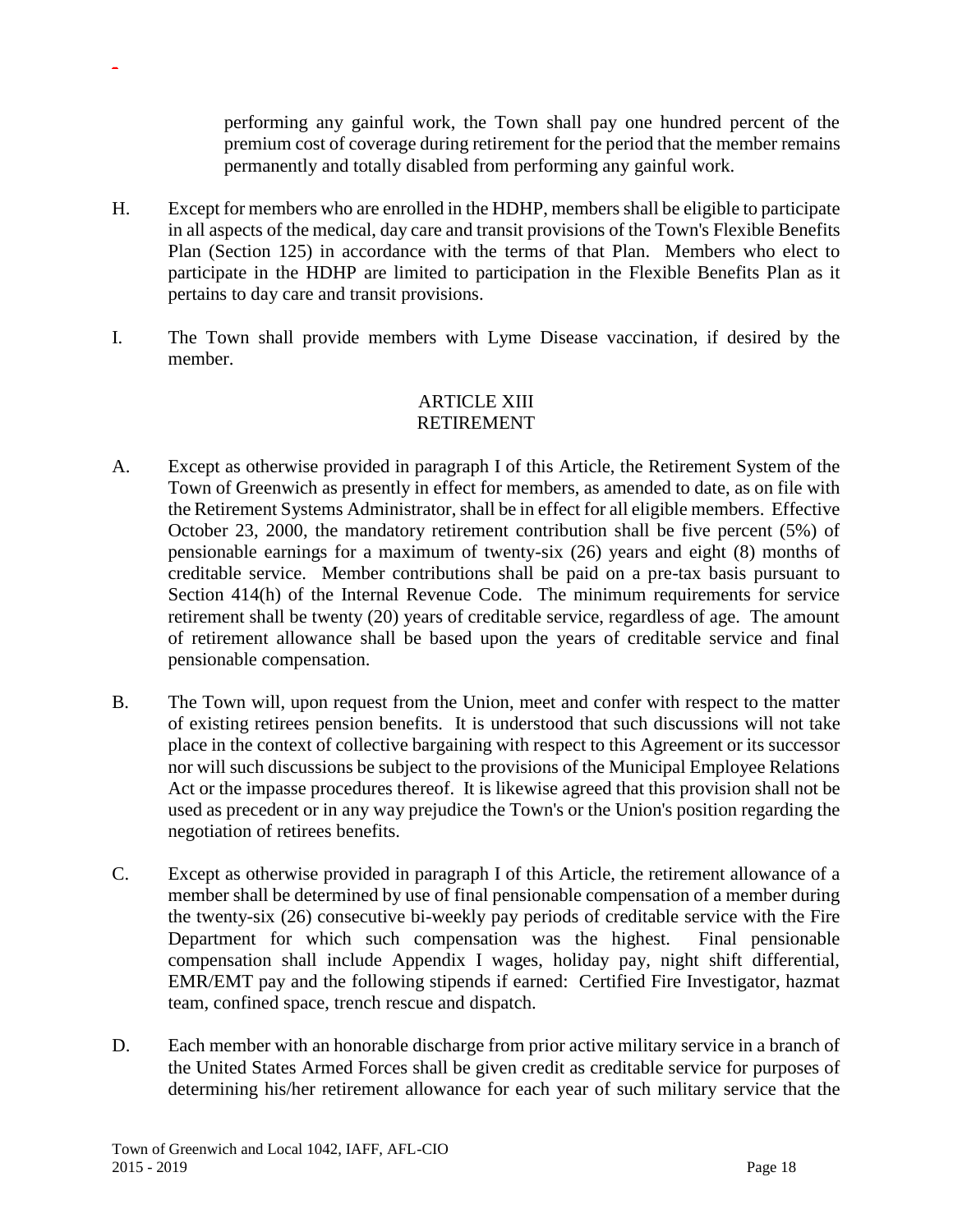member makes an additional contribution to the Town. Said additional contribution for each year of military service for which the member wishes to buy credit shall be the product of the existing rate of contribution as defined in paragraph A of this Article and the pensionable compensation received by the member over the twenty-six (26) consecutive bi-weekly payroll periods immediately prior to the application for military buyback being submitted to the Retirement Board for approval. In no event may a member buy credit for more than four years of service. The creditable service purchased pursuant to this paragraph shall not be applied to meet either the ten (10) year vesting requirement or to meet the twenty (20) years minimum service requirement.

- E. A member's retirement allowance shall not be reduced for any reason, however, at no time may a disability retirement allowance , when combined with benefits which arise out of Sections 7-433(b) and Chapter 568, State of Connecticut Workers' Compensation Act, exceed one hundred percent (100%) of the pensionable compensation upon which the member's retirement allowance was based.
- F. 1. a. Section 193 of Article XIV of the Town Charter shall not apply to members and in lieu thereof the following shall apply. In the event a vested member dies while in active service with the Town of Greenwich from causes not entitling his beneficiaries to an accidental death benefit pursuant to Section 192 of the Article XIV of the Town Charter, the Town shall provide to his or her surviving spouse or to the member's dependent children in the event there is no surviving spouse at the time of an member's death a survivor death benefit equal to fifty percent (50%) of the member's highest pensionable compensation earned over twenty-six (26) consecutive biweekly payroll periods. The survivor death benefit shall be paid in equal shares to dependent children until the children attain the age of 18 at which time the benefit shall terminate and/or to dependent children who are full time students until the children attain the age of 26 at which time the benefit shall terminate. In the event a member's dependent child was physically or mentally incapacitated for substantial gainful employment before attaining age 18, the portion of the survivor's benefit payable on such child's account shall be paid for the duration of such incapacity.
	- b. The surviving spouse or the member's dependent children of a terminated vested member who dies prior to becoming retired shall be eligible for 100% joint and survivor benefit (Option 2) effective on the date the deceased member would have been eligible for retirement.
	- 2. Section 194 of Article XIV of the Town Charter shall be modified to allow a surviving spouse or dependent children as defined by paragraph F (1) this Article, of a retired member to receive, in the event of the death of such retired member, an annual pension of one-half of the retiree's actual retirement allowance which pension shall continue to be paid while the spouse remains unmarried or until there are no dependent children, whichever is later.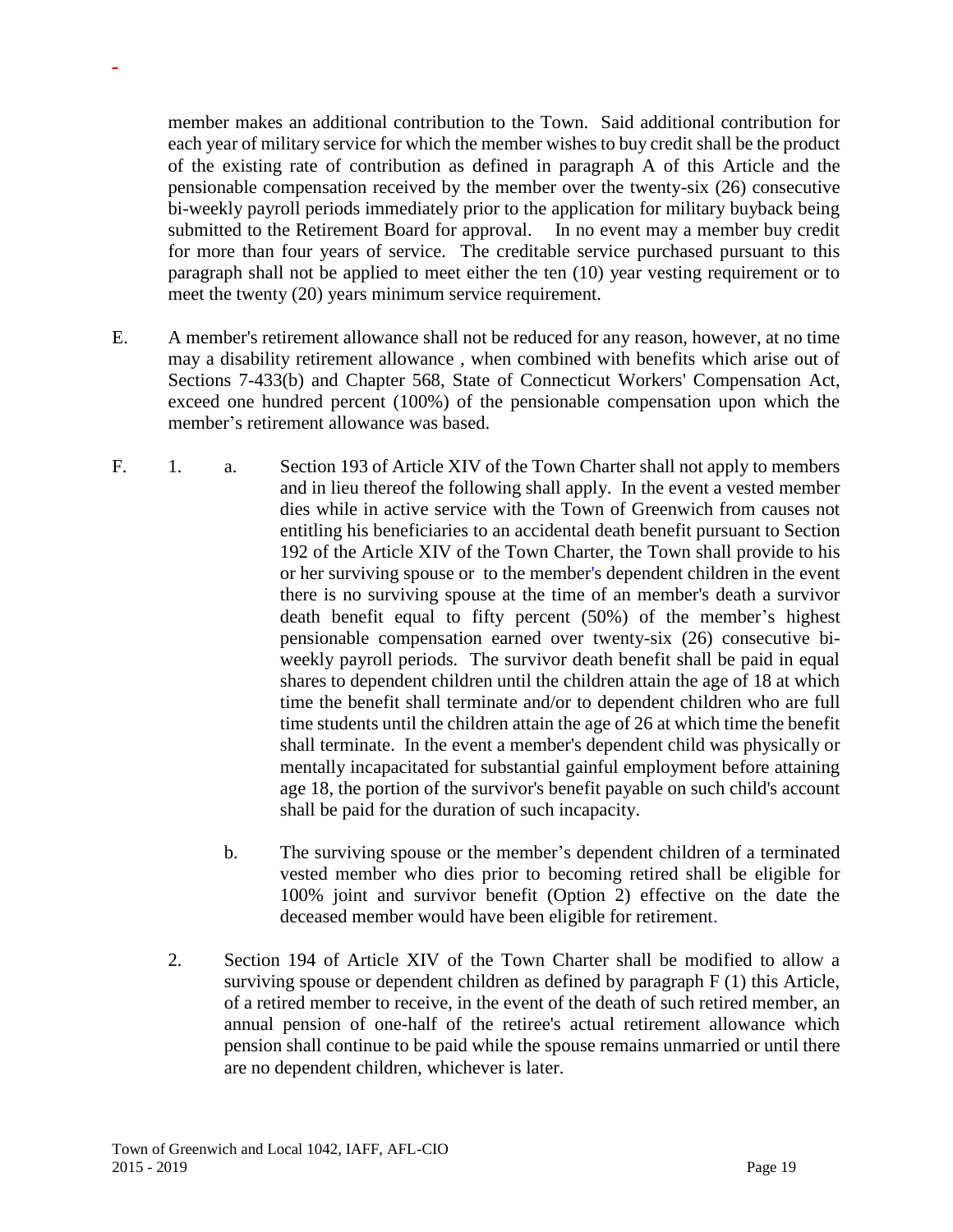- G. Members shall be vested after ten (10) years of creditable service. A member who resigns from the Department with ten (10) years of creditable service, but prior to meeting the requirements for a service retirement pursuant to Section A, shall be eligible to collect a deferred vested pension at age fifty (50). The amount of the pension shall be in accordance with the Town of Greenwich Retirement System and payment shall commence following written application to and processing by the Retirement Board.
- H. Except as otherwise provided in paragraph I of this Article, the rate of benefit for calculation of a member's retirement allowance shall be 1/40 or 2.5 percent for each year of creditable service as a member; provided however, that: (1) a member with twenty six (26) years and eight (8) months of member creditable service shall be eligible for a retirement allowance of seventy – five percent (75%) of final pensionable compensation; and  $(2)$  the maximum retirement allowance shall be seventy – five percent  $(75%)$  of final pensionable compensation.
- I. Tier II Retirement Plan: An individual hired on or after October 1, 2013 (Tier II member) shall be eligible for the retirement benefits of Article XIV of the Town Charter and paragraphs A through J of this Article except as provided herein:

1. Paragraph A of this Article is amended for a Tier II member in that the member's contribution shall continue until the member has sufficient years of creditable service for a maximum retirement allowance (i.e. 75% of final pensionable compensation.

2. Paragraph A of this Article is amended for a Tier II member to provide for a minimum requirement for a service retirement allowance of twenty-five (25) years of creditable service in lieu of twenty (20) years of creditable service and a minimum age of fifty (50).

3. Paragraph C of this Article is amended for a Tier II member to provide that final pensionable compensation shall not exceed 118% of wages as set forth in Appendix I of this Agreement.

4. Paragraph H of this Article shall not apply to a Tier II member. The rate of benefit for calculating a Tier II member's retirement allowance shall be two percent (2%) for each year of creditable service as a firefighter and the maximum retirement allowance shall be seventy-five percent (75%) of final pensionable compensation,

J. The Town shall make available to members the option to participate in the "Savings Plan for Employees of the Town of Greenwich" (401 k) and a deferred compensation plan pursuant to Section 457(b) of the Internal Revenue Code, via payroll deduction, as long as each plan is approved pursuant to applicable Federal or State law, rules and regulations pertaining thereto. The Town shall match a member's contribution to these deferred compensation accounts as provided below.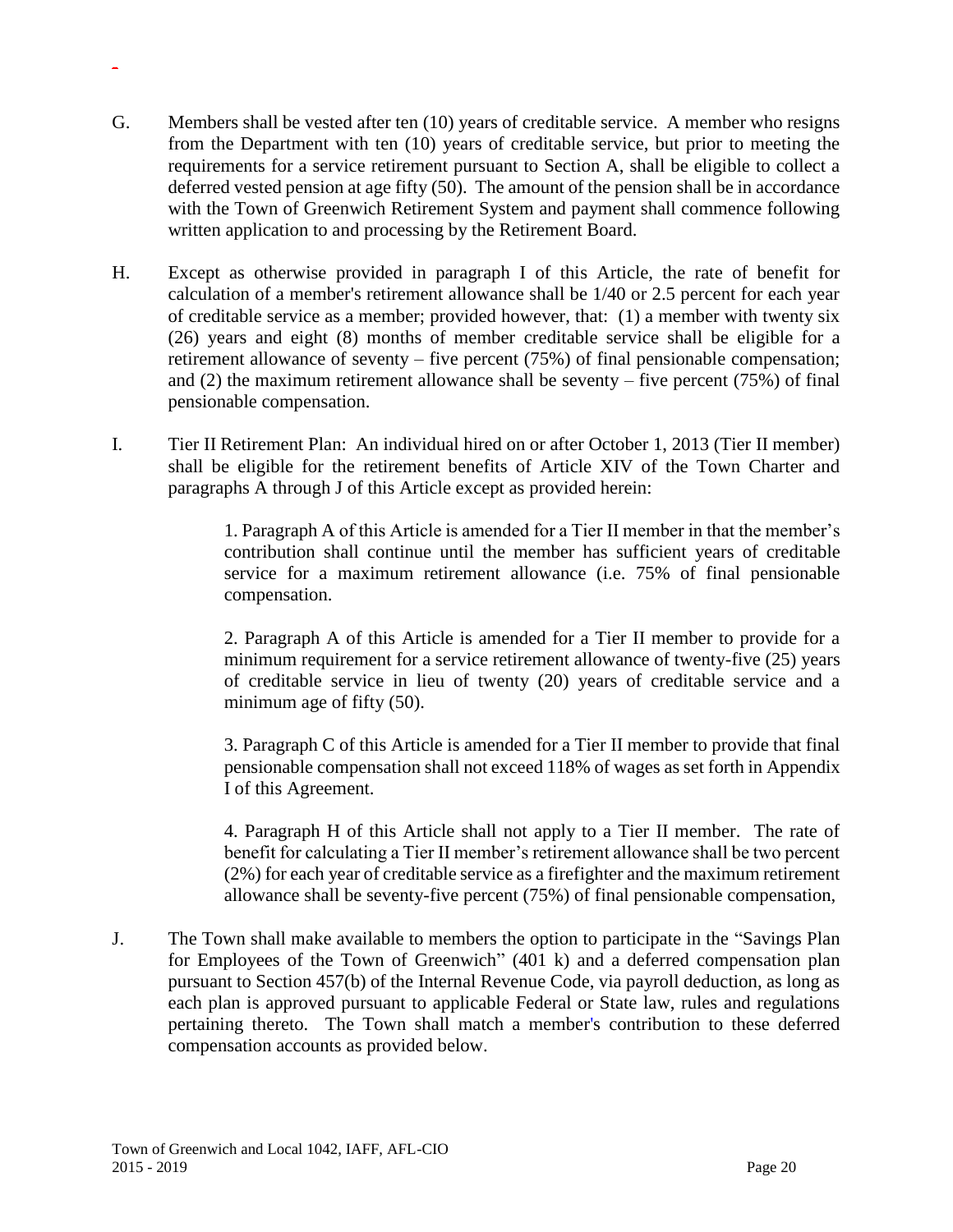The Town shall match member contributions on a dollar for dollar basis up to a maximum of \$1,750 in the aggregate. The Town match shall be credited to member's account(s) on or about January 15 in the calendar year following the calendar year in which the member contributions were made.

### ARTICLE XIV UNIFORMS AND PROTECTIVE - CLOTHING AND DAMAGED PERSONAL EQUIPMENT

- A. The Town shall provide all permanent members such station/work clothes and personal protective gear as required by NFPA standards for the performance of assigned duties. The station/work uniforms shall meet at a minimum the criteria set forth, at the time of purchase, by the current edition of the NFPA standard pertaining to station/work uniforms. The protective gear shall meet at a minimum the criteria set forth, at the time of purchase, by the current edition of the NFPA standard pertaining to protective ensemble for structural firefighting. Probationary members shall be provided with the clothing and gear as stated above before any duties are assigned. Once the probationary period has been successfully completed, each member shall be issued a class A dress uniform, including pants, shirt, tie, gloves, belt, uniform dress coat, multiuse coveralls meeting NFPA standards, three season jacket and dress hat. Should the NFPA standard change during the term of this agreement, the Town shall not be required to comply with the changed standard until such time as the Town is purchasing replacement protective gear and or station/work uniforms, unless otherwise require by law. The Town shall permit members to retain their current turnout gear as the Town replaces such turnout gear during the normal replacement cycle.
- B. In each case in which a member is required to supply and maintain personal equipment for the performance of his/her duties, (as, for example, clothing, shoes, corrective eye glasses or contact lenses, or flashlights) the Town shall pay the cost of repairing or replacing such personal equipment as is substantially damaged or totally destroyed in the course of employment. A member who submits a claim under this Section shall submit such reasonable substantiation as the Town shall require, of damage or destruction in the course of employment and not merely claim that loss, damage, or destruction occurred during the time on duty.
- C. Members shall wear either work uniforms or dress uniforms to and from work, at the discretion of the Chief of the Fire Department.
- D. Each member shall be paid a uniform and bedding maintenance allowance in the gross amount of five hundred ten dollars (\$510.00), subject to required withholding of state and federal taxes, to be paid in June of each year. This allowance shall be prorated on a monthly basis for each month that the member works a minimum of one shift.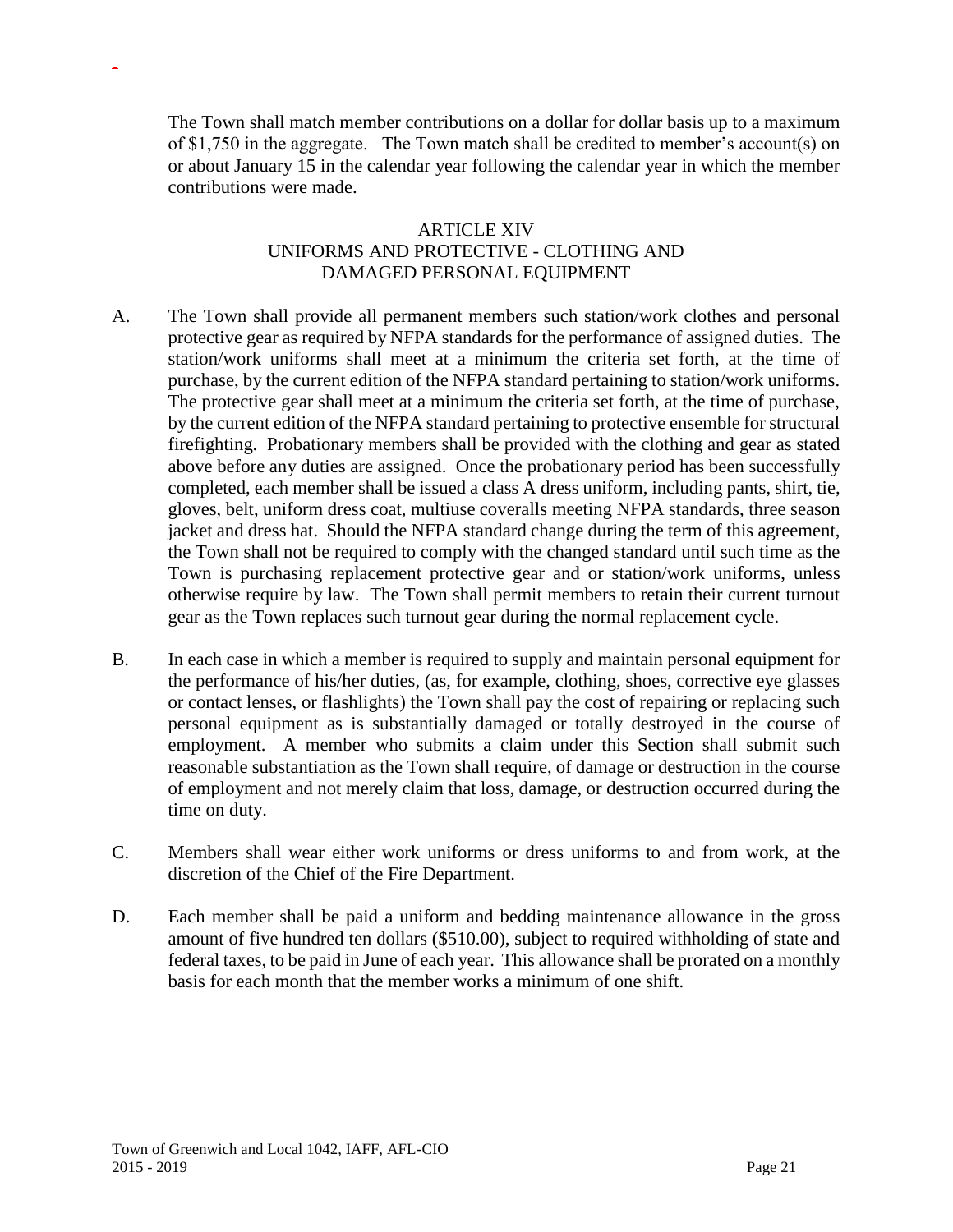#### ARTICLE XV MEMBER ACCOUNTS

-

Each member shall be given an account of his/her sick time and vacation time accruals no less than on a quarterly basis. The Town shall provide each employee with on-line access to their retirement and deferred compensation contributions, balances and years of credited service.

#### ARTICLE XVI TRAINING

- A. The Town shall continue to provide a training program for all members. The nature and extent of the program, from time to time, shall be determined by the Town after consultation with representatives of the Union. The program shall still include, at least initially, training in the areas of first aid, physical fitness, and firematics.
- B. Members shall be paid at straight time for training, which is conducted during regular duty hours.
- C. 1. Members hired on or after July 1, 1986, must attain certification as an Emergency Medical Responder (EMR) in order to complete their probation and attain permanent status. If it is not possible for a member to get the certification by completion of the normal probationary period, the probationary period shall be extended for the number of weeks necessary for the training and examination for certification to be completed, but in no case shall the probationary period be extended longer than one year from date of hire.
	- 2. Members are required to maintain certification at the EMR level. It is the responsibility of the member to attend the required courses to maintain the EMR certification. The Department will schedule two (2) medical response recertification courses (EMR/EMT) each year at a time established jointly by the Town and Local 1042. The Greenwich Fire Department will be responsible for the cost in the delivery of the two (2) medical response re-certification courses (EMR/EMT). The member shall be responsible for scheduling and attending the appropriate EMR/EMT course in order to maintain certification. The Department may release members who are on duty when the Department sponsored refresher course is scheduled if operational needs permit. Members who are unable to attend the Department sponsored refresher courses are responsible for making their own arrangements on their own time to maintain their certification.
	- 3. Members who have successfully completed their probationary period, and who are EMR certified, shall be paid for such EMR certification the sum of two hundred fifty dollars (\$250.00) on or about December 1 of each year and the sum of two hundred fifty dollars (\$250.00) on or about June 1 of each year. Members who are EMT certified and receiving the EMT stipend pursuant to paragraph 5 below shall not be entitled to receive the EMR stipend. Certification shall be a prerequisite to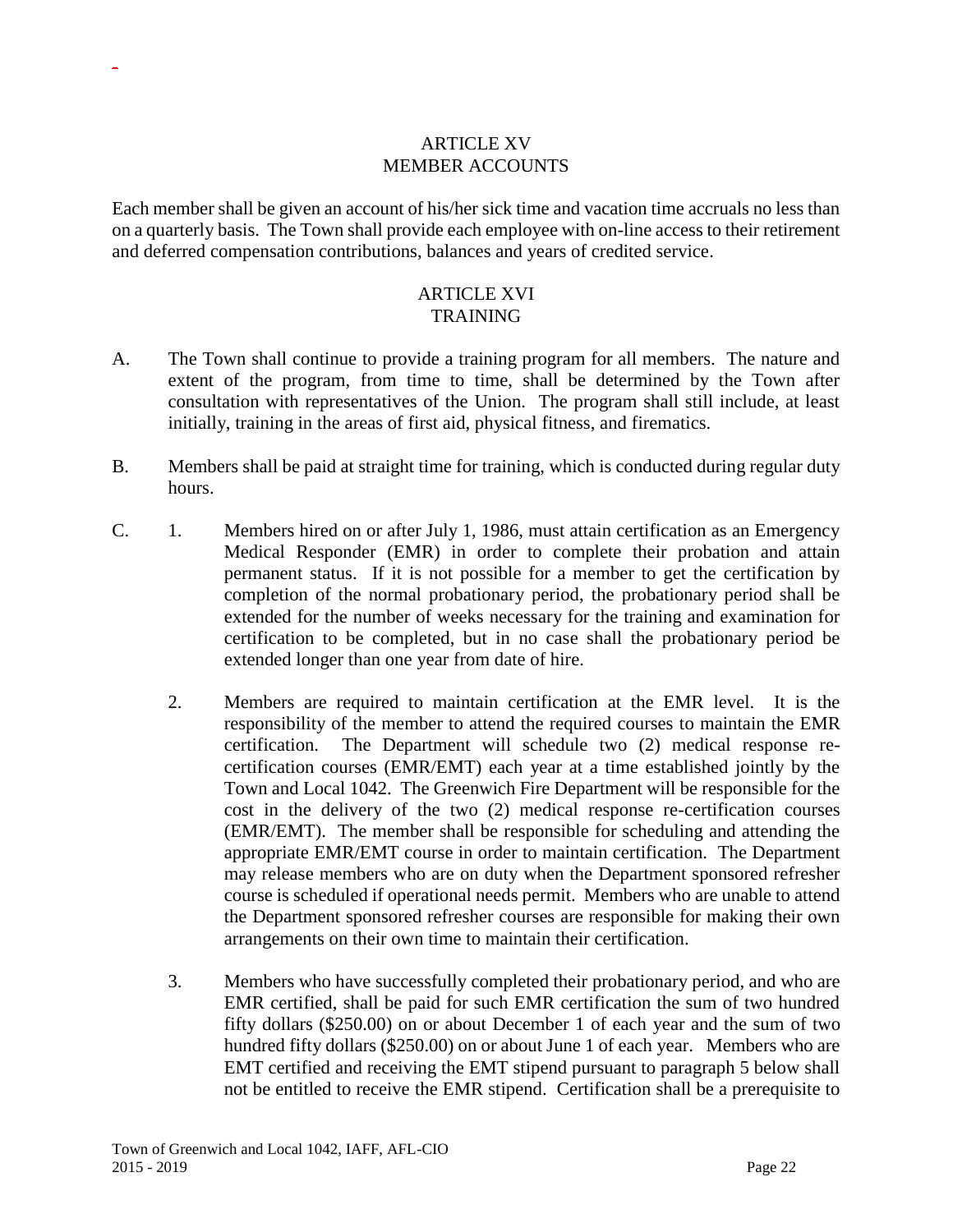payment. Members must be certified at the time the payment is made to be eligible to receive such payment. There shall be no prorating of the EMR stipend.

- 4. A member who desires to take the emergency medical technician's course, successfully completes such course, and obtains the EMT certification, shall be reimbursed by the Town for the cost of such EMT course. Members shall only be reimbursed for the initial EMT course taken following completion of their probationary period. Members shall not be reimbursed for cost that may be incurred for EMT re-certification. Members are required to attend EMT courses for certification and re-certification on their own time and the Town shall not be obligated to pay any overtime for time spent by members in obtaining certification and re-certification.
- 5. Members, who have successfully completed their probationary period, who are EMT certified shall be paid for such qualification the sum of six hundred fifty dollars (\$650.00) on or about December 1 of each year and six hundred fifty dollars (\$650.00) on or about June 1 of each year. Certification shall be prerequisite to payment. Members must be certified at the time payment is made to be eligible to receive such payment. There shall be no prorating of the EMT stipend.
- D. Each new hire shall be given training at Connecticut Fire Academy or equivalent as determined by the Chief of the Department. A member's probationary period shall run for six (6) months after successful completion of said training provided that no member's probation shall extend beyond twelve months from his date of appointment as a Fire Fighter.

The above paragraph notwithstanding, a new hire who, at or just prior to appointment, is an active career firefighter and graduated the Connecticut Fire Academy Recruit Class within the past five years shall not be required to attend the Fire Academy for Recruit Firefighter class.

The Fire Department, in its sole discretion, may determine not to send a newly hired recruit to the State of Connecticut Fire Academy or similar training program based on the following criteria: (i) the recruit is Fire Fighter II certified and; (ii) such recruit successfully passes a multi-station skills assessment to determine their competency in firematic issues. This skill's assessment will be developed in conjunction with the Greenwich Fire Fighters Association. The Department's Training Officer shall administer the multi-station skill's assessment and certify those who successfully complete such assessment. A newly hired recruit, who is not required to attend the State of Connecticut Fire Academy, shall begin his or her probationary period upon successful completion of such multi-station skills assessment.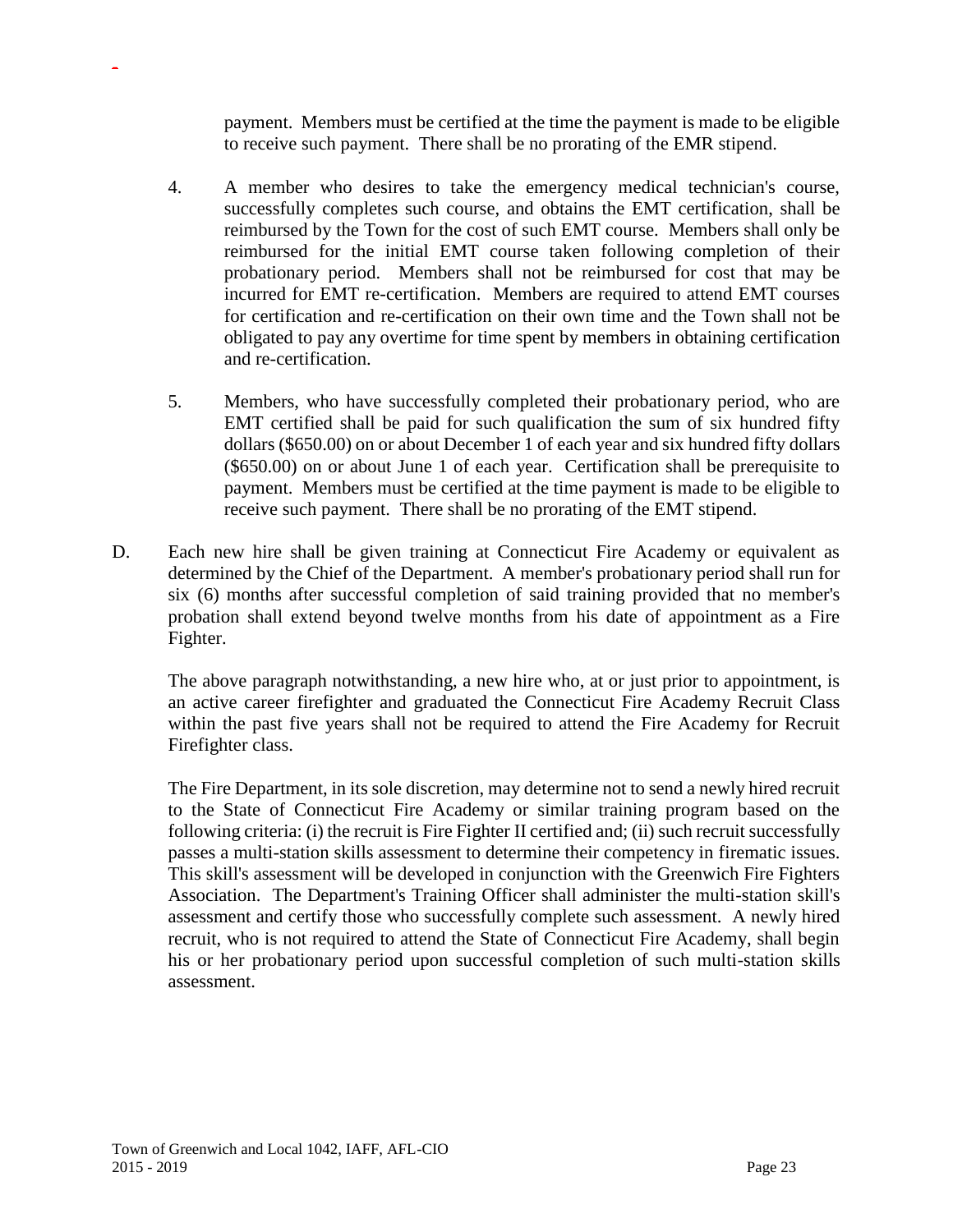### ARTICLE XVII PHYSICAL FITNESS

- A. Recognizing that the physical fitness of a member is critical to his/her own health and safety as well as that of his/her fellow members and to the citizens they serve, the Town and the Union shall cooperate in efforts to maintain the physical fitness of all members covered under the terms of this Agreement.
- B. The Town shall provide for each member a complete physical examination, to include upon the recommendation of the physician a heart stress test, not less often than once in each twenty-four (24) month period. The Department shall make reasonable efforts to provide a member with a minimum of two (2) weeks prior notice of the date and time of the physical examination and shall not schedule such physical examination on a date that the member has been approved for vacation. A member shall be required to pass the physical examination and be certified as fit to perform the duties of his/her position as a condition of continued employment. A member who fails to pass the physical examination shall be placed on a leave of absence and given a reasonable period of time within which to become fit for duty. During the first ninety (90) calendar days of such leave, a member may use accumulated sick leave. After ninety (90) calendar days or exhaustion of accumulated sick leave, whichever comes first, such leave shall be without pay.
- C. Members shall make a good faith effort to comply with the guidelines of the height/weight chart of Appendix II. The Town shall assist members who fall outside of these guidelines with advice regarding physical fitness programs and/or dietary programs to aid in their efforts to comply with these guidelines consistent with sound medical advice and the member's individual physical characteristics.
- D. The Town shall expend up to a maximum of ten thousand dollars (\$10,000.00) during the term of this Agreement for the purpose of providing physical fitness equipment and/or for making other physical fitness facilities available to members. Via the labor/management committee of Article XXIV (J) the Union shall cooperate with the Town in reaching its determinations regarding expenditure of these funds.
- E. In order to investigate and detect use of illegal drugs and the abuse of otherwise legal drugs or alcohol by members of the Greenwich Fire Department, the procedures set forth in Appendix IV will be effective during the term of this Agreement.
- F. Members hired on or after July 9, 1992 shall be and remain non-smokers as a condition of continued employment. Such members shall be subject to progressive discipline for violations of this policy. A member who wishes to quit smoking shall be referred to a smoking cessation program through the Employee Assistance Program.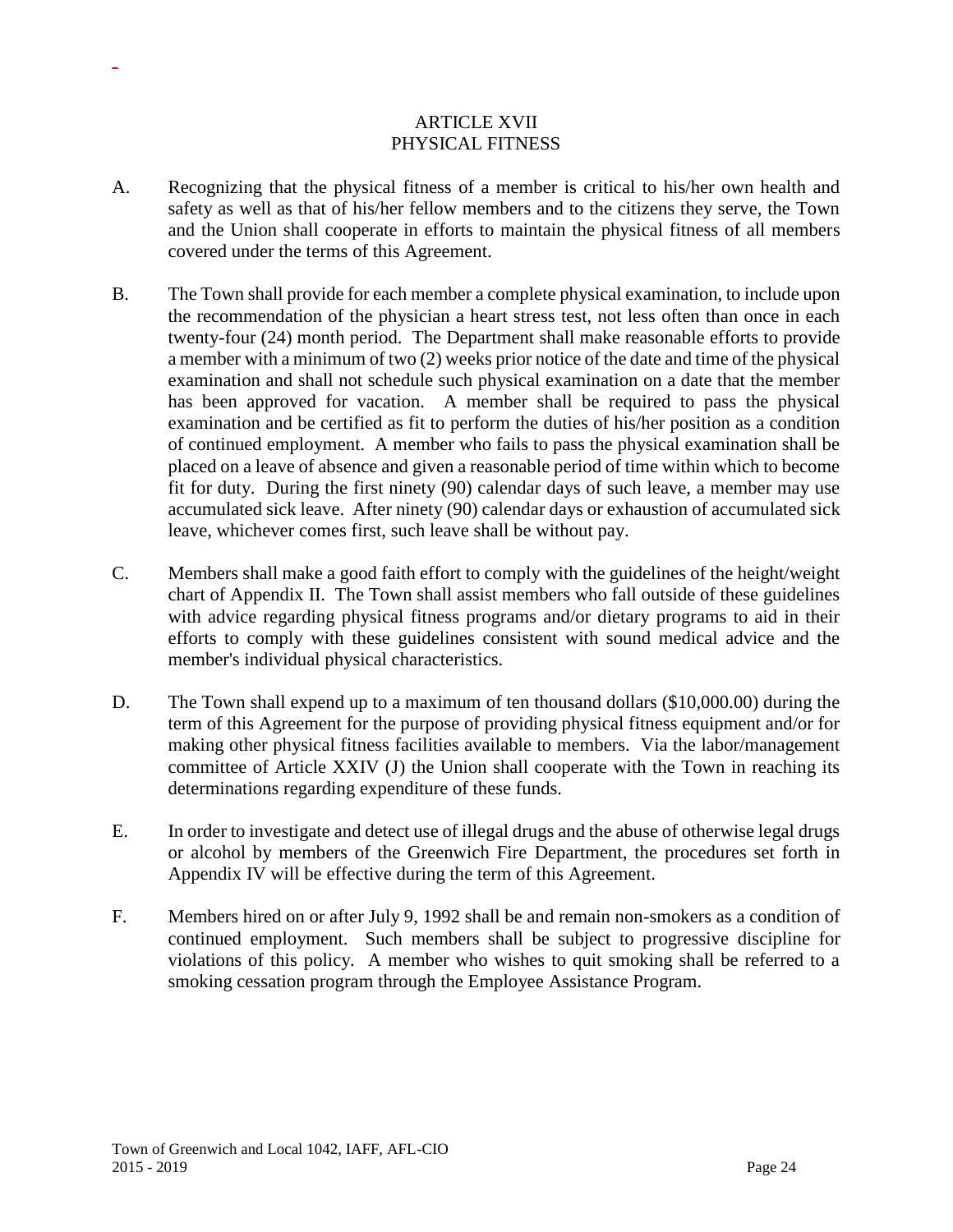#### ARTICLE XVIII EDUCATIONAL INCENTIVE ALLOWANCE

- A. The Town shall pay each qualified member an annual educational incentive allowance as follows:
	- 1. Fifteen (15) semester-hour credits towards an Associate's Degree from an accredited state technical college in fire service technology shall yield an educational incentive allowance of four hundred dollars (\$400.00).
	- 2. Thirty-two (32) semester-hour credits towards such degree shall yield an educational incentive allowance of six hundred dollars (\$600.00).
	- 3. Sixty-six (66) semester-hour credits shall yield an educational incentive allowance of seven hundred fifty dollars (\$750.00).
	- 4. An Associate's Degree from an accredited college or university in Fire Administration, Science or Technology, Public Administration or Business Administration shall entitle a member to an educational incentive allowance of one thousand dollars (\$1,000.00).
	- 5. A Bachelor's Degree from an accredited college or university in Fire Administration, Science or Technology, Public Administration or Business Administration shall entitle a member to an educational incentive allowance of one thousand five hundred dollars (\$1,500.00).
	- 6. A Master's Degree from an accredited college or university in Fire Administration, Science or Technology, Public Administration or Business Administration shall entitle a member to an educational incentive allowance of two thousand dollars (\$2,000.00).
- B. The Town shall make required payments in accordance with the following procedures:
	- 1. A member claiming to have earned credits shall present to the Director of Human Resources by November 1st a transcript through the preceding July 1st of all credits and degrees not previously validated.
	- 2. The Director of Human Resources shall validate the transcript and determine the total number of earned credits standing to the credit of the member.
	- 3. The educational incentive allowance due the member for the particular year shall be paid one-half (1/2) in December and one-half (1/2) in June.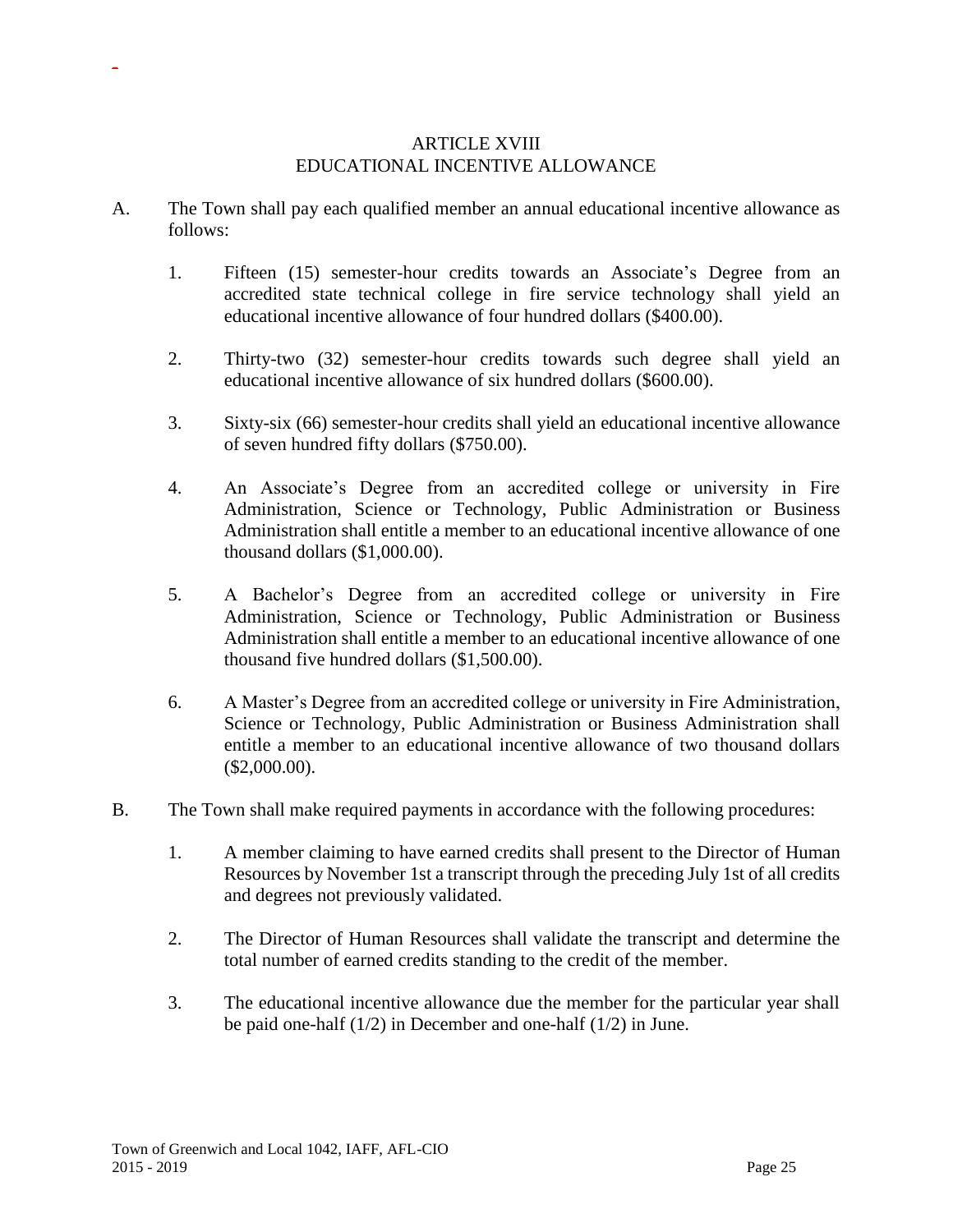- 4. No retroactive payments shall be made under any conditions and all decisions of the Director of Human Resources shall be final and not subject to the grievance procedure.
- 5. No member shall at any time receive pay for any course taken to earn credits, which would count toward his/her educational incentive allowance.

## ARTICLE XIX SPECIALTY TEAMS AND CERTIFICATION STIPENDS

#### A. Hazardous Materials Response Team

- 1. Non-probationary members who obtain and maintain a valid hazardous materials certification at the technician level shall be eligible to serve on the Hazardous Materials Emergency Response Team (Hazmat Team). Qualified members who volunteer to serve on such team shall be so assigned. The Department shall provide the training for members to obtain their initial certification at the technician level. In the event the training for the initial certification is scheduled during the member's off duty hours, the member shall be paid at appropriate overtime rates. It is the responsibility of the member to maintain their certification.
- 2. Members assigned to the Hazardous Materials Emergency Response Team shall serve for an initial three (3) year commitment. During the first year on the Hazmat Team a member may have one opportunity to resign from the Hazmat Team by providing thirty (30) days written notice to the Chief of the Department. Following completion of the first year a member shall be required to remain on the Hazmat Team for the remaining two (2) years of his/her initial commitment. Thereafter a member may resign from the Hazmat Team by giving twelve (12) months' notice in writing to the Chief of the Department.
- 3. The Chief of the Department shall have the management prerogative of removing members from the Hazmat Team in his sole discretion. Removal from the Hazmat Team shall not be grievable except for a claim that such removal was arbitrary or an abuse of managerial discretion.
- 4. Members assigned to the Hazmat Team shall be required to complete a minimum of twenty (20) hours of refresher training per year in addition to any training required to maintain their certification. The Department shall provide twenty-four hours of refresher training annually during on duty time for all members assigned to the Hazmat Team.
- 5. Members assigned to the Hazmat Team shall be eligible to receive up to one thousand five hundred dollars (\$1,500.00) annually in specialty pay. A payment in the amount of seven hundred fifty dollars (\$750.00) shall be paid in June and a payment in the amount of seven hundred fifty dollars (\$750.00) shall be paid in December. Assignment to the Hazmat Team by the Chief of the Department shall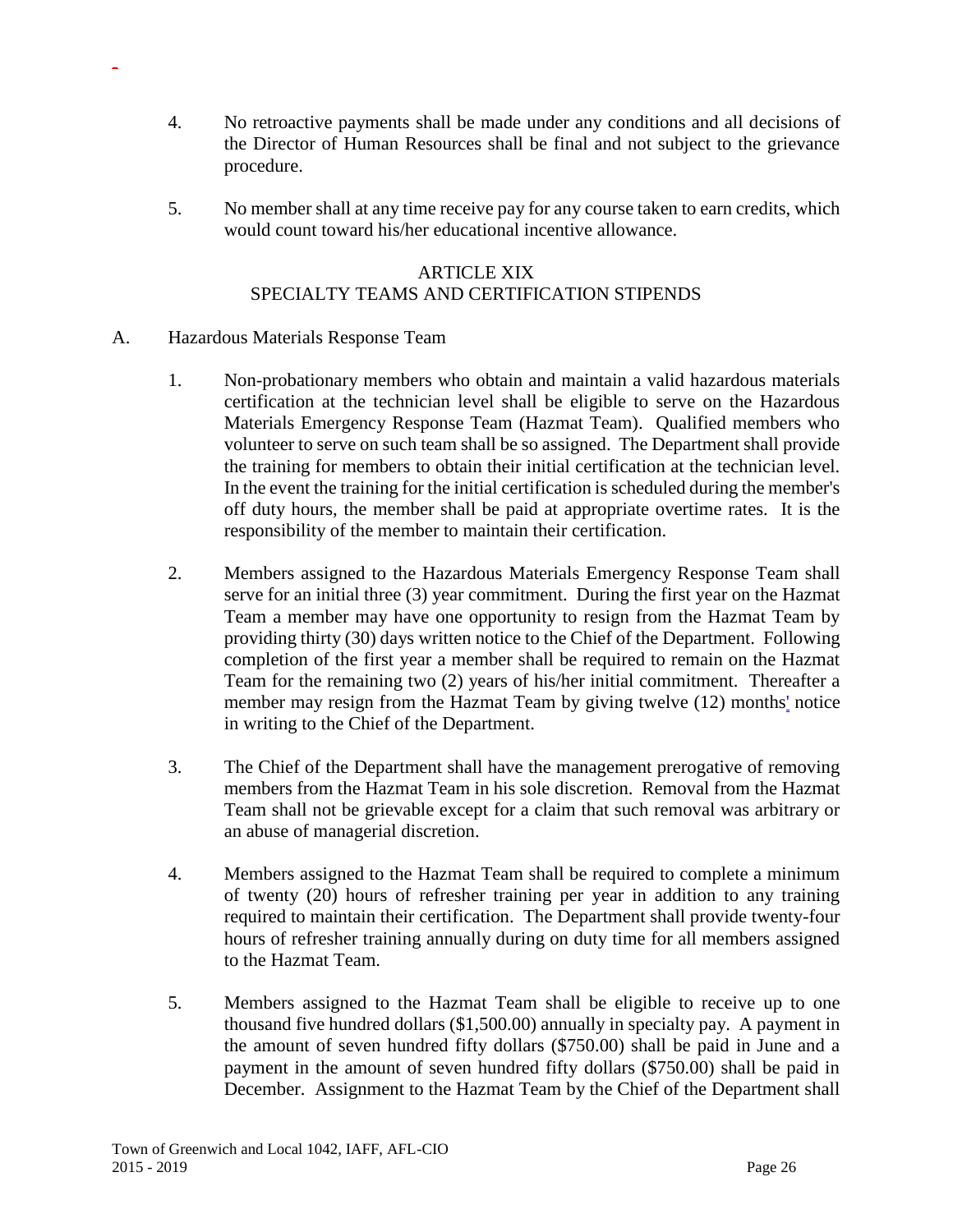be a prerequisite to entitlement to the specialty pay. There shall be no prorating of the specialty pay. Members must be assigned to the Hazmat Team at the time the specialty pay is paid to be eligible to receive such payment.

B. Confined Space Team and Trench Rescue Team

- 1. Non-probationary members who obtain and maintain a valid Confined Space or Trench Rescue certification shall be eligible to serve on the Confined Space Team and/or Trench Rescue Team. Qualified members who volunteer to serve on such team shall be so assigned. The Department shall provide the training for members to obtain their initial certification. In the event the training for the initial certification is scheduled during the member's off duty hours, the member shall be paid at appropriate overtime rates. It is the responsibility of the member to maintain their certification.
- 2. Members assigned to the Confined Space Team and/or Trench Rescue Team shall serve for an initial three (3) year commitment. During the first year on the Team the member may have one opportunity to resign from the Team by providing thirty (30) days written notice to the Chief of the Department. Following completion of the first year a member shall be required to remain on the Confined Space Team and/or Trench Rescue Team for the remaining two (2) years of his/her initial commitment. Thereafter a member may resign from the Team by giving twelve (12) months' notice in writing to the Chief of the Department.
- 3. The Chief of the Department shall have the management prerogative of removing members from the Confined Space Team and/or Trench Rescue Team in his sole discretion. Removal from the either Team shall not be grievable except for a claim that such removal was arbitrary or an abuse of managerial discretion.
- 4. Members assigned to the Confined Space Team and/or Trench Rescue Team shall be required to complete a minimum required hours of refresher training per year in addition to any training required to maintain their certification. The Department shall provide the required hours of refresher training annually during on duty time for all members assigned to the Confined Space Team and/or Trench Rescue Team.
- 5. The Confined Space Team and/or Trench Rescue Team members assigned to either Team shall be eligible to receive up to twelve hundred dollars (\$1,200.00) annually in specialty pay for each Team so assigned. A payment in the amount of six hundred dollars (\$600.00) shall be paid in June and a payment in the amount of six hundred dollars (\$600.00) shall be paid in December. Assignment to the Confined Space Team and/or Trench Rescue Team by the Chief of the Department shall be a prerequisite to entitlement to the specialty pay. There shall be no prorating of the specialty pay. Members must be assigned to the Confined Space Team and/or Trench Rescue Team at the time the specialty pay is paid to be eligible to receive such payment.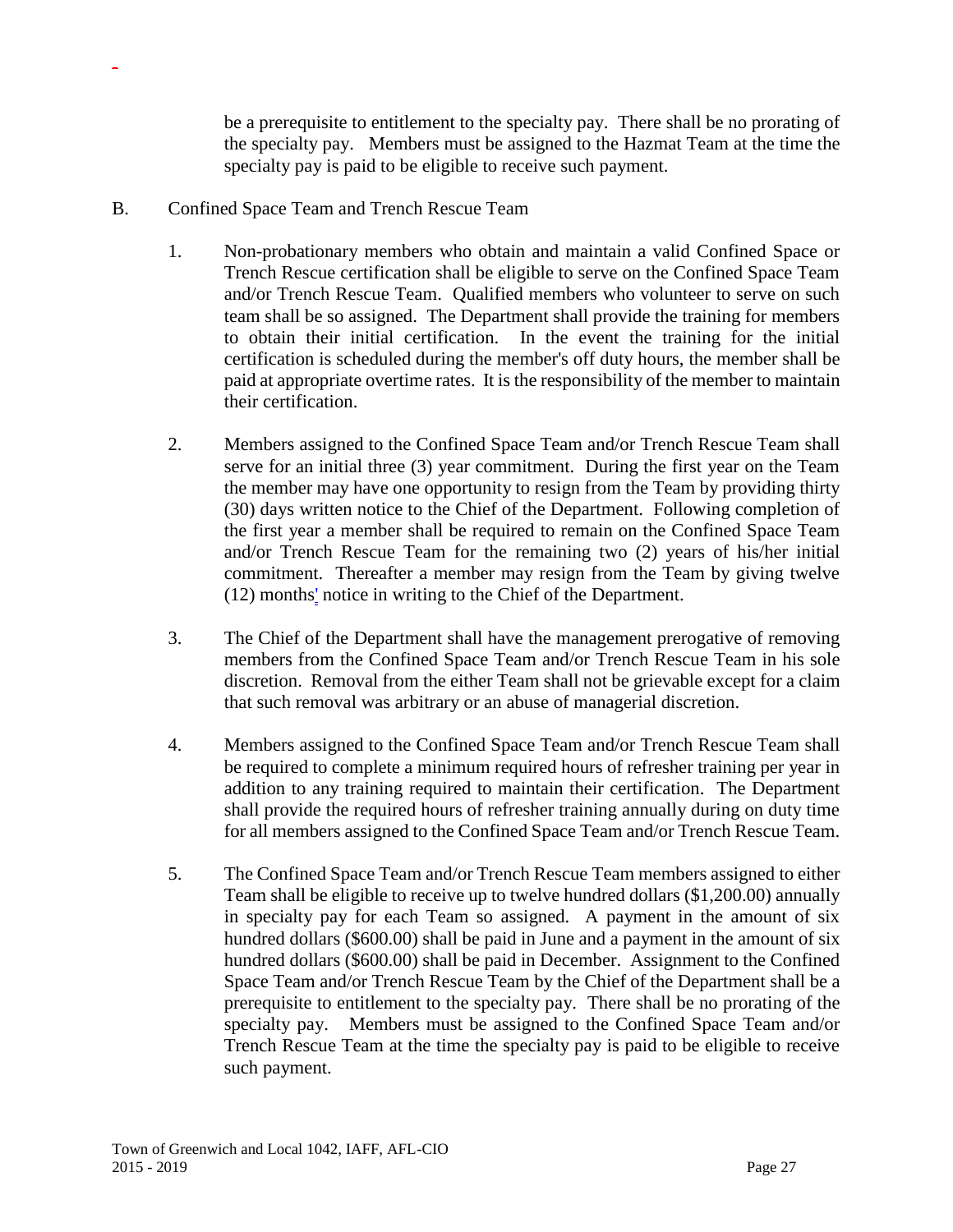C. A member who possesses a certification as a Certified Fire Investigator (CFI) from an accredited organization shall receive an annual stipend of fifteen hundred dollars (\$1,500). Such payment shall be made in two-seven hundred fifty dollar payments (\$750) to be paid in the first week in June and the first week in December.

-

### **ARTICLE XX** APPOINTMENTS TO POSITIONS AND ASSIGNMENT AS FLOATER

- A. Vacancies: The Town shall fill any vacancies or new positions in the competitive service of the Fire Department first by promotion of the permanent member in the unit bidding on the job who is best qualified to fill the position, or, if there is no such person, in such manner as the Town shall determine; provided, however, that if rehiring is used to fill the vacancy or new position, seniority with the Department shall govern the right of rehiring.
- B. Temporary Appointments: If there is no qualified current permanent member in the unit bidding on the job and the Town determines to fill the vacancy or new position by a temporary appointment, then whenever practical, the Town shall make such a temporary appointment by the promotion of the senior permanent member in the unit bidding on the job.
- C. Probation: To enable the Town to exercise sound discretion in the filling of positions within the Fire Department, no appointment, employment, or promotion to any position in the Fire Department shall be deemed final and permanent until after the expiration of the established probationary period. During the probationary period of any Fire Fighter, the Town may discipline or discharge such Fire Fighter, and during the probationary period of any Fire Inspector or Fire Lieutenant, the Town may reduce such member to his/her previous classification if the appointment was by promotion, or the Town may terminate the employment of the Fire Inspector or the Fire Lieutenant if his/her appointment was not by promotion, if during the probationary period, upon observation and consideration of his/her performance of duty, the Town shall deem him/her unfit for such appointment.
- D. Dispute over Qualifications to Fill Position: Qualifications of a member to fill a position may be the subject of a grievance where the determination of the Town is arbitrary, discriminatory, or an abuse of discretion.
- E. Temporary Appointments During Suspension or Pending Grievance: During the period of suspension of any member, or during the pendency of grievance procedures concerning separation from service, or demotion, the Town may fill the vacancy created only by a temporary appointment.
- F. Emergencies: To meet the requirements of an emergency condition which threatens life, property, or the general welfare of the Town, the Town may employ such persons as may be needed for the limited term of the emergency without regard to the regulations as to appointments in this Article.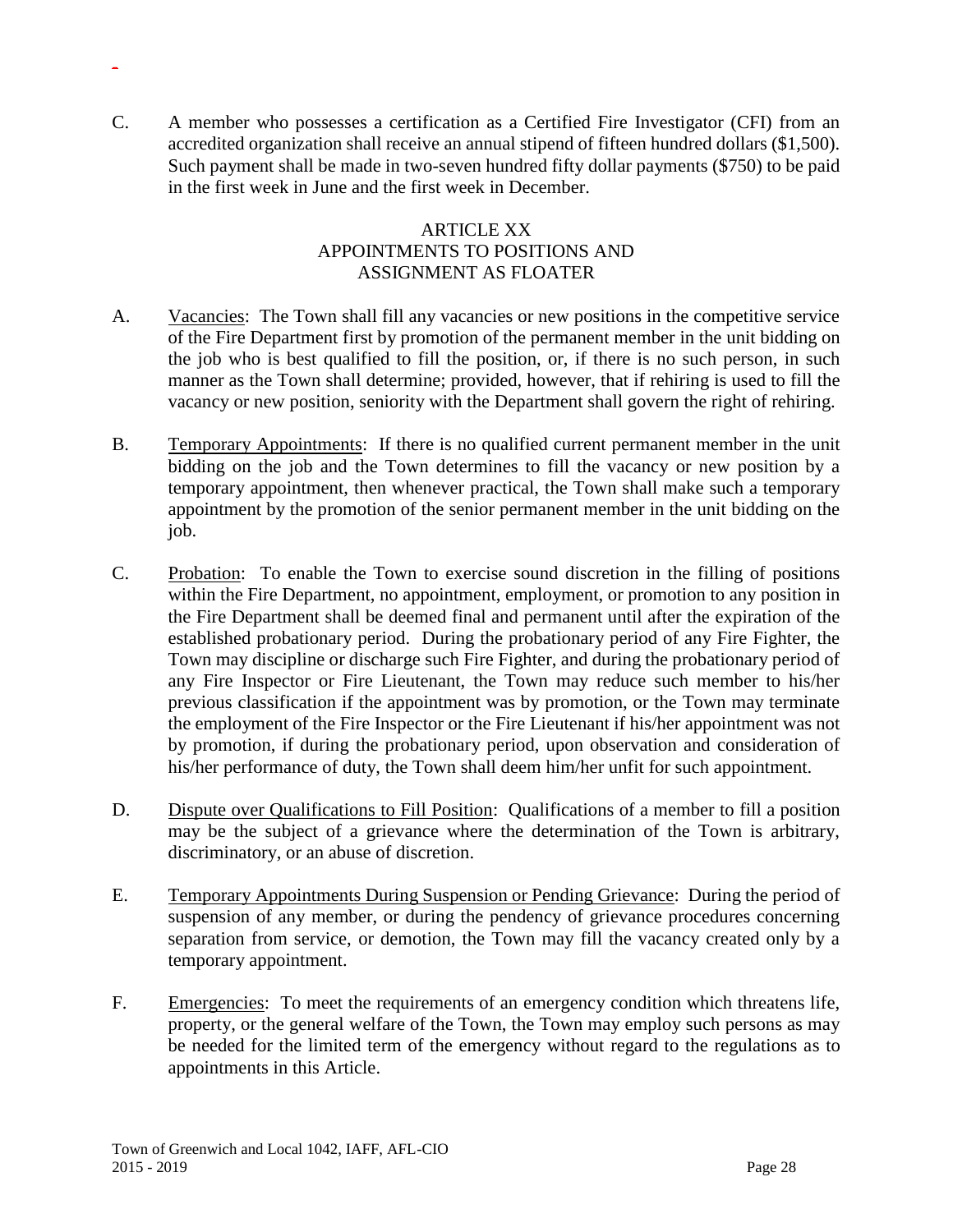G. Posting: The Town shall post all job openings on the Town's web site and shall send a copy of the notice to the Secretary of the Union.

-

- H. Floater: A member who is assigned as a Floater shall, upon his/her request, be relieved from such Floater duty, provided there is another member, in the judgment of the Chief of the Fire Department, who is qualified to perform such duty and who has less seniority than such Floater. The Town, as soon as practicable, shall train all members who have less seniority than the least senior member assigned as a Floater so that such members are qualified for such Floater duty.
- I. Educational Requirements for Promotion: For any officer classifications above the rank of Lieutenant, such rank shall require, as a minimum qualification, an Associate's Degree in Fire Technology, Fire Science or a Bachelor of Science Degree in a related field. This minimum requirement shall not apply to the first posting for such rank.
- J. Service Requirements for Promotion: An employee must have the following qualifications to take a promotional examination, as of the date the examination is posted:

Fire Lieutenant – Five (5) years of service as a career Firefighter in the Town of Greenwich.

Deputy Chief – Two (2) years of service as a career Fire Lieutenant in the Town of Greenwich.

Deputy Chief Training– Five (5) years of service as a career Firefighter in the Town of Greenwich.

Fire Inspector/Deputy Fire Marshal – Five (5) years of service as a career Firefighter in the Town of Greenwich.

Fire Marshal – Two (2) years of service as a Deputy Fire Marshal in the Town of Greenwich.

In the event that the Town creates the rank of Captain, the qualifications for Deputy Chief and Captain shall be modified to:

Captain – Two (2) years of service as a Lieutenant in the Town of Greenwich.

Deputy Chief – Currently serving in the position of Captain in the Town of Greenwich and following the second posting for the position of Captain, two (2) years of service as a Captain in the Town of Greenwich.

K. Fire Lieutenant, Training: The June 25, 2003 letter regarding Fire Lieutenant, Training Assignment shall continue in effect pursuant to its terms. The June 25, 2003 letter is annexed hereto as Appendix IX.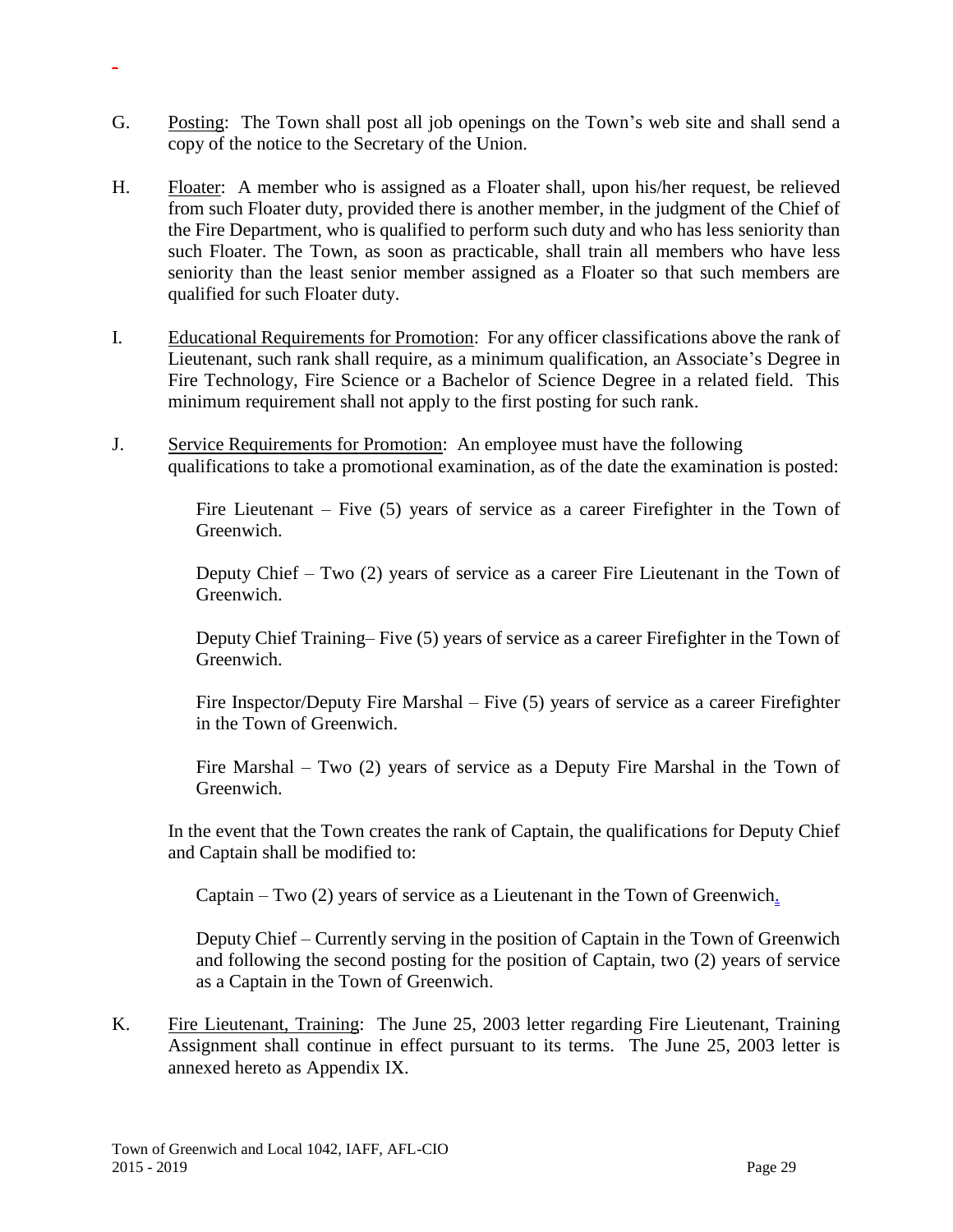L. Promotional Examinations: The Town shall post for a Fire Lieutenant examination during the first two-week period in January 2011 and every other January thereafter to establish successor two-year eligibility lists to become effective on June 1 and expire on May 31.

-

When there is a need for an eligibility list for another promotional position(s), the Human Resources Department shall administer an examination and promulgate an eligibility list with a duration of twenty-four (24) months.

The Town shall post a reading list for a promotional examination at least sixty (60) days prior to the examination.

Seniority points on a promotional examination shall be based on service time in the rank qualifying the member for the promotional examination as such qualifying rank is set forth in paragraph J of this Article.

M. Staffing: A responding career engine or ladder company shall be staffed by a minimum of three members from the bargaining unit.

### ARTICLE XXI GRIEVANCE AND ARBITRATION PROCEDURE

A. No member with permanent status shall be disciplined, suspended, or discharged except for just cause. If a member is so disciplined and, in the judgment of the Union, this action is taken by the Town without just cause, or should a member or group of members feel aggrieved concerning wages, hours, or conditions of employment, which wages, hours, or conditions are controlled by this Agreement or by any statute, charter provision, ordinance, rule, regulation, or policy which is not in conflict with this Agreement; or concerning any matter affecting his/her or their health or safety, adjustment shall be sought as follows, except that in the case of disciplinary action, the Union may initiate such grievance at Step  $2:$ 

Step 1: The grievance shall be submitted by the member, or by a representative of the Union on the member's behalf, in writing to the Chief or the Chief's designated representative. Such grievance shall set forth the nature of the instance being grieved and the remedy being sought. Within seven (7) calendar days after receipt of said grievance, the Chief or his/her designee shall meet with the representatives of the Union for the purpose of resolving the grievance. The Chief shall respond in writing to the Union within seven (7) calendar days of this meeting. It is understood that any grievance settled at this step shall be without precedent or prejudice with respect to any other grievance.

Step 2: If the grievance is not resolved at Step 1, or not otherwise timely processed by the Chief or by the Chief's representative, the Union may appeal by filing said grievance in writing to the First Selectman or his/her designee. Said filing shall be submitted no later than fourteen (14) calendar days after receipt of the Step 1 response; and in the event there is no Step I response to the grievance, said filing shall be no later than twenty-one (21) calendar days from the date of the Step I meeting. Within fourteen (14) calendar days after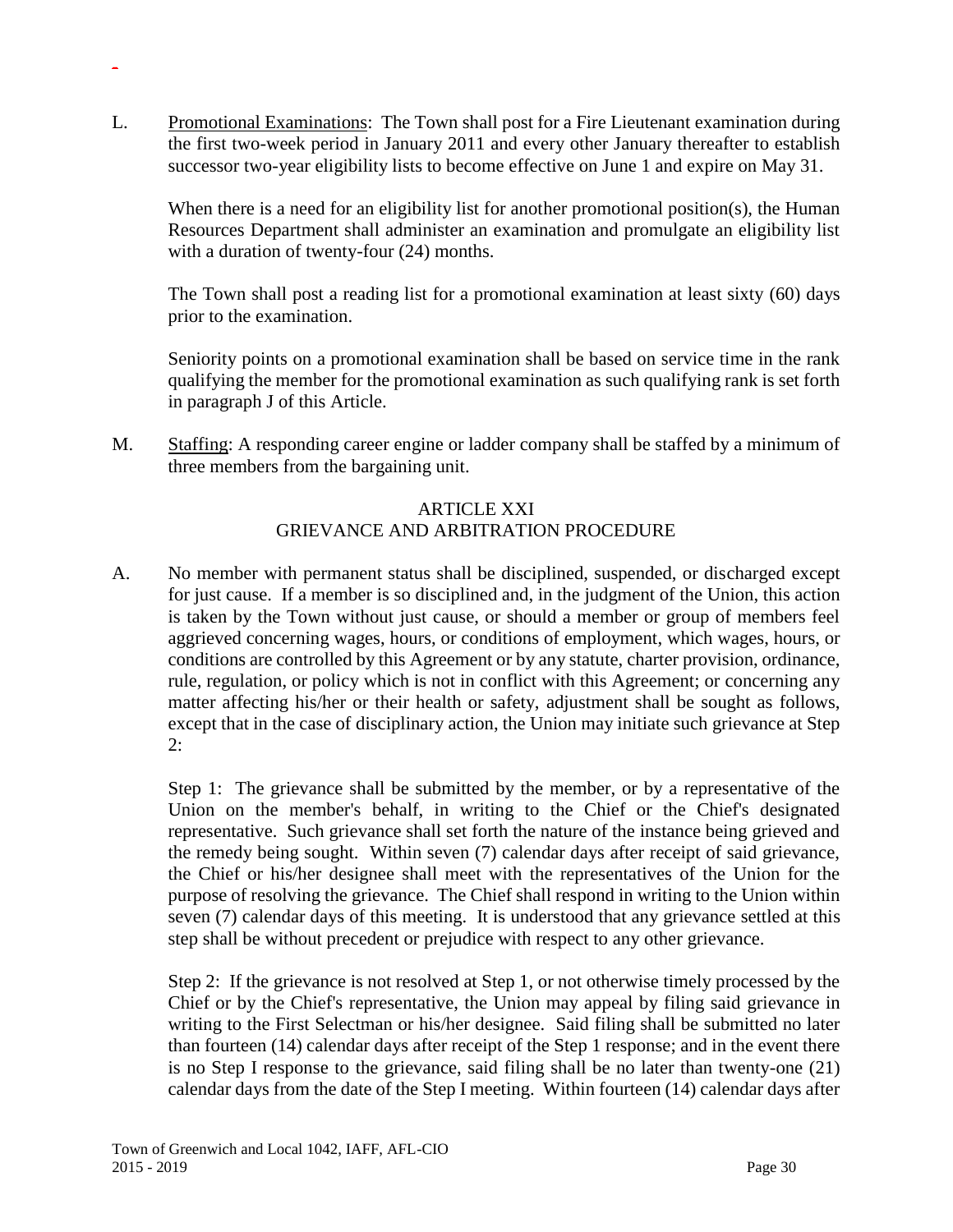receipt of said grievance, the First Selectman or his/her designee shall meet with the representative of the Union for the purpose of resolving said grievance. The First Selectman or his/her designee shall respond in writing within fourteen (14) calendar days of this meeting.

Step 3: If the grievance is not resolved at Step 2, or not otherwise timely processed by the First Selectman or by the First Selectman's representative and the grievance involves an alleged violation by the Town of an express provision of this agreement, the Union may submit the grievance to the Connecticut State Board of Mediation and Arbitration pursuant to the procedures of that Board, copy to the Town. Insofar as that Board is empowered to hear and act on the grievance, its decision shall be final and binding on all parties. While awaiting hearing before the Connecticut State Board of Mediation and Arbitration, either party may request the no-cost, voluntary, grievance mediation services of the Board in an effort to resolve the grievance. Or by mutual agreement the parties may use the American Arbitration Association pursuant to its rules and procedures in lieu of the Connecticut State Board of Mediation and Arbitration. The costs of such procedures shall be borne by both parties.

- B. 1. If the written copy of the grievance is not served on the Town at Step 1 within twenty-one (21) calendar days of the time the grievant knew or should have known of the act, occurrence or event being grieved or if the grievance is not filed in writing with the State Board at Step 3 within the filing requirements of paragraph A, Step 2 of this Article, the grievance shall be deemed waived and there shall be no right to arbitration unless the First Selectman or his/her designee and the Union mutually agree in writing to extend one of these two time limits.
	- 2. If the Town fails to meet or respond within the specified time limits of Step 1 or Step 2, the Union may submit the grievance at the next step of the procedure. If the Union fails to meet or file within the specified time limits of Step 1 or Step 2, the grievance shall be deemed waived and there shall be no right to arbitration. It is understood that the time limits of these steps may be extended by mutual agreement in writing; however, no such extension shall affect the time limits of Section B  $(1)$ .
- C. The arbitrator(s) shall have no power to add to, subtract from or in any way change or modify any of the provisions of this Agreement nor shall the arbitrator(s) have the power to render any decision which conflicts with a law, ruling or regulation binding upon the Town. The arbitrator(s) shall likewise have no power to imply any obligation on either the Town or the Union which is not specifically set forth in an express provision of this Agreement. Awards may not be retroactive beyond fourteen (14) calendar days prior to service of the written grievance at Step 1.
- D. Nothing contained herein shall prevent a member from presenting his/her own grievance and representing himself, except that present rules of the Connecticut State Board of Mediation and Arbitration require that any grievance be submitted to arbitration by and in the name of the Union.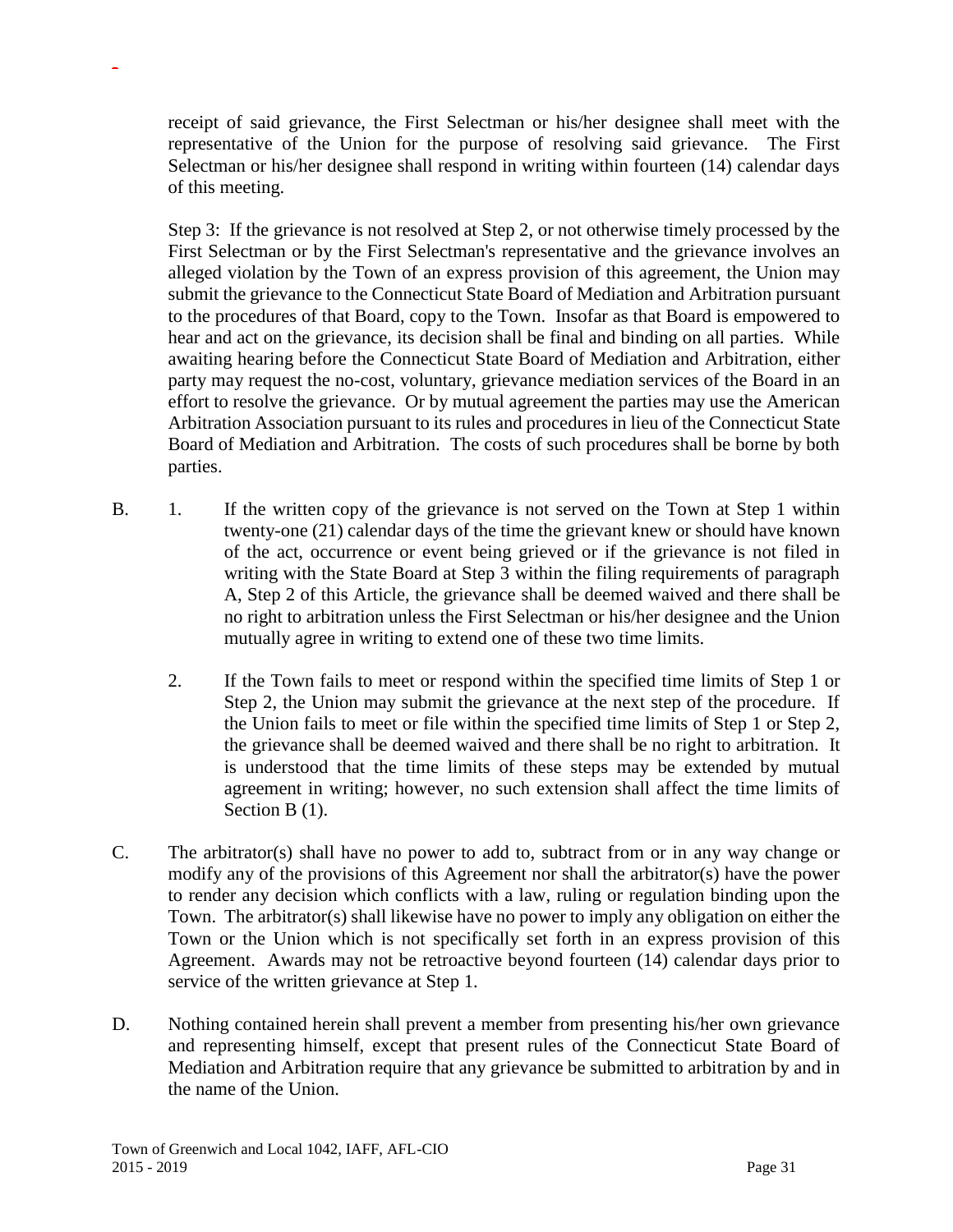E. The costs of the State Board of Mediation and Arbitration, if any, shall be shared equally by the parties, but other expenses shall be borne by the party incurring them.

-

F. During the pendency of grievance procedures concerning separation from service or suspension, the member shall be entitled to keep his/her insurance as set forth in Article XII of this Agreement in effect by making payments to the Town of the total amount of the insurance premium for his/her coverage.

#### ARTICLE XXII EFFECTIVE DATE, RETROACTIVITY AND DURATION

- A. This Agreement shall be effective as of the date on which all necessary approvals are obtained. Within fifteen (15) days after the date this Agreement becomes effective, the parties shall sign the Agreement. If all necessary approvals are not obtained, no part of this Agreement shall be effective.
- B. The Town shall pay each member and former member who retired after July 1, 2015, retroactive wages and wage related benefits, if any, for the time worked by the employee during the period from July 1, 2015, to the effective date of this Agreement. Otherwise this Agreement shall not be retroactive for any period before its effective date except as otherwise specified. The Town shall not make any payment to former members who quit or were fired prior to the effective date of this Agreement.
- C. This Agreement shall commence as provided in Section A above, and terminate on June 30, 2019**.** All matters subject to collective bargaining between the parties have been covered in this Agreement and neither this Agreement nor any part of it may be opened prior to its expiration date for changes in its terms, or addition of new subject matter, except by consent of both parties.
- D. The Union shall notify the Town in writing no later than December 1, 2018**,** of its desire to either renew or modify this Agreement. No more than fifteen (15) days after receipt of this request, the Town shall contact the Union to set a date for negotiations.

### ARTICLE XXIII PAST PRACTICE CLAUSE

All benefits and obligations which are not described in this Agreement and which are now enjoyed by or required of the members are specifically included in this Agreement by reference just as though each such benefit or obligation was specifically set forth.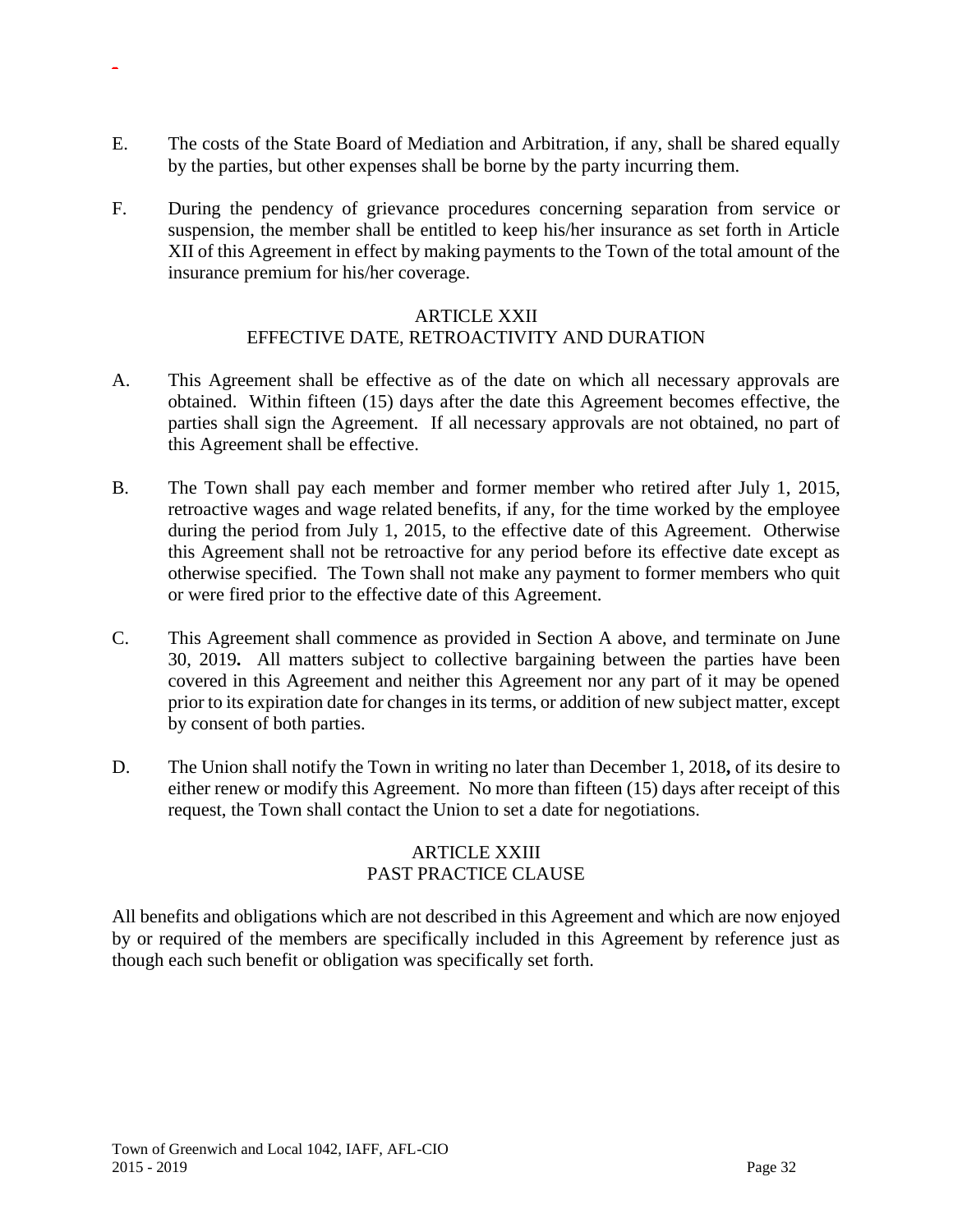### ARTICLE XXIV **MISCELLANEOUS**

- A. All work shall be apportioned among members as equitably as practicable.
- B. Seniority shall consist of the length of continuous service in a position covered by this Agreement and shall be terminated only by the following:
	- 1) quit or resignation;
	- 2) retirement;

-

- 3) discharge for cause;
- 4) failure to return to work at the expiration of a leave of absence without pay;
- 5) failure to return to work after recall from lay-off;

No seniority credit shall be earned for any authorized, unpaid absence from work of more than thirty (30) calendar days. Upon return to work following such an absence, the member shall be credited with that amount of seniority he/she had prior to such absence.

- C. The Town shall deduct from the wages of members and remit to the Union, regular union dues for those members who sign authorizations permitting such action and a service fee (not to exceed union dues) for all permanent members who have not joined the Union by signing said authorization. Said fee is solely for the purpose of administration and negotiation of the labor agreement and any member paying said fee shall have the right to object and the Union shall have the obligation to justify said fee pursuant to the procedures outlined in Appendix III. The Union shall indemnify and save the Town harmless against any and all claims, demands, damages, suits or other forms of liability that may arise out of or by reason of action taken by the Town for the purpose of complying with any of the provisions of this section or in reliance on any certification, notice or authorization furnished under the provisions of this section.
- D. The Town shall permit the use of one (1) bulletin board in each fire station by the Union for the posting of notices concerning Union business and activities.
- E. Nothing contained in this Agreement shall reduce by implication any management right or prerogative, and the Town shall retain all such rights and prerogatives except as abridged or modified by an express provision of this Agreement.
- F. Unless otherwise specified, a "year" shall be a contract year.
- G. A Town or Union official may act by means of an authorized representative.
- H. The Town shall maintain in each station for the use of the members the fire manual and all other rules, regulations, and procedures of the fire department.
- I. Except in an emergency, a member shall be given two (2) weeks' notice by the Town of a transfer from his/her then current assignment.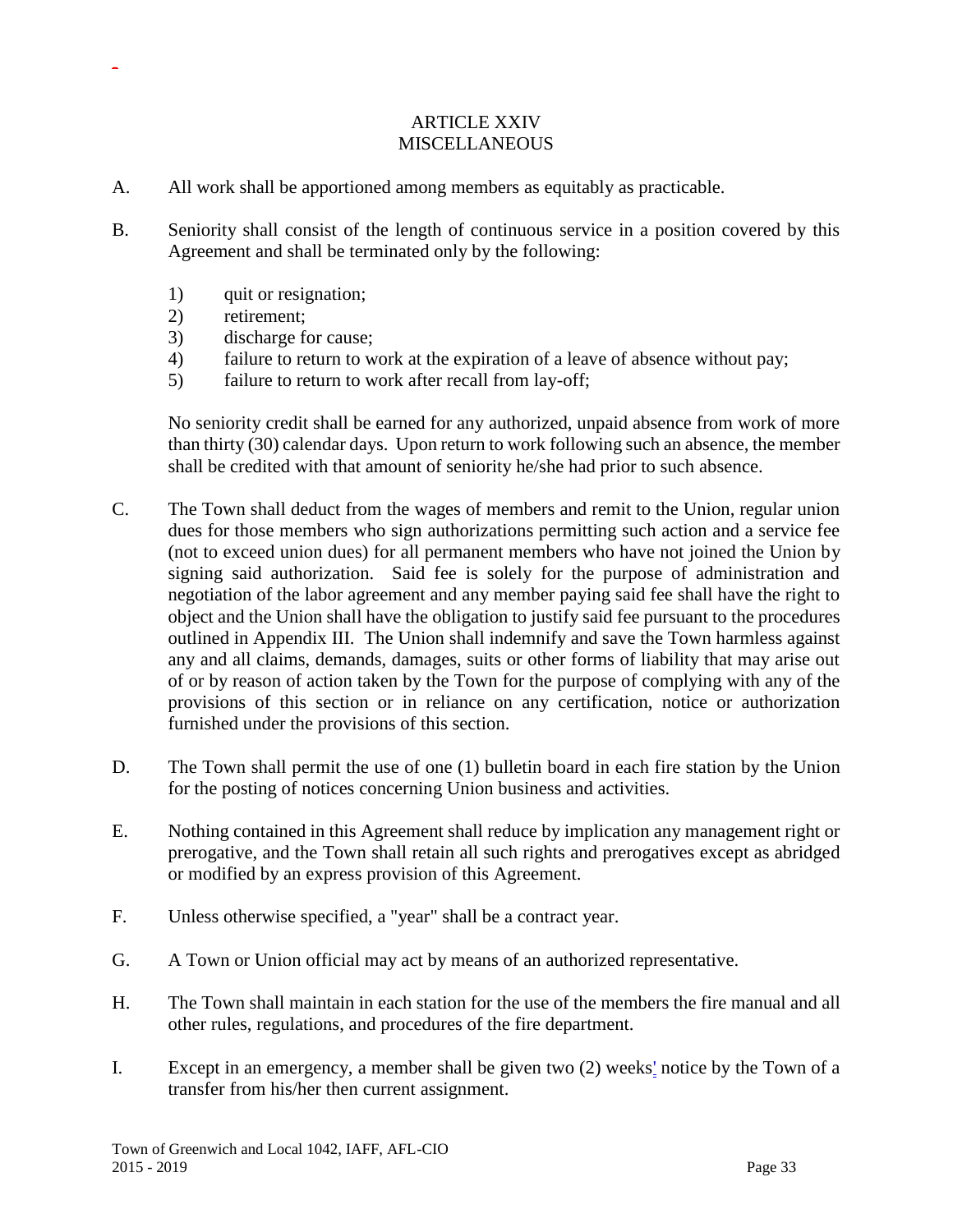- J. 1. The Town and the Union shall each designate two representatives to comprise a Labor Management Committee. The committee shall meet upon mutual agreement of the parties and at least once every other month to discuss matters of mutual concern. The purpose of the Labor Management Committee is to provide a forum for dialogue over Fire Department related issues of concern to one or both of the parties. The parties agree to discuss such matters as staffing, fire ground communications and other related issues. Such discussions are not to be considered negotiations in any manner and are not subject to the interest impasse arbitration procedures of the Municipal Employee Relations Act.
	- 2. The Town and the Union will work collaboratively in the Labor Management Committee to review and propose changes to terms and conditions of employment contained in the Fire Manual. Proposed changes agreed to by the committee are subject to final agreement by Town and Local 1042. Either the Town or Local 1042 may submit proposals concerning terms and conditions of employment not agreed to in Committee to interest arbitration pursuant to Section 7-473c of the Municipal Employee Relations Act.
- K. Members shall have the right to review their own personnel files during regular office hours of the Town and after proper notice. No material of an adverse nature shall be placed in an individual's personnel file without the Town providing the member with a copy of such material.
- L. The base annual salary shall be paid on a bi-weekly basis as provided herein. The biweekly base annual salary payment shall be computed by dividing the contractual base annual salary by the number of bi-weekly payroll periods in the fiscal year (i.e., 26). Members who separate from service and do not complete an entire bi-weekly period shall be paid one tenth (1/10) of the bi-weekly base salary for each day employed during the biweekly period. In no event shall members be paid more than the contractual annual salary during any fiscal year.

#### ARTICLE XXV NON-DISCRIMINATION

- A. The parties to this Agreement agree that they shall not discriminate unlawfully against any member because of race, color, religion, sex, national origin, age, handicap, marital status, sexual orientation, membership or non-membership in the bargaining unit, or any lawful union activity. The Town and its agents shall not discriminate for any reason against any member.
- B. The use of the masculine gender in this agreement shall be construed to include both genders and not as a sex limitation unless the agreement clearly requires a different construction.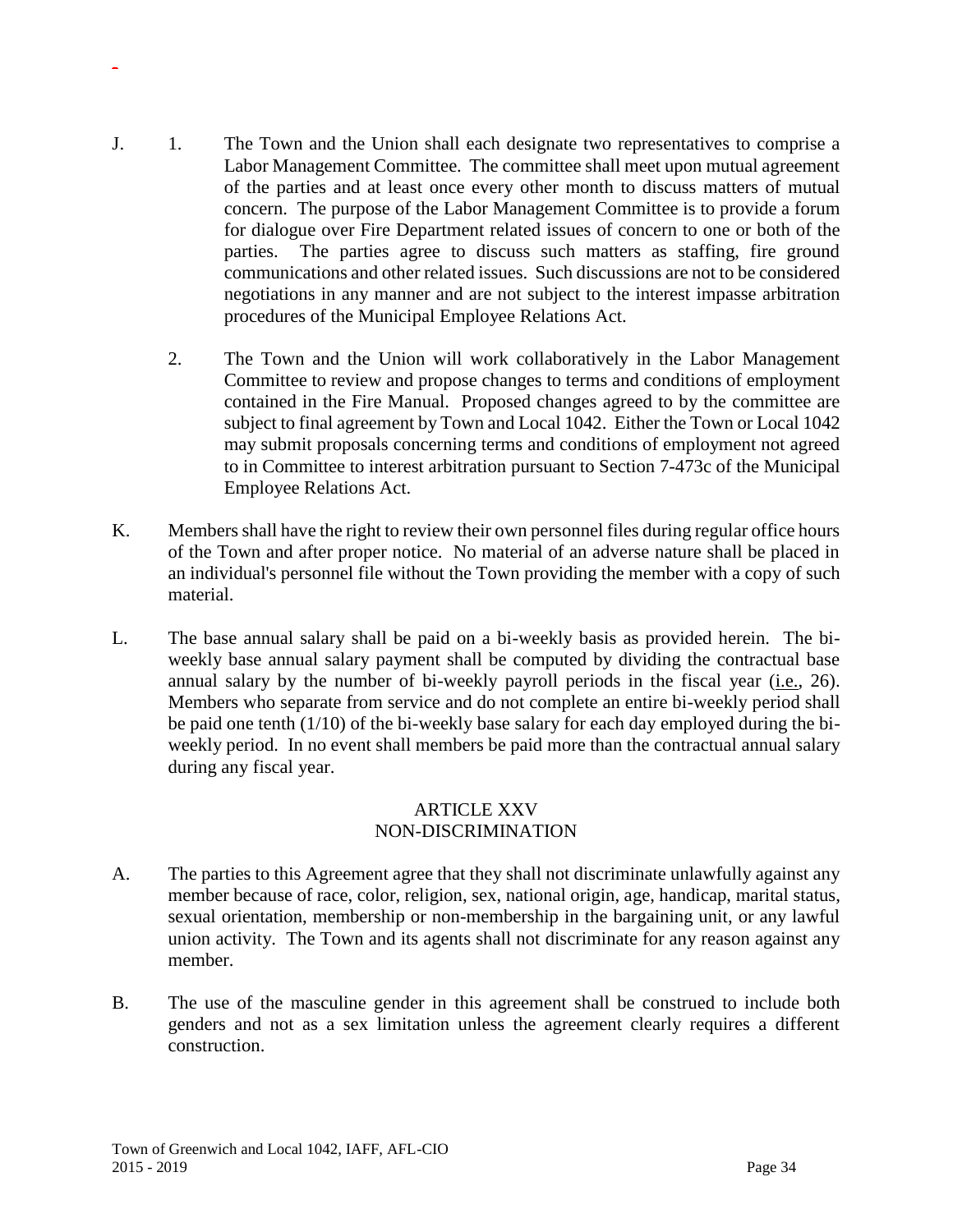### ARTICLE XXVI SAVINGS CLAUSE

Should any term or provision of this contract be in conflict with any state or federal statute or other rule or regulation binding upon the Town, then such law, rule or regulation shall prevail, subject to final determination by a court of competent jurisdiction. In such event, however, the remaining terms and provisions of this contract will continue in full force and effect.

For the Town of Greenwich

Peter Tesei, First Selectman

Alfred  $\phi$ . Cava, Director of Labor Relations

For Local 1042 I.A.F.F.

Matthew Brooks, Secretary

5-25-2018 Date

 $5 - 25 - 2018$ 

Date

*S/Pt{p-*

Date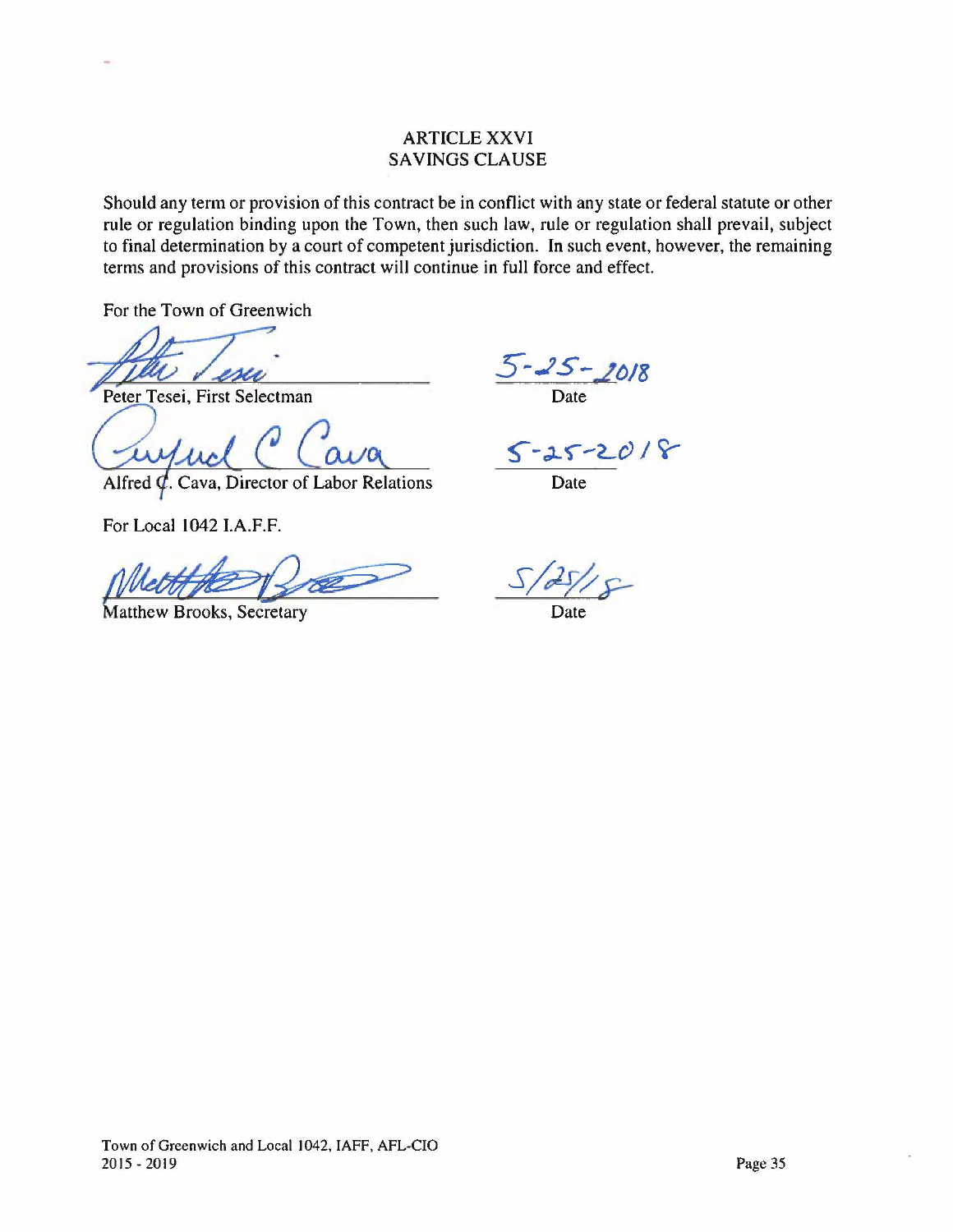# APPENDIX I ANNUAL WAGE RATES

|                                                         | <b>Step</b>    | Years        | July 1, 2015 | July 1, 2016 | July 1, 2017 | July 1, 2018 |
|---------------------------------------------------------|----------------|--------------|--------------|--------------|--------------|--------------|
| Firefighter                                             | $\mathbf{1}$   | $Yrs0$ to 1  | \$57,258     | \$58,689     | \$60,010     | \$60,910     |
|                                                         | $\overline{2}$ | $Yrs1$ to 2  | \$60,916     | \$62,439     | \$63,844     | \$64,801     |
|                                                         | 3              | $Yrs$ 2 to 3 | \$64,582     | \$66,197     | \$67,686     | \$68,702     |
|                                                         | $\overline{4}$ | $Yrs$ 3 to 4 | \$67,325     | \$69,008     | \$70,561     | \$71,619     |
|                                                         | 5              | $Yrs$ 4 to 5 | \$72,219     | \$74,024     | \$75,690     | \$76,825     |
| Inspector                                               |                |              | \$88,175     | \$90,380     | \$92,413     | \$93,799     |
| Lieutenant Without<br>Certifications<br>Lieutenant With |                |              | \$83,086     | \$85,163     | \$87,079     | \$88,385     |
| Certifications                                          |                |              | \$88,175     | \$90,380     | \$92,413     | \$93,799     |
| Captain<br>Deputy Fire Marshal                          |                |              | \$95,135     | \$97,514     | \$99,708     | \$101,203    |
| Deputy Fire Chief<br>Fire Marshal                       |                |              | \$112,961    | \$115,785    | \$118,390    | \$120,166    |

#### NOTES:

- 1. Pay adjustments will be made at the start of each fiscal year, except as otherwise set forth herein, regardless of the date of hiring and adjusted for nearest completed quarters of service as under the system which existed prior to the time of this Agreement.
- 2. A night shift differential of one thousand six hundred twenty-five dollars **(\$**1,625.00**)** shall be paid in one payment of eight hundred twelve dollars and fifty cents (\$812.50) in December and a second payment of eight hundred twelve dollars and fifty cents (\$812.50) in June to each member who works pursuant to the schedule of Article V (A) (1) of this Agreement. Each payment shall be prorated on a full month basis for each member who works a minimum of one full night shift in the month. At any time that the work schedule as provided in Article V (A) (1) is in effect the night differential payment shall continue to be paid to a member. Each payment shall be prorated on a full month basis for each member who works a minimum of one (1) twenty-four consecutive hour period in the month. Paid vacation time shall be considered as time worked on a full night shift for purposes of this section.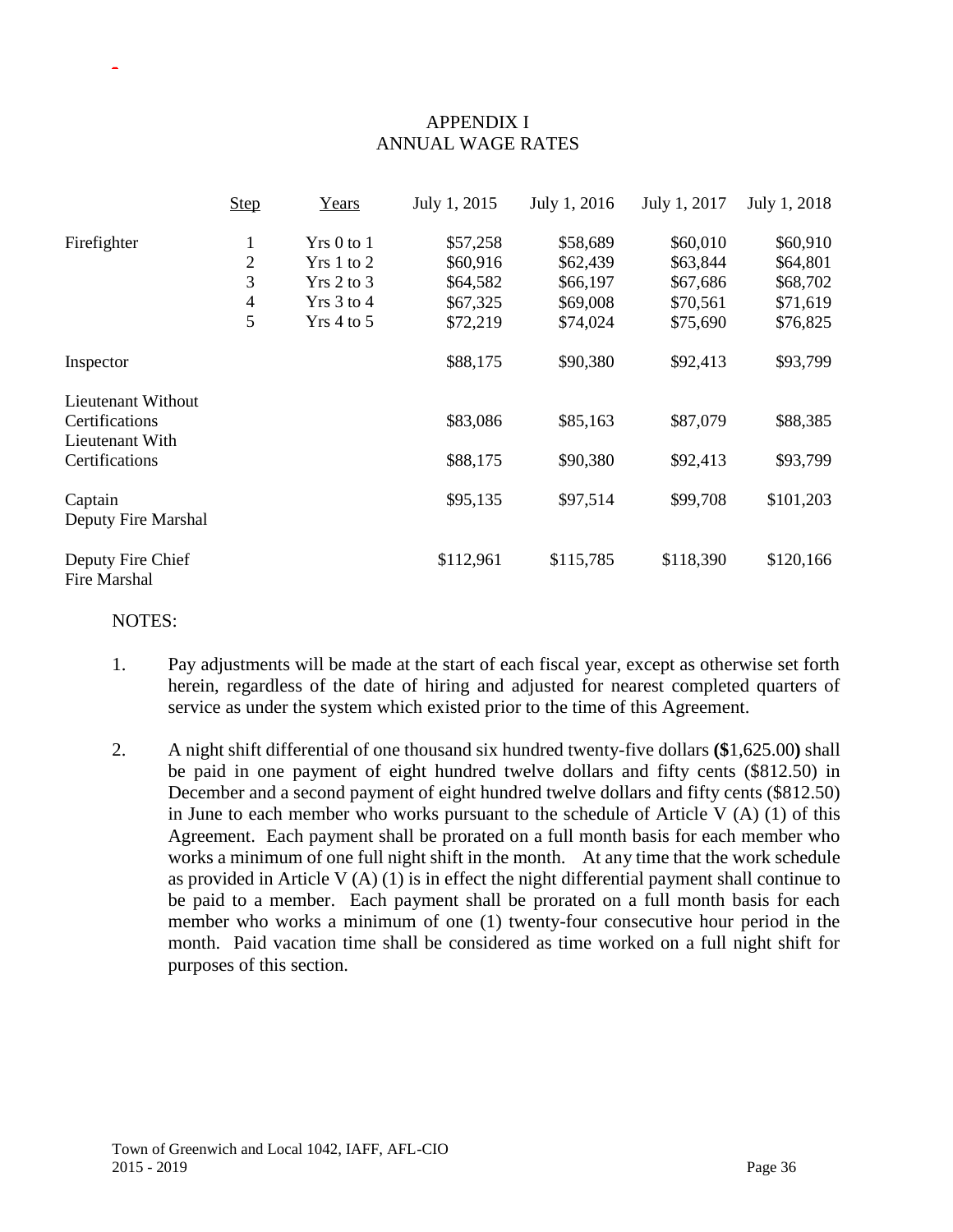| HEIGHT (Inches)* | WEIGHT (Pounds)** |         |  |
|------------------|-------------------|---------|--|
|                  | <b>MINIMUM</b>    | MAXIMUM |  |
| $60\,$           | 106               | 141     |  |
| 61               | 109               | 145     |  |
| 62               | 112               | 148     |  |
| 63               | 115               | 151     |  |
| 64               | 118               | 155     |  |
| 65               | 121               | 160     |  |
| 66               | 124               | 164     |  |
| 67               | 128               | 169     |  |
| 68               | 132               | 178     |  |
| 69               | 136               | 182     |  |
| 70               | 140               | 187     |  |
| $71\,$           | 144               | 193     |  |
| $72\,$           | 148               | 199     |  |
| 73               | 152               | 205     |  |
| 74               | 156               | 214     |  |
| 75               | 160               | 220     |  |
| $76\,$           | 164               | 228     |  |

# APPENDIX II HEIGHT, WEIGHT AND BODY BUILD

Male Fire Fighters

-

 $\overline{a}$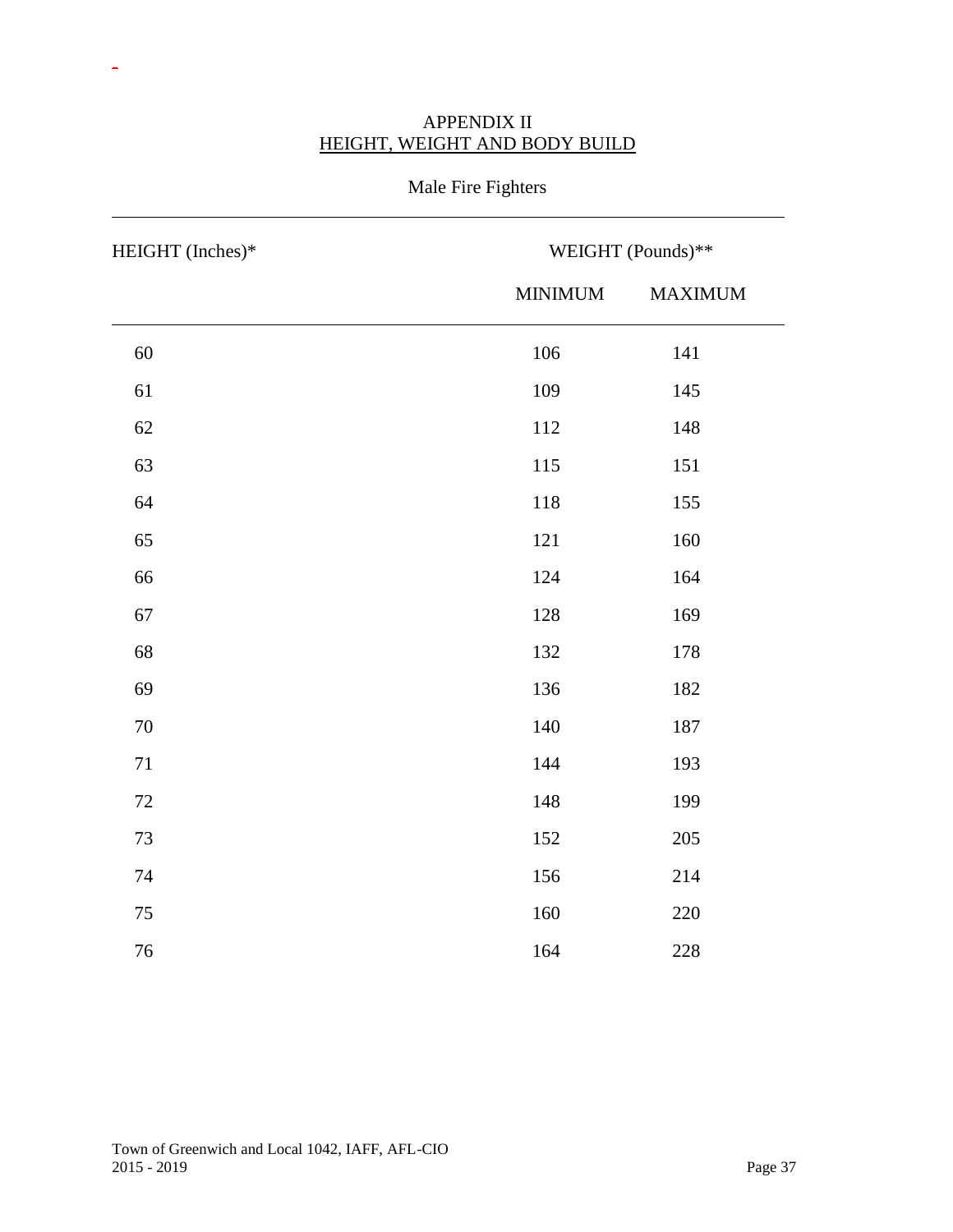| HEIGHT (Inches)* | WEIGHT (Pounds)** |                |
|------------------|-------------------|----------------|
|                  | <b>MINIMUM</b>    | <b>MAXIMUM</b> |
| 77               | 168               | 235            |
| 78               | 172               | 243            |
| 79               | 176               | 251            |
| 80               | 180               | 258            |
|                  |                   |                |

-

 $\overline{a}$ 

| $\ast$<br>** | Individual No Shoes<br>Weight Without Clothes | NOTE: A body fat measurement of 20%<br>or less will pass a candidate even<br>if he exceeds the maximum<br>weight. |
|--------------|-----------------------------------------------|-------------------------------------------------------------------------------------------------------------------|
|              |                                               |                                                                                                                   |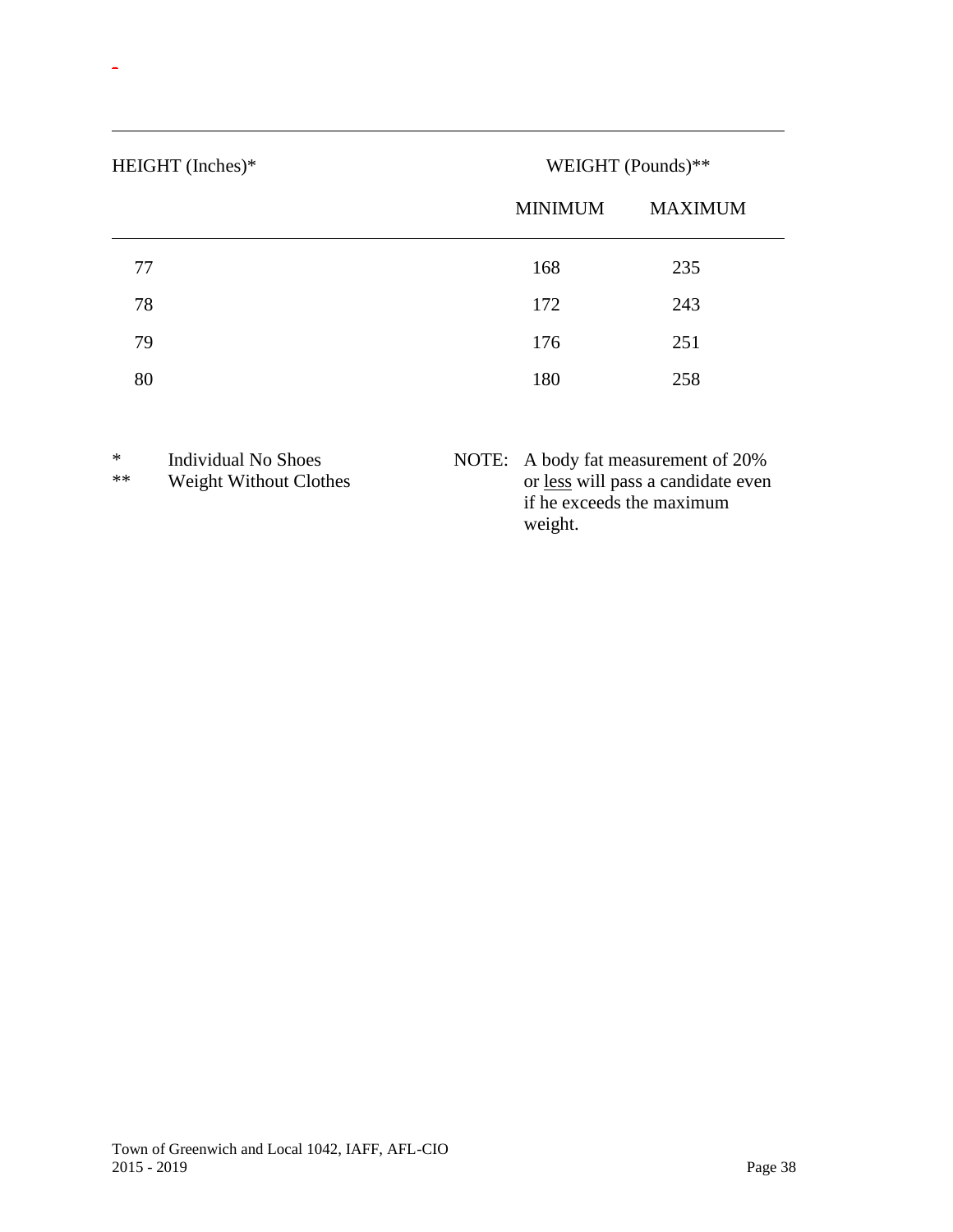# HEIGHT, WEIGHT AND BODY BUILD

-

 $\overline{a}$ 

# Female Fire Fighters

| HEIGHT (Inches)* |                                                      |       | WEIGHT (Pounds)** |                                                                     |  |
|------------------|------------------------------------------------------|-------|-------------------|---------------------------------------------------------------------|--|
|                  |                                                      |       | <b>MINIMUM</b>    | <b>MAXIMUM</b>                                                      |  |
|                  |                                                      |       |                   |                                                                     |  |
| 58               |                                                      |       | 92                | 125                                                                 |  |
| 59               |                                                      |       | 94                | 126                                                                 |  |
| 60               |                                                      |       | 96                | 132                                                                 |  |
| 61               |                                                      |       | 99                | 135                                                                 |  |
| 62               |                                                      |       | 102               | 138                                                                 |  |
| 63               |                                                      |       | 105               | 141                                                                 |  |
| 64               |                                                      |       | 108               | 145                                                                 |  |
| 65               |                                                      |       | 111               | 149                                                                 |  |
| 66               |                                                      |       | 114               | 153                                                                 |  |
| 67               |                                                      |       | 118               | 158                                                                 |  |
| 68               |                                                      |       | 122               | 162                                                                 |  |
| 69               |                                                      |       | 126               | 166                                                                 |  |
| 70               |                                                      |       | 130               | 171                                                                 |  |
| 71               |                                                      |       | 134               | 176                                                                 |  |
| 72               |                                                      |       | 138               | 182                                                                 |  |
| $\ast$<br>**     | <b>Individual No Shoes</b><br>Weight Without Clothes | NOTE: |                   | A body fat measurement of 25%<br>or less will pass a candidate even |  |

if she exceeds maximum weight.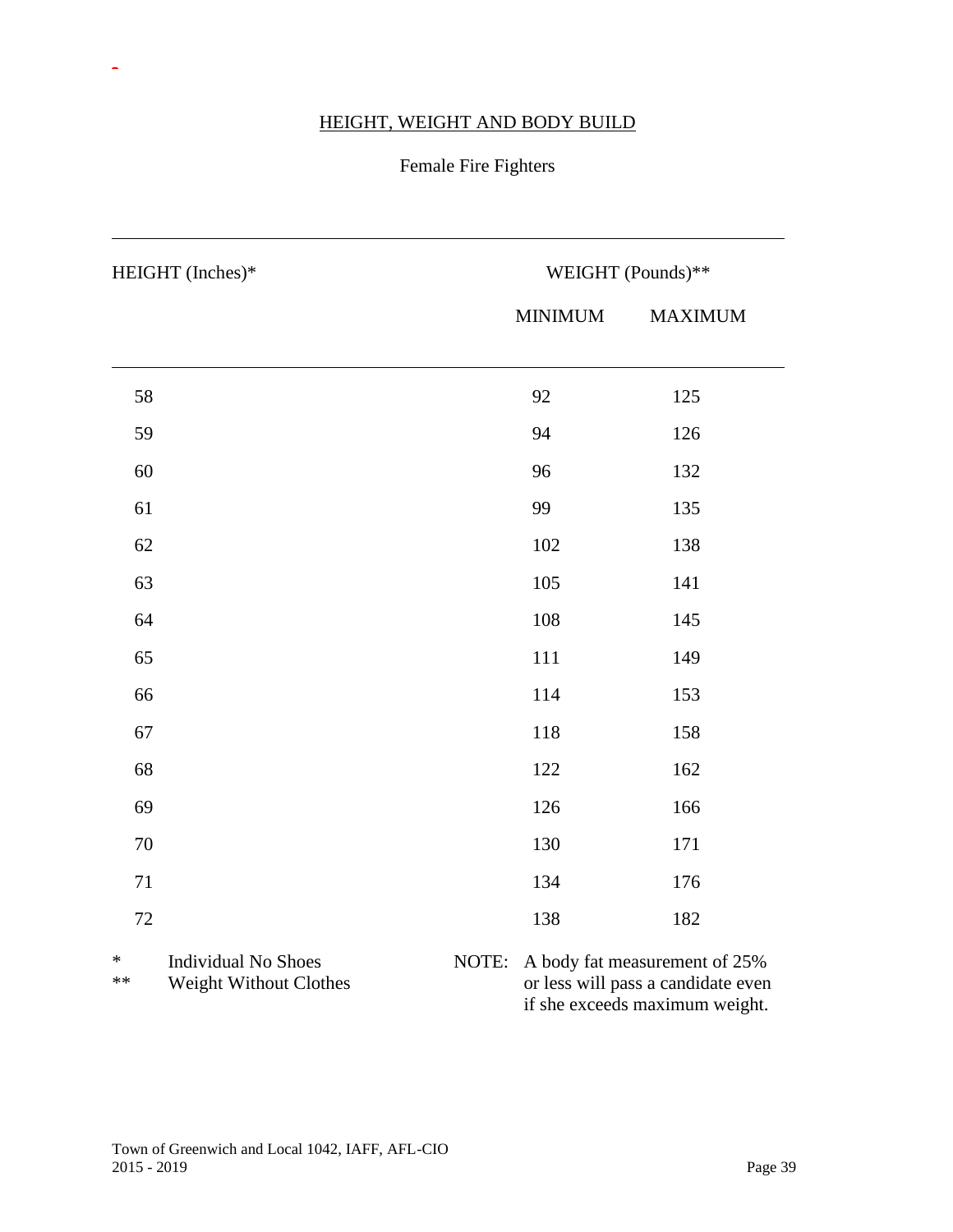### APPENDIX III SERVICE FEE PAYMENTS

A member making service fee payments to the Union in lieu of dues in accordance with Article XXIV, C of this Agreement, shall have the right to object to the expenditure of his/her portion of any part of a service fee deduction which represents the members' pro rata share of causes of expenditures by the organization in aid of activities or causes of a political or ideological nature only incidentally related to terms and conditions of employment.

Such objection shall be made, if at all, by the objector individually, notifying the Secretary-Treasurer of his/her objection by registered or certified mail, during the period between September 1 and September 15 of each year.

The appropriate portion of service fees spent by the Union for such purposes shall be determined annually at the end of the Union's fiscal year. Rebate of a prorated portion, if any, of his/her service fees corresponding to such proportions shall thereafter be made to each member who has timely filed a notice of objection, as provided above.

If an objector is dissatisfied with the proportional allocation that has been determined, on the grounds that it assertedly does not accurately reflect the expenditures of the Union in the defined area, an appeal may be taken by such person to the Union Executive Board within thirty days following receipt of notice of the pro rata share expenditures by the organization in aid of activities or causes of a political or ideological nature only incidentally related to terms and conditions of employment. The Executive Board shall render a decision on such appeal within thirty days following its receipt.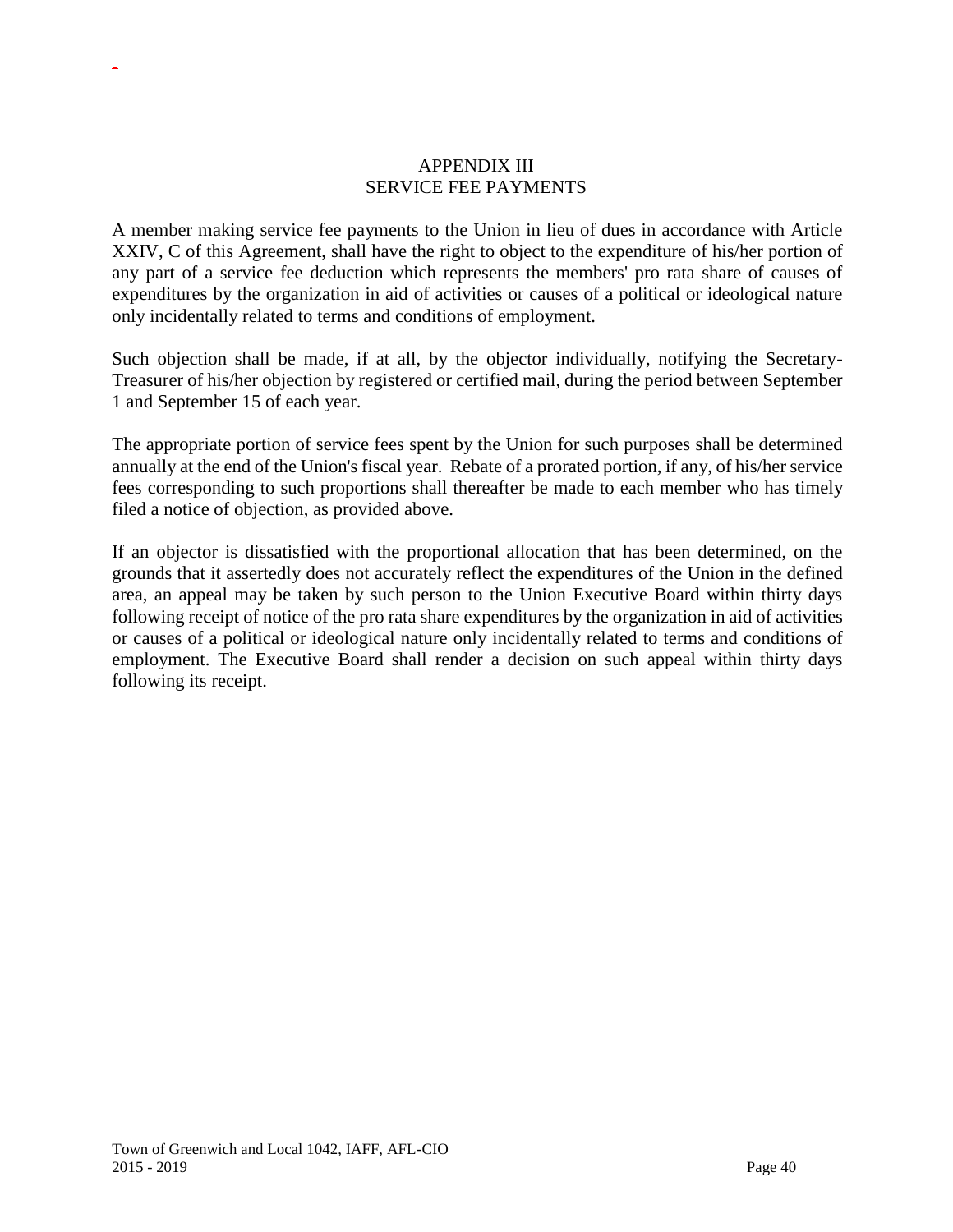### APPENDIX IV SUBSTANCE ABUSE TESTING

#### SCREENING

-

The administration of screening tests to detect the presence of drugs or alcohol in members of the Fire Department will be performed upon reasonable suspicion that a member is using or is under the influence of illegal drugs, is abusing legal drugs or alcohol, or is reporting for duty under the influence of drugs or alcohol.

#### TESTING BASED UPON REASONABLE SUSPICION

A member of the Department may be required to undergo testing based on "reasonable suspicion" when objective facts and observations are brought to the attention of a superior officer and, based upon the reliability and weight of such information, the superior officer can reasonably infer or suspect that the member is using illegal drugs, is abusing legal drugs or alcohol, or is reporting for duty under the influence of drugs or alcohol. Reasonable suspicion must be supported by specific articulable facts which may include, but are not limited to: reports and observations of the member's drug related activities, such as purchase, sale or possession of drugs, associations with known drug dealers or users, observations of the member at known drug or drug related locations; an otherwise unexplained change in the member's behavior or work performance; an observed impairment of the member's ability to perform his/her or her duties.

A superior officer shall report the basis for his/her reasonable suspicion to the Chief or his/her designee. The Chief shall decide whether to direct the member to submit to testing. Prior to so deciding, the Chief, or his/her designee, may meet with the member. If such a meeting is held, the member may request Union representation. However, the meeting shall not be delayed for the purpose of having a representative of the member's choice.

If the member is ordered to submit to a drug and/or alcohol test, the member shall be given a brief verbal statement of the basis for reasonable suspicion. A verbal directive to submit to a drug and/or alcohol test shall be confirmed in writing, but the testing shall not be delayed pending issuance of such written directive.

#### REFUSAL TO SUBMIT

The refusal by a member of the Department to submit to a drug or alcohol screening test, pursuant to these provisions, will result in the member's immediate suspension without pay and subsequent disciplinary action which may include dismissal from the Department.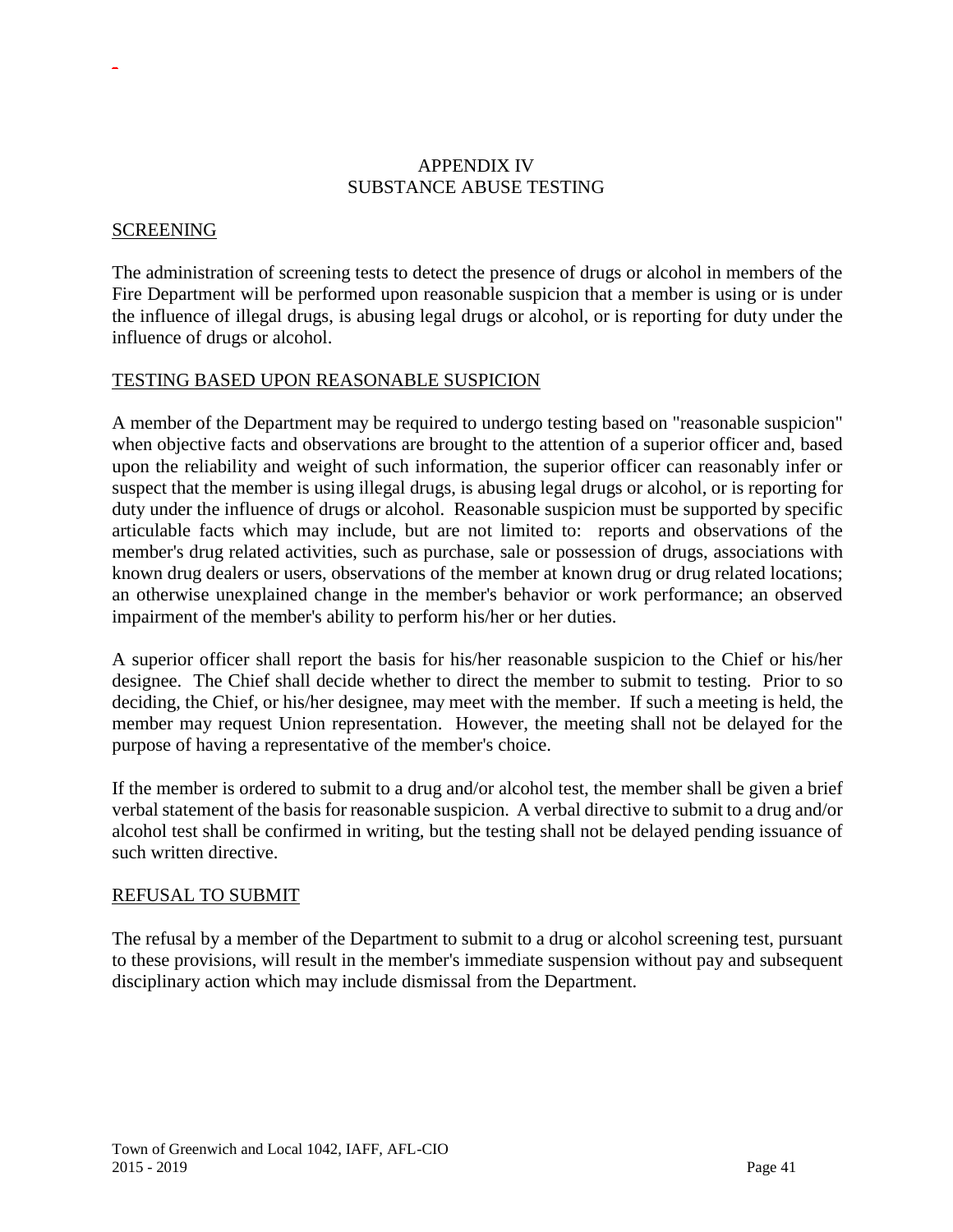#### TESTING PROCEDURES

-

1. The member shall provide a urine sample for purposes of testing for drugs or controlled substances other than alcohol. The member shall provide a sufficient amount of the sample to allow for initial screening, a confirmatory test, and for later testing if requested by the employee.

If the member is ordered to submit to testing for alcohol, the member shall submit to a breathalyzer test to be administered by an agent designated by the Chief. If the breathalyzer tests positive for the presence of alcohol, the member shall provide a blood sample for the confirmatory test.

- 2. Initial drug screening will be done by Enzyme Multiple Immunoassay Testing (EMIT). No sample will be further tested upon a negative screening for controlled substances, including marijuana. After the negative screening, the second sample will be destroyed.
- 3. Each member of the Department being tested on the basis of reasonable suspicion may consult with and be accompanied by a representative of the Union. The Union representative may confer with and advise the member before and after the testing process, but shall not participate in the process in any way, except as an observer. The testing process will not be delayed because the Union representative is unable to be present.
- 4. During the testing process, the member shall cooperate with requests for information concerning use of medications, and with other requirements of the testing process such as acknowledgment of giving of a urine or blood specimen.
- 5. The integrity of the testing process will be maintained with the utmost consideration for the privacy of the person being tested. Only one person, of the same sex as the person being tested, may be present during the collection of a urine specimen. If the necessary precautions to ensure legitimacy of the sample can be arranged without undue cost, an observer will not be required.
- 6. Prior to testing for drugs, two separate containers, supplied by the laboratory conducting the testing, shall be prepared for each member being tested. Each container shall have affixed a code number and the date of collection. The code numbers shall be recorded, together with the member's name and signature. Two (2) specimens will be taken at the time of collection and shall be sealed in the presence of the member being tested.
- 7. The officer or laboratory supervising the test shall ensure that the appropriate chain of custody is maintained in order to verify the identity of each sample being tested.
- 8. Each and every positive EMIT test will be confirmed using a Gas Chromatography Mass Spectrometry test. Only if confirmed, will a test result in a positive report.
- 9. Drug testing or blood alcohol testing will be performed by a laboratory licensed or certified by the Connecticut Department of Health Services.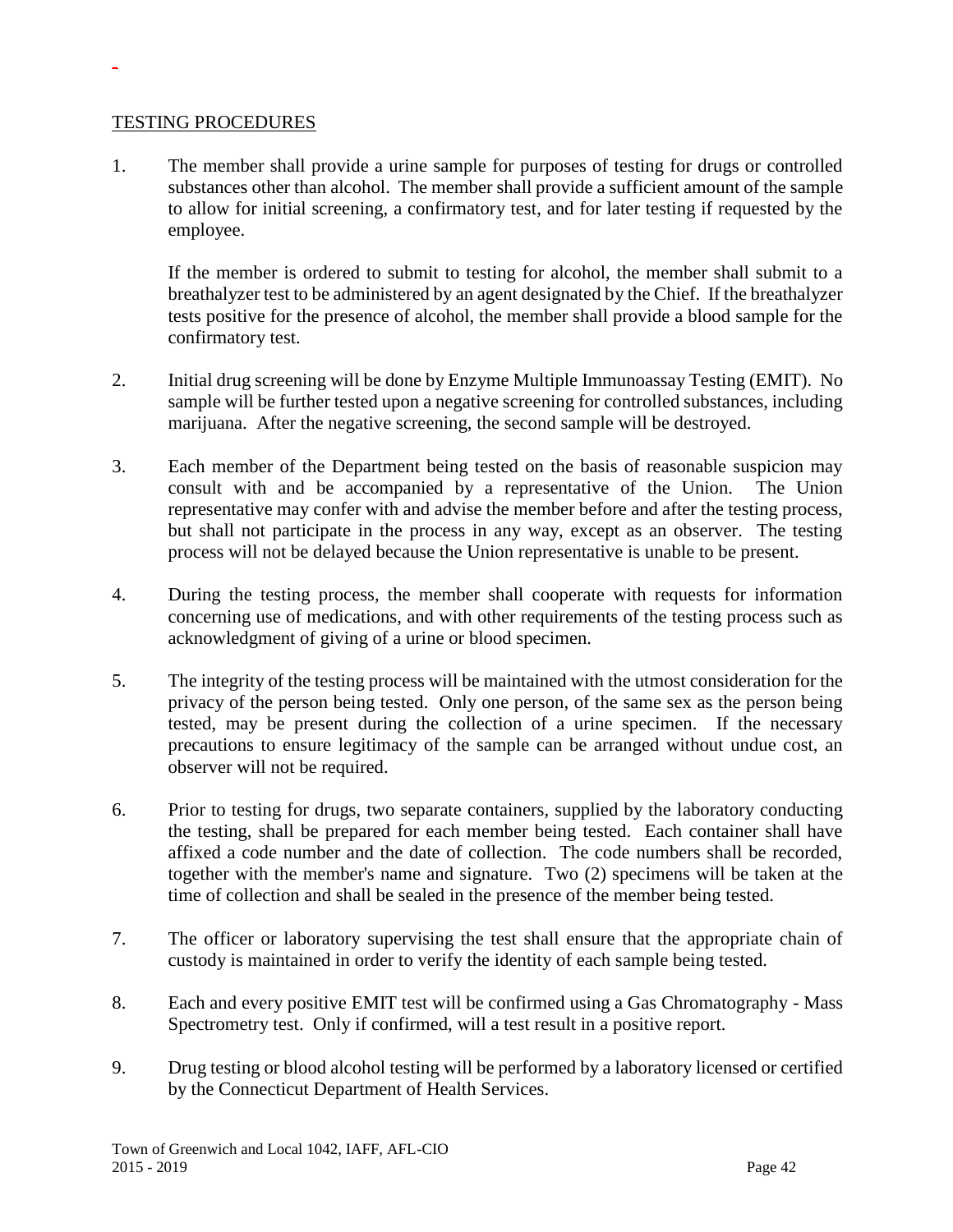10. Any member whose drug or alcohol test results in a positive report may, within ten (10) days of receiving notification of such result, request in writing to the Chief that the second sample be made available for retesting at a licensed or certified laboratory of the member's choosing. The laboratories shall be responsible for following the best practice in maintaining and documenting the chain of custody of the sample. This second testing shall be at the expense of the member.

#### RESULTS OF DRUG SCREENING TESTS

Members of the Department will be notified of the results of all screening tests at the earliest appropriate time (to be determined by particular facts and circumstances). Those test results, which do not indicate the presence of a drug or alcohol, will be sealed and there will be no indication of testing in the member's personnel file.

#### POSITIVE TEST RESULTS

-

Any test resulting in a positive report will be referred to the Chief for a complete investigation. A urine sample determined to be a "dilute sample" by the Town's Medical Review Officer shall require the member to undergo an unannounced immediate re-collection under direct observation, as a safeguard for the integrity of the testing program. Upon completion of such investigation, if it is found that a member has used any drug which has not been legally prescribed and/or dispensed, or has abused a legally prescribed drug or has reported for duty under the influence of drugs or alcohol, a report of such shall be prepared. Upon service, the member against whom such report has been made shall receive a copy of the laboratory test results, and will be immediately suspended from duty without pay, and shall be subject to disciplinary action which may include discharge, except as provided in the section below concerning rehabilitation.

### OPPORTUNITY FOR REHABILITATION

The opportunity for rehabilitation (rather than discipline) shall be granted once for a member who is not involved in any drug/alcohol related criminal activity and voluntarily admits to alcohol or drug abuse prior to testing.

Any member who voluntarily admits to the Chief his/her use of or dependence upon illegal drugs or alcohol shall be afforded the opportunity to participate in a mutually acceptable rehabilitation program. The first time a member tests positive for drugs or alcohol in the course of random testing, he/she shall have the same opportunity for rehabilitation as does a member who voluntarily seeks rehabilitation. The opportunity for rehabilitation will only be provided prior to any allegation of impropriety by the public or another member or prior to initiation of an investigation of the member's use or sale of a controlled substance by any competent state of federal authority.

The member shall use accumulated sick or vacation leave for the period of absence for the purpose of obtaining treatment. All treatment will be at the sole expense of the member, to the extent not covered by the member's health benefits plan.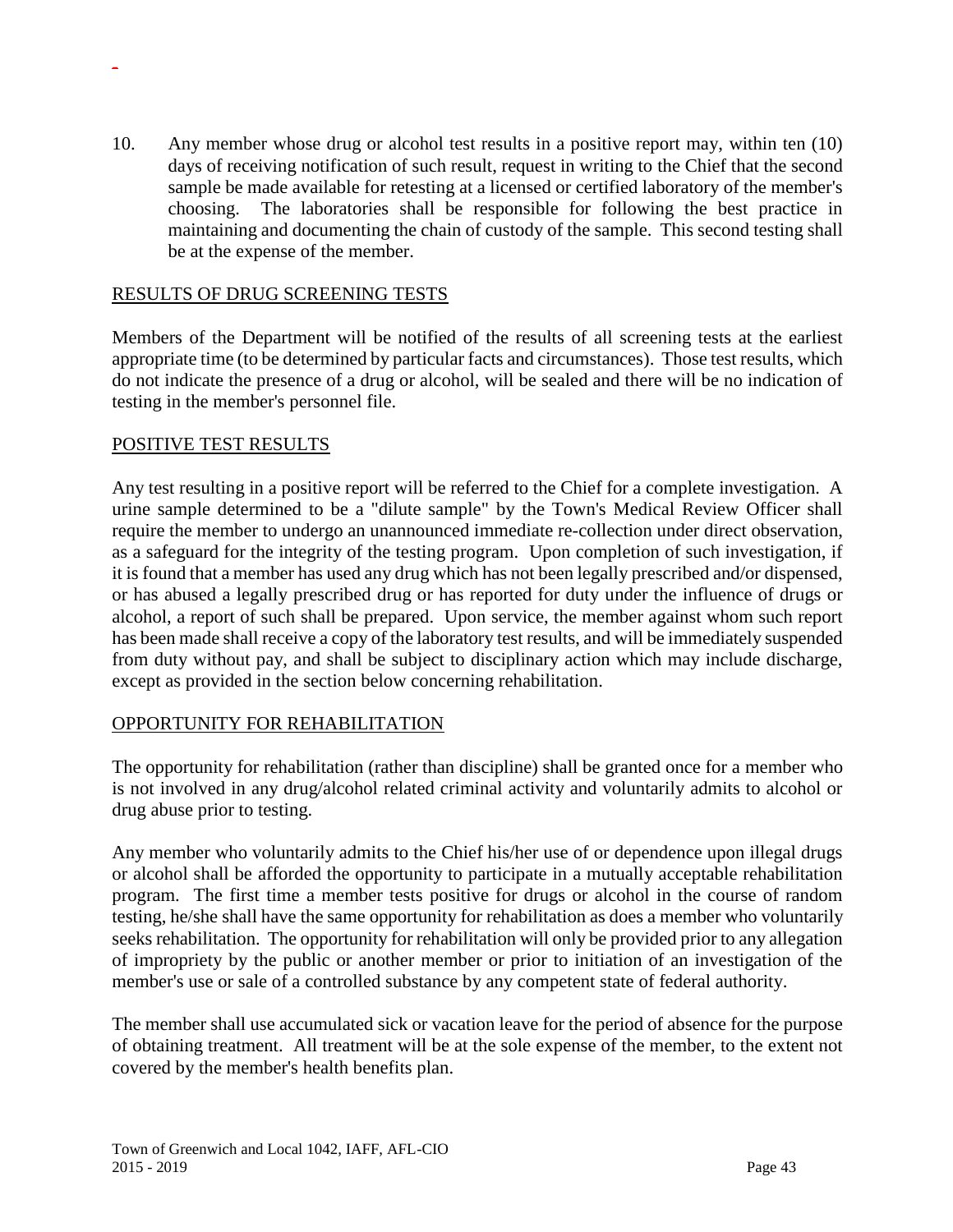As part of any rehabilitation program, the member may be required to undergo periodic screening for drugs or alcohol. If, after screening the member has tested positive, he will be immediately suspended and will be subject to discharge.

### ADMINISTRATIVE PROVISIONS

- 1. Time spent by a member undergoing tests, as provided in section 2 and 3 herein, shall be compensated pursuant to the terms of the collective bargaining agreement.
- 2. Any alteration, switching, substituting or tampering with a sample or test given under this agreement by a member shall be grounds for immediate suspension without pay and subsequent disciplinary action which may include dismissal from the Department.
- 3. Any violation of the confidentiality provisions of this agreement, if committed by a member, shall be grounds for disciplinary action against the member. The Town will also take appropriate action against a person and/or organization not employed by the Town for violation of the confidentiality requirements.
- 4. Notwithstanding anything to the contrary above, this agreement shall not abrogate nor in any way interfere with the Town's right to hire, promote, lay off, appoint and evaluate members, to select probationary members for permanent appointment or to act pursuant to law. Furthermore, this agreement and procedure shall not in any way affect, interfere with or have any bearing on matters within the jurisdiction of the Fire Department.
- 5. The Town and the Union agree that the provisions of this agreement and its application may be considered by the parties' representatives who may recommend, if appropriate, amendments to this Appendix.
- 6. Separability If any clause or provision of this Appendix or any addition thereto is decided by a court or administrative agency of competent jurisdiction to be in violation of any federal, state or local law, the remaining clauses and provisions of this Appendix shall remain in full force and effect.
- 7. Disputes concerning the interpretation or application of this Appendix shall be subject to the contractual grievance procedure, except for disciplinary matters.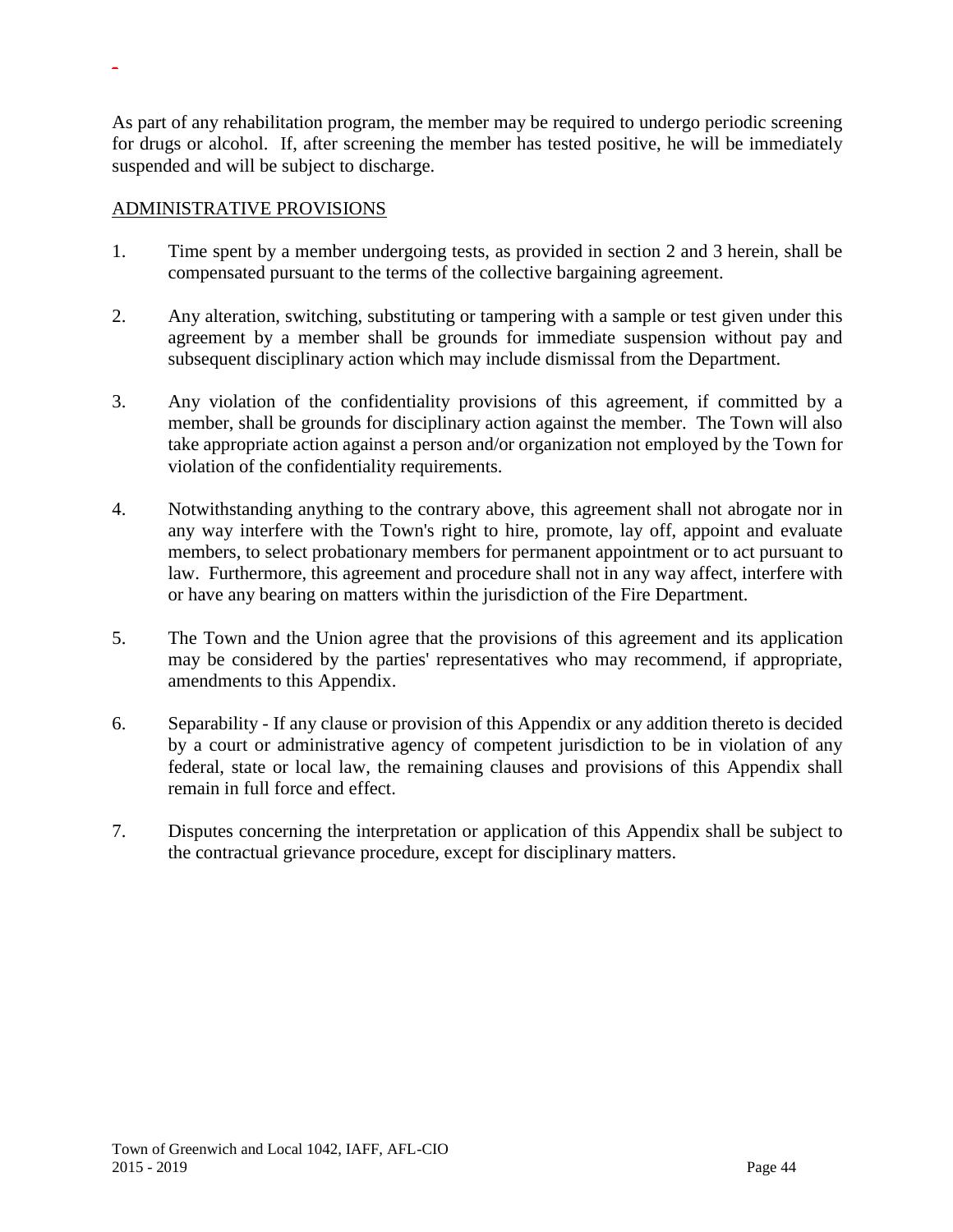# APPENDIX V

# Town of Greenwich - \$2000/\$4000 High Deductible Health Plan

|                               | <b>Summary of High Deductible Health Plan</b>                                                                                                                                                                                                                                                         |
|-------------------------------|-------------------------------------------------------------------------------------------------------------------------------------------------------------------------------------------------------------------------------------------------------------------------------------------------------|
| <b>Cost shares</b>            |                                                                                                                                                                                                                                                                                                       |
|                               | Integrated In-Network & Out-of-Network Deductible<br>\$2,000 Individual Deductible / \$4,000 Family Deductible (Two or More)                                                                                                                                                                          |
|                               | <b>In-Network Benefits</b><br>Plan pays 100% after deducible is met<br>100% Coverage for In-Network Preventive Services - No Deductible<br>No Referrals Required                                                                                                                                      |
|                               | Out-of-Network Benefits<br>Plan pays 80% of Maximum Allowable Amount; after deductible is met                                                                                                                                                                                                         |
|                               | After \$2,000/\$4,000 Deductible met<br>Additional \$2,000 Individual / \$4,000 Family Coinsurance Maximum (Includes Rx)                                                                                                                                                                              |
|                               | Lifetime Maximum - Unlimited                                                                                                                                                                                                                                                                          |
|                               | *Town of Greenwich will contribute \$1,250/\$2,500 towards deductibles<br>** Deductibles and Co-Insurance are calculated on a calendar year                                                                                                                                                           |
|                               | *** In Network Pre-Cert / Prior Auth. is participating provider's responsibility<br>**** Out of Network Pre-Cert / Prior Auth. is member responsibility                                                                                                                                               |
| <b>Prescription Drugs</b>     |                                                                                                                                                                                                                                                                                                       |
| Retail or Mail Order Pharmacy | \$10/\$25/\$40 Retail (30 day supply) \$10/\$50/\$80 Mail Order (90 day supply) or the lower<br>of any maximum co-pay which may be established by the Connecticut Department of<br>Insurance which maximum co-pay is binding on the Town.<br>Copayments apply after \$2,000/\$4,000 deductible is met |
|                               | Only In-Network Coinsurance Levels Illustrated Below                                                                                                                                                                                                                                                  |
| <b>Preventive Care</b>        |                                                                                                                                                                                                                                                                                                       |
| Pediatric                     | 100% Covered - No Deductible                                                                                                                                                                                                                                                                          |
| Adult                         | 100% Covered - No Deductible                                                                                                                                                                                                                                                                          |
| Vision                        | 100% Covered - No Deductible                                                                                                                                                                                                                                                                          |
| Hearing                       | 100% Covered - No Deductible<br>(For Hearing Aids - See "Other Services" Category Below)                                                                                                                                                                                                              |
| Gynecological                 | 100% Covered - No Deductible<br>Covered once every year                                                                                                                                                                                                                                               |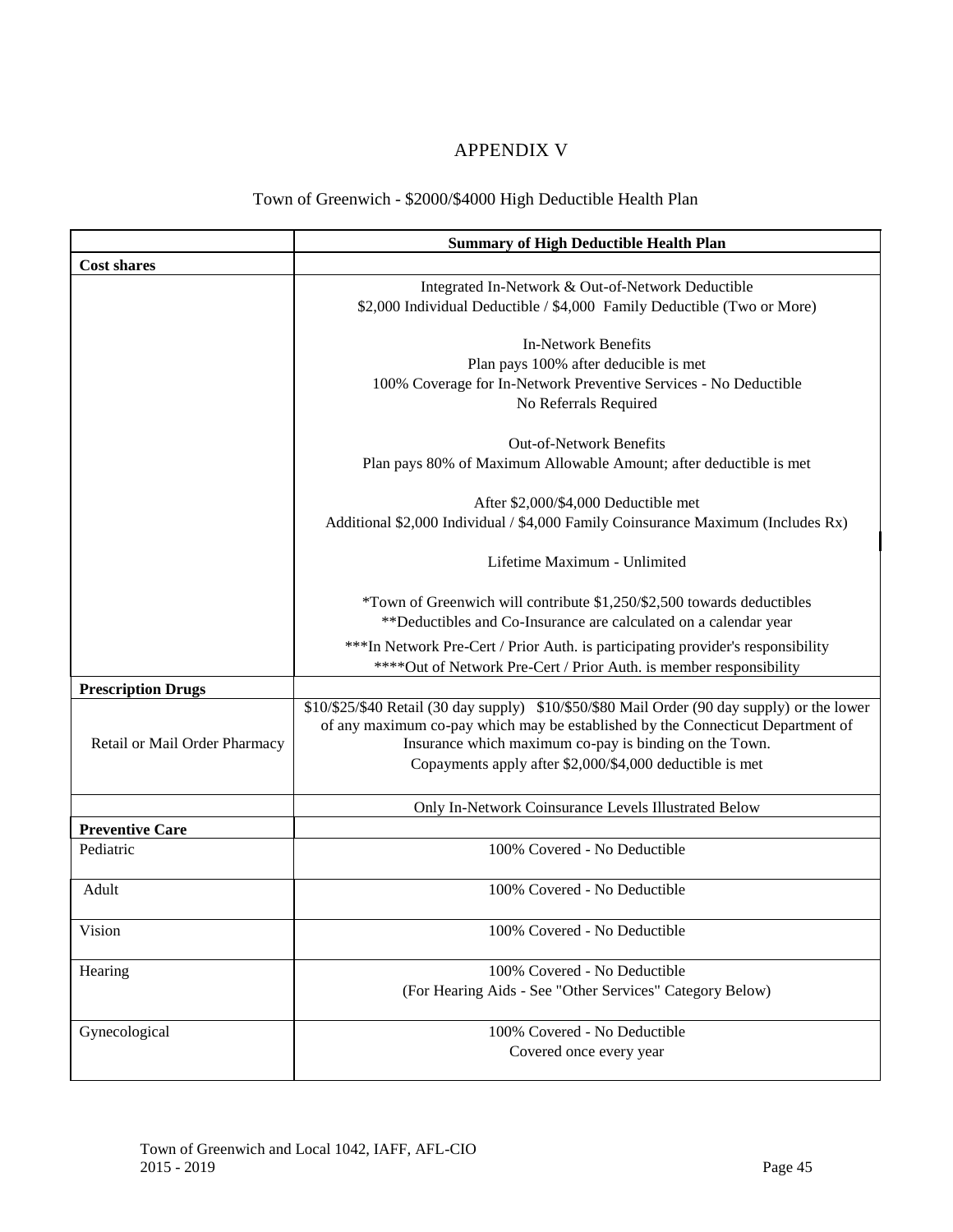| Mammography                                                         | 100% Covered - No Deductible                                                                                                     |
|---------------------------------------------------------------------|----------------------------------------------------------------------------------------------------------------------------------|
| <b>Medical Services</b>                                             |                                                                                                                                  |
| <b>Medical Office Visit</b><br>(Including Sick Visits to<br>OB/GYN) | 100% Coinsurance after Deductible                                                                                                |
| Outpatient PT/OT/ST<br>Chiropractic                                 | 100% Coinsurance after Deductible Per Visit on all Outpatient Rehabilitation<br>Unlimited visits per plan year for all therapies |
| Cardiac Rehabilitation                                              | 100% Coinsurance after Deductible                                                                                                |
| <b>Allergy Services</b>                                             | 100% Coinsurance after Deductible<br><b>Unlimited Injections</b>                                                                 |
| Diagnostic Lab & X-ray                                              | 100% Coinsurance after Deductible                                                                                                |
| <b>Inpatient Medical Services</b>                                   | 100% Coinsurance after Deductible                                                                                                |
| <b>Surgery Fees</b>                                                 | 100% Coinsurance after Deductible                                                                                                |
| Office Surgery                                                      | 100% Coinsurance after Deductible                                                                                                |
| Outpatient MH/SA                                                    | 100% Coinsurance after Deductible                                                                                                |
| Infertility                                                         | 100% Coinsurance after Deductible<br>No Age or Cycle Limits<br>Prior Authorization is Required                                   |
| <b>Emergency Care</b>                                               |                                                                                                                                  |
| <b>Emergency Room</b>                                               | 100% Coinsurance after Deductible                                                                                                |
| <b>Urgent Care</b><br>Walk In Centers                               | 100% Coinsurance after Deductible                                                                                                |
| Ambulance - Land or Air                                             | 100% Coinsurance after Deductible                                                                                                |
| <b>Inpatient Hospital</b>                                           | Note: All hospital admissions require pre-cert                                                                                   |
| General/Medical/<br>Surgical/Maternity<br>(Semi-private)            | 100% Coinsurance after Deductible                                                                                                |
| <b>Ancillary Services</b><br>Medication, supplies                   | 100% Coinsurance after Deductible                                                                                                |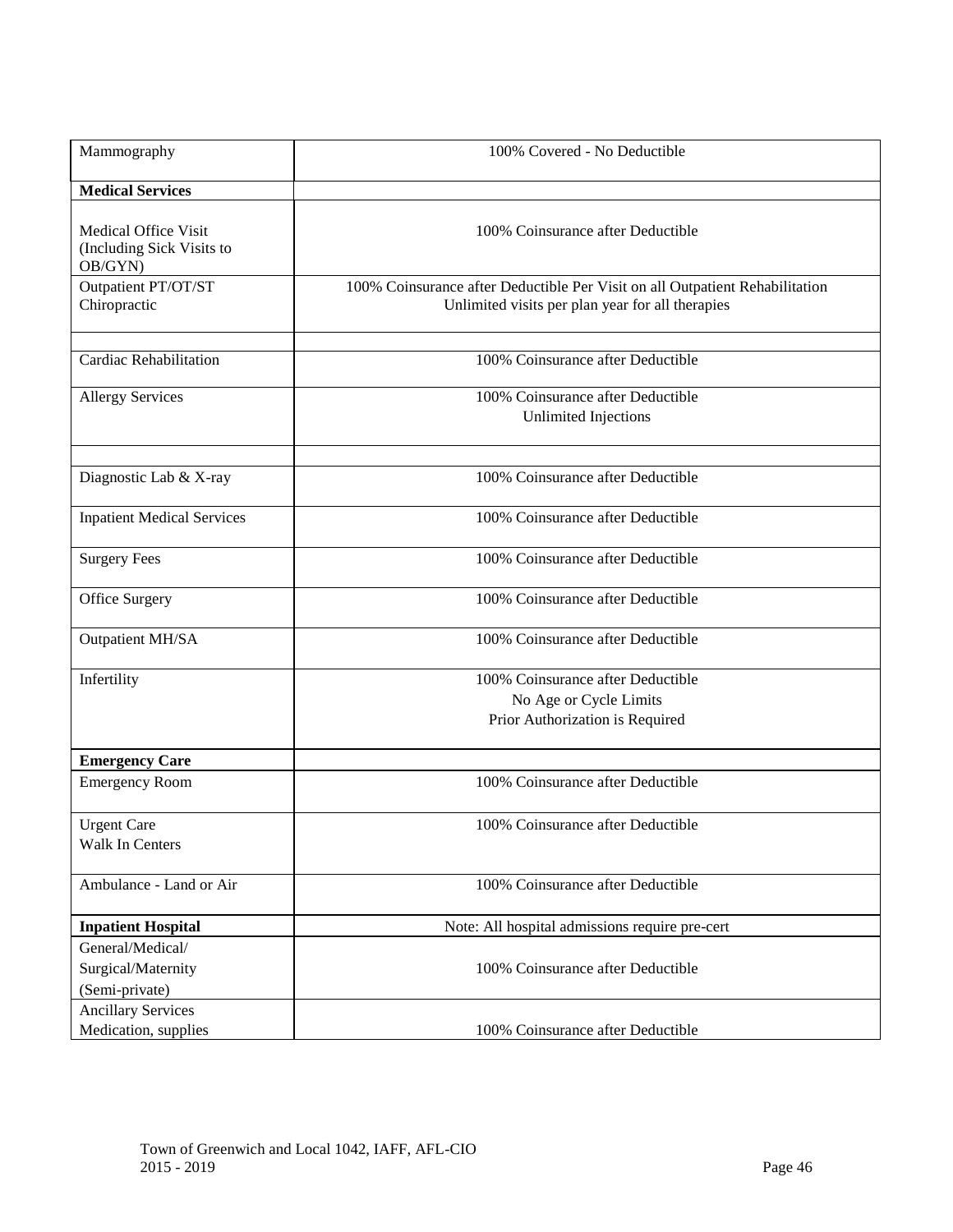| Psychiatric/                     |                                                                 |
|----------------------------------|-----------------------------------------------------------------|
| Alcohol Rehabilitation           |                                                                 |
|                                  | 100% Coinsurance after Deductible                               |
| Substance Abuse/Detox            | 100% Coinsurance after Deductible                               |
| Rehabilitative                   | 100% Coinsurance after Deductible                               |
|                                  |                                                                 |
| <b>Skilled Nursing Facility</b>  | 100% Coinsurance after Deductible                               |
|                                  | Covered up to 120 days per calendar year                        |
|                                  |                                                                 |
| Hospice                          | 100% Coinsurance after Deductible                               |
|                                  |                                                                 |
| <b>Outpatient Hospital</b>       |                                                                 |
| <b>Outpatient Surgery</b>        | 100% Coinsurance after Deductible                               |
| <b>Facility Charges</b>          | (Prior Authorization Required)                                  |
|                                  |                                                                 |
| Diagnostic Lab & X-ray           | 100% Coinsurance after Deductible                               |
|                                  |                                                                 |
| Pre-Admission Testing            | 100% Coinsurance after Deductible                               |
|                                  |                                                                 |
| <b>Other Services</b>            |                                                                 |
| <b>Durable Medical Equipment</b> |                                                                 |
| <b>Including Prosthetics</b>     | 100% Coinsurance after Deductible                               |
|                                  |                                                                 |
| Home Health Care                 | 100% Coinsurance after Deductible                               |
|                                  | 200 visits per plan year                                        |
|                                  |                                                                 |
| <b>Infusion Therapy</b>          | 100% Coinsurance after Deductible                               |
|                                  | <b>Unlimited Visits</b>                                         |
|                                  |                                                                 |
| Human Organ &                    |                                                                 |
| <b>Tissue Transplant</b>         | 100% Coinsurance after Deductible                               |
| Private Duty Nursing             | 100% Coinsurance after Deductible                               |
|                                  |                                                                 |
|                                  | Up to a \$100,000 maximum                                       |
|                                  |                                                                 |
| Hearing Aids                     | 100% Coinsurance after Deductible                               |
|                                  | Children under Age 12 - maximum of \$1,000 within 2 year period |
|                                  | Age 12 & over - Not Covered                                     |
|                                  |                                                                 |
| <b>TMJ</b> Procedures            | Not Covered                                                     |
|                                  |                                                                 |
| Penalty for Failure to Pre-Cert  | 50% to \$500 for Hospitalization                                |
| Prior Authorized Covered         | \$0 for Physician Services                                      |
| Services                         |                                                                 |

This Benefit Comparison does not constitute your health plan or insurance policy. It is only a general description of the plans. Please refer to your plan documents for exclusions and limitations under the plan.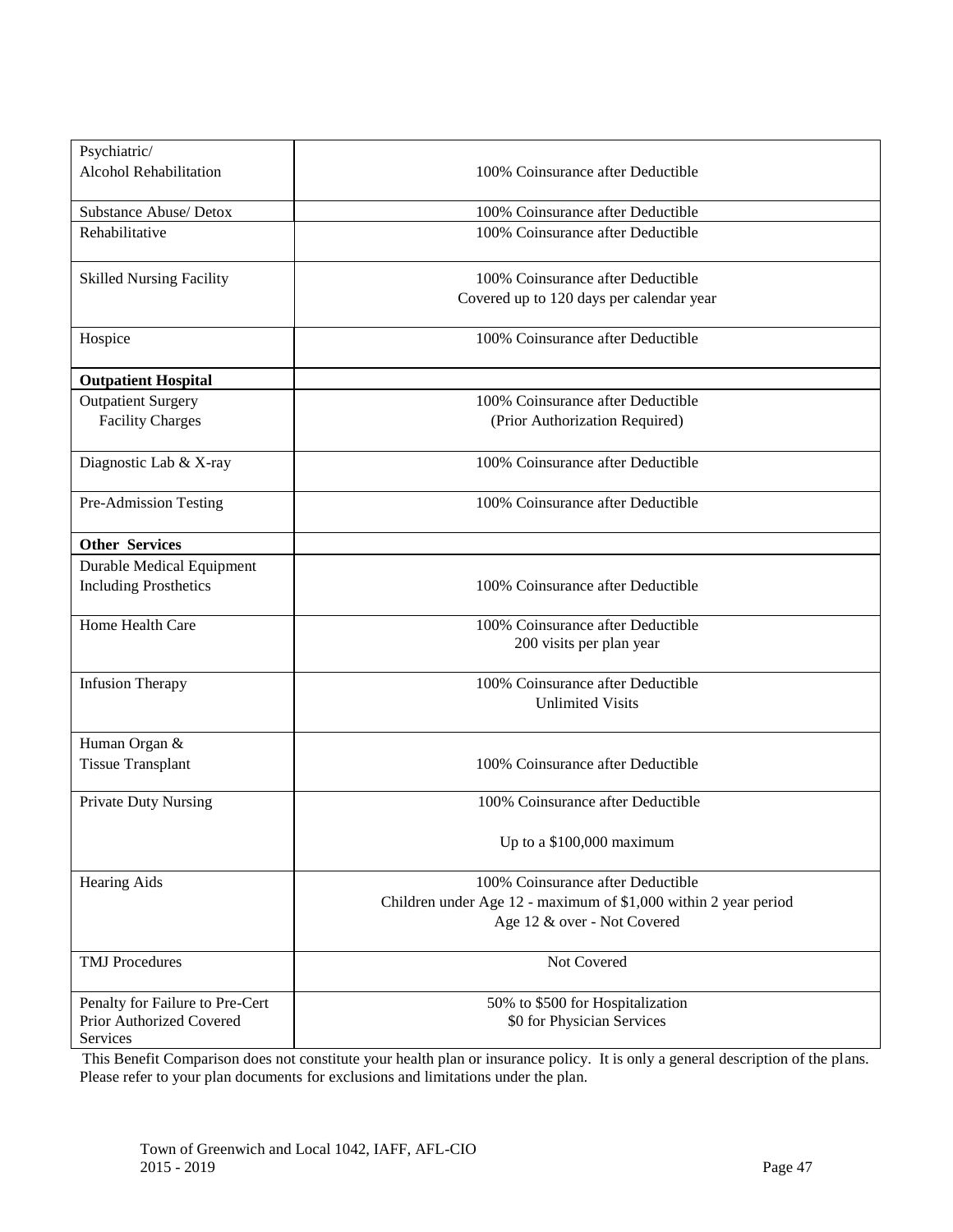# APPENDIX VI

# Town of Greenwich - \$3000/\$6000 High Deductible Health Plan

|                               | <b>Summary of High Deductible Health Plan</b>                                                                                                                                   |
|-------------------------------|---------------------------------------------------------------------------------------------------------------------------------------------------------------------------------|
| <b>Cost shares</b>            |                                                                                                                                                                                 |
|                               | Integrated In-Network & Out-of-Network Deductible                                                                                                                               |
|                               | \$3,000 Individual Deductible / \$6,000 Family Deductible (Two or More)                                                                                                         |
|                               |                                                                                                                                                                                 |
|                               | <b>In-Network Benefits</b>                                                                                                                                                      |
|                               | Plan pays 100% after deducible is met                                                                                                                                           |
|                               | 100% Coverage for In-Network Preventive Services - No Deductible<br>No Referrals Required                                                                                       |
|                               | Out-of-Network Benefits                                                                                                                                                         |
|                               | Plan pays 80% of Maximum Allowable Amount; after deductible is met                                                                                                              |
|                               |                                                                                                                                                                                 |
|                               | After \$3,000/\$6,000 Deductible met                                                                                                                                            |
|                               | Additional \$3,000 Individual / \$6,000 Family Coinsurance Maximum (Includes Rx)                                                                                                |
|                               | Lifetime Maximum - Unlimited                                                                                                                                                    |
|                               | There is no Town of Greenwich contribution towards deductibles                                                                                                                  |
|                               | Deductibles and Co-Insurance are calculated on a calendar year                                                                                                                  |
|                               | In Network Pre-Cert / Prior Auth. is participating provider's responsibility                                                                                                    |
|                               | Out of Network Pre-Cert / Prior Auth. is member responsibility                                                                                                                  |
| <b>Prescription Drugs</b>     |                                                                                                                                                                                 |
|                               | \$10/\$25/\$40 Retail (30 day supply) \$10/\$50/\$80 Mail Order (90 day supply) or the lower<br>of any maximum co-pay which may be established by the Connecticut Department of |
| Retail or Mail Order Pharmacy | Insurance which maximum co-pay is binding on the Town.                                                                                                                          |
|                               | Copayments apply after \$3,000/\$6,000 deductible is met                                                                                                                        |
|                               | Only In-Network Coinsurance Levels Illustrated Below                                                                                                                            |
| <b>Preventive Care</b>        |                                                                                                                                                                                 |
| Pediatric                     | 100% Covered - No Deductible                                                                                                                                                    |
| Adult                         | 100% Covered - No Deductible                                                                                                                                                    |
| Vision                        | 100% Covered - No Deductible                                                                                                                                                    |
| Hearing                       | 100% Covered - No Deductible                                                                                                                                                    |
|                               | (For Hearing Aids - See "Other Services" Category Below)                                                                                                                        |
| Gynecological                 | 100% Covered - No Deductible                                                                                                                                                    |
|                               | Covered once every year                                                                                                                                                         |
| Mammography                   | 100% Covered - No Deductible                                                                                                                                                    |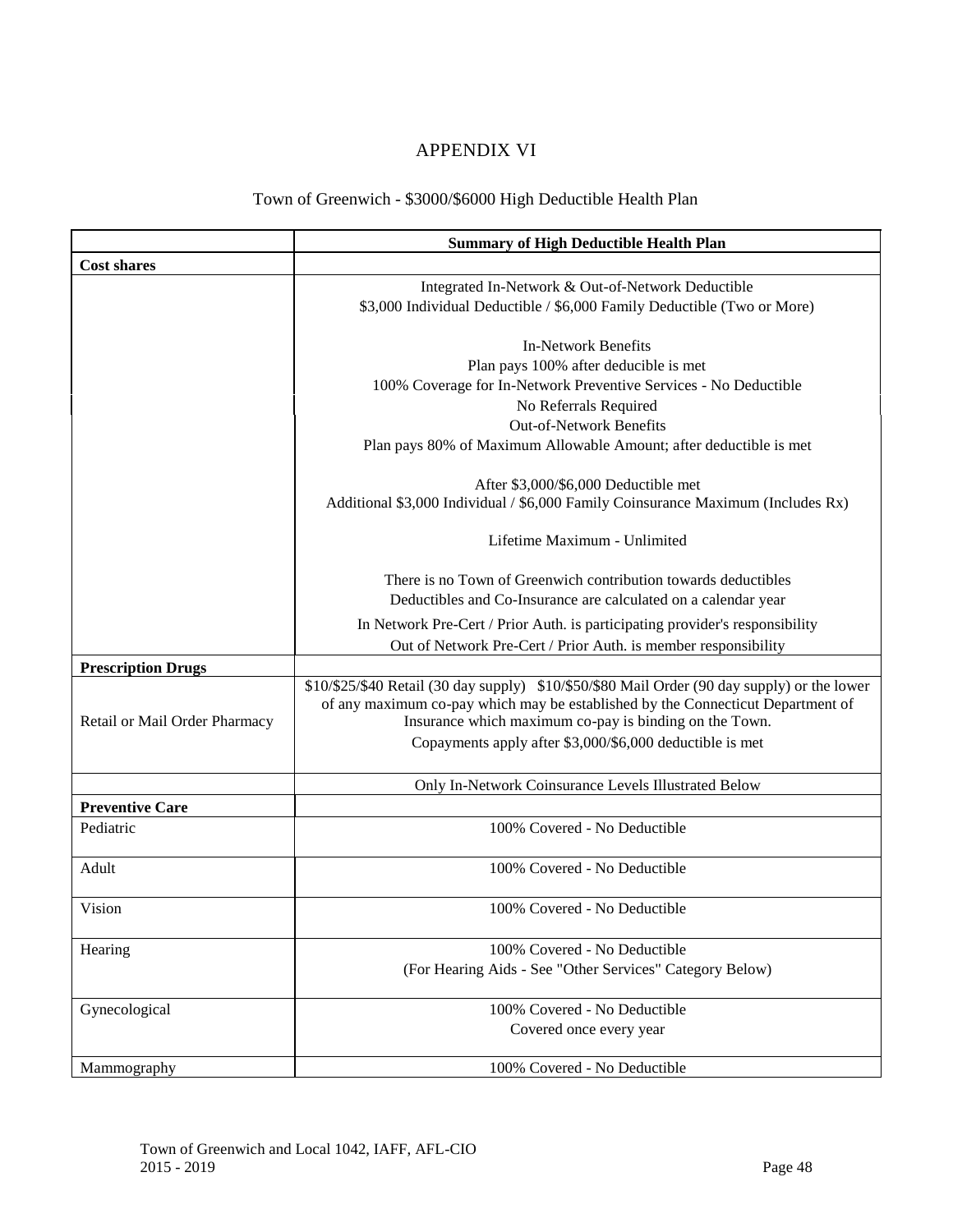| <b>Medical Services</b>                                             |                                                                                                    |
|---------------------------------------------------------------------|----------------------------------------------------------------------------------------------------|
| <b>Medical Office Visit</b><br>(Including Sick Visits to<br>OB/GYN) | 100% Coinsurance after Deductible                                                                  |
| Outpatient PT/OT/ST<br>Chiropractic                                 | 100% Coinsurance after Deductible Per Visit on all Outpatient Rehabilitation<br>50 combined visits |
| <b>Cardiac Rehabilitation</b>                                       | 100% Coinsurance after Deductible                                                                  |
| <b>Allergy Services</b>                                             | 100% Coinsurance after Deductible<br>Unlimited Injections                                          |
| Diagnostic Lab & X-ray                                              | 100% Coinsurance after Deductible                                                                  |
| <b>Inpatient Medical Services</b>                                   | 100% Coinsurance after Deductible                                                                  |
| <b>Surgery Fees</b>                                                 | 100% Coinsurance after Deductible                                                                  |
| Office Surgery                                                      | 100% Coinsurance after Deductible                                                                  |
| <b>Outpatient MH/SA</b>                                             | 100% Coinsurance after Deductible                                                                  |
| Infertility                                                         | 100% Coinsurance after Deductible                                                                  |
|                                                                     | No Age or Cycle Limits<br>Prior Authorization is Required                                          |
| <b>Emergency Care</b>                                               |                                                                                                    |
| <b>Emergency Room</b>                                               | 100% Coinsurance after Deductible                                                                  |
| <b>Urgent Care</b>                                                  | 100% Coinsurance after Deductible                                                                  |
| Walk In Centers                                                     |                                                                                                    |
| Ambulance - Land or Air                                             | 100% Coinsurance after Deductible                                                                  |
| <b>Inpatient Hospital</b>                                           | Note: All hospital admissions require pre-cert                                                     |
| General/Medical/                                                    |                                                                                                    |
| Surgical/Maternity                                                  | 100% Coinsurance after Deductible                                                                  |
| (Semi-private)                                                      |                                                                                                    |
| <b>Ancillary Services</b>                                           |                                                                                                    |
| Medication, supplies                                                | 100% Coinsurance after Deductible                                                                  |
| Psychiatric/                                                        |                                                                                                    |
| Alcohol Rehabilitation                                              | 100% Coinsurance after Deductible                                                                  |
| Substance Abuse/ Detox                                              | 100% Coinsurance after Deductible                                                                  |
| Rehabilitative                                                      | 100% Coinsurance after Deductible                                                                  |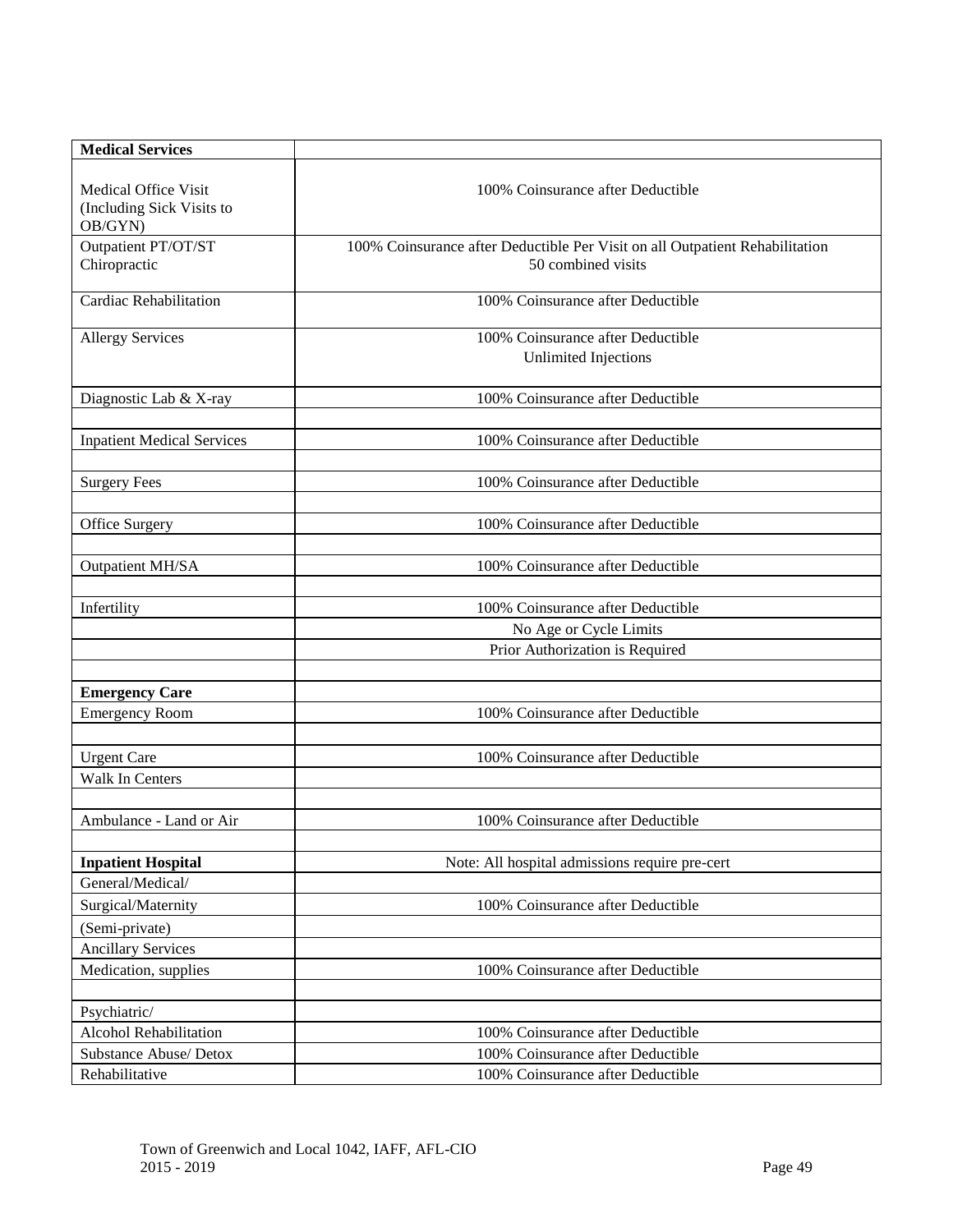| <b>Inpatient Hospital (cont.)</b>                                                                                                |                                                                               |  |
|----------------------------------------------------------------------------------------------------------------------------------|-------------------------------------------------------------------------------|--|
|                                                                                                                                  |                                                                               |  |
| <b>Skilled Nursing Facility</b>                                                                                                  | 100% Coinsurance after Deductible<br>Covered up to 120 days per calendar year |  |
|                                                                                                                                  |                                                                               |  |
| Hospice                                                                                                                          | 100% Coinsurance after Deductible                                             |  |
|                                                                                                                                  |                                                                               |  |
| <b>Outpatient Hospital</b>                                                                                                       |                                                                               |  |
| <b>Outpatient Surgery</b>                                                                                                        |                                                                               |  |
| <b>Facility Charges</b>                                                                                                          | 100% Coinsurance after Deductible                                             |  |
|                                                                                                                                  | (Prior Authorization Required)                                                |  |
|                                                                                                                                  |                                                                               |  |
| Diagnostic Lab & X-ray                                                                                                           | 100% Coinsurance after Deductible                                             |  |
|                                                                                                                                  |                                                                               |  |
| Pre-Admission Testing                                                                                                            | 100% Coinsurance after Deductible                                             |  |
| <b>Other Services</b>                                                                                                            |                                                                               |  |
| <b>Durable Medical Equipment</b>                                                                                                 |                                                                               |  |
| <b>Including Prosthetics</b>                                                                                                     | 100% Coinsurance after Deductible                                             |  |
|                                                                                                                                  |                                                                               |  |
| Home Health Care                                                                                                                 | 100% Coinsurance after Deductible                                             |  |
|                                                                                                                                  | 200 visits per plan year                                                      |  |
|                                                                                                                                  |                                                                               |  |
| <b>Infusion Therapy</b>                                                                                                          | 100% Coinsurance after Deductible                                             |  |
|                                                                                                                                  | <b>Unlimited Visits</b>                                                       |  |
|                                                                                                                                  |                                                                               |  |
| Human Organ &                                                                                                                    |                                                                               |  |
| <b>Tissue Transplant</b>                                                                                                         | 100% Coinsurance after Deductible                                             |  |
| Private Duty Nursing                                                                                                             | 100% Coinsurance after Deductible                                             |  |
|                                                                                                                                  | Up to a \$100,000 maximum                                                     |  |
|                                                                                                                                  |                                                                               |  |
| Hearing Aids                                                                                                                     | 100% Coinsurance after Deductible                                             |  |
|                                                                                                                                  | Children under Age 12 - maximum of \$1,000 within 2 year period               |  |
|                                                                                                                                  | Age 12 & over - Not Covered                                                   |  |
|                                                                                                                                  |                                                                               |  |
| <b>TMJ</b> Procedures                                                                                                            | Not Covered                                                                   |  |
|                                                                                                                                  |                                                                               |  |
| Penalty for Failure to Pre-Cert                                                                                                  | 50% to \$500 for Hospitalization                                              |  |
| Prior Authorized Covered<br>Services                                                                                             | \$0 for Physician Services                                                    |  |
|                                                                                                                                  |                                                                               |  |
| This Benefit Comparison does not constitute your health plan or insurance policy. It is only a general description of the plans. |                                                                               |  |
| Please refer to your plan documents for exclusions and limitations under the plan.                                               |                                                                               |  |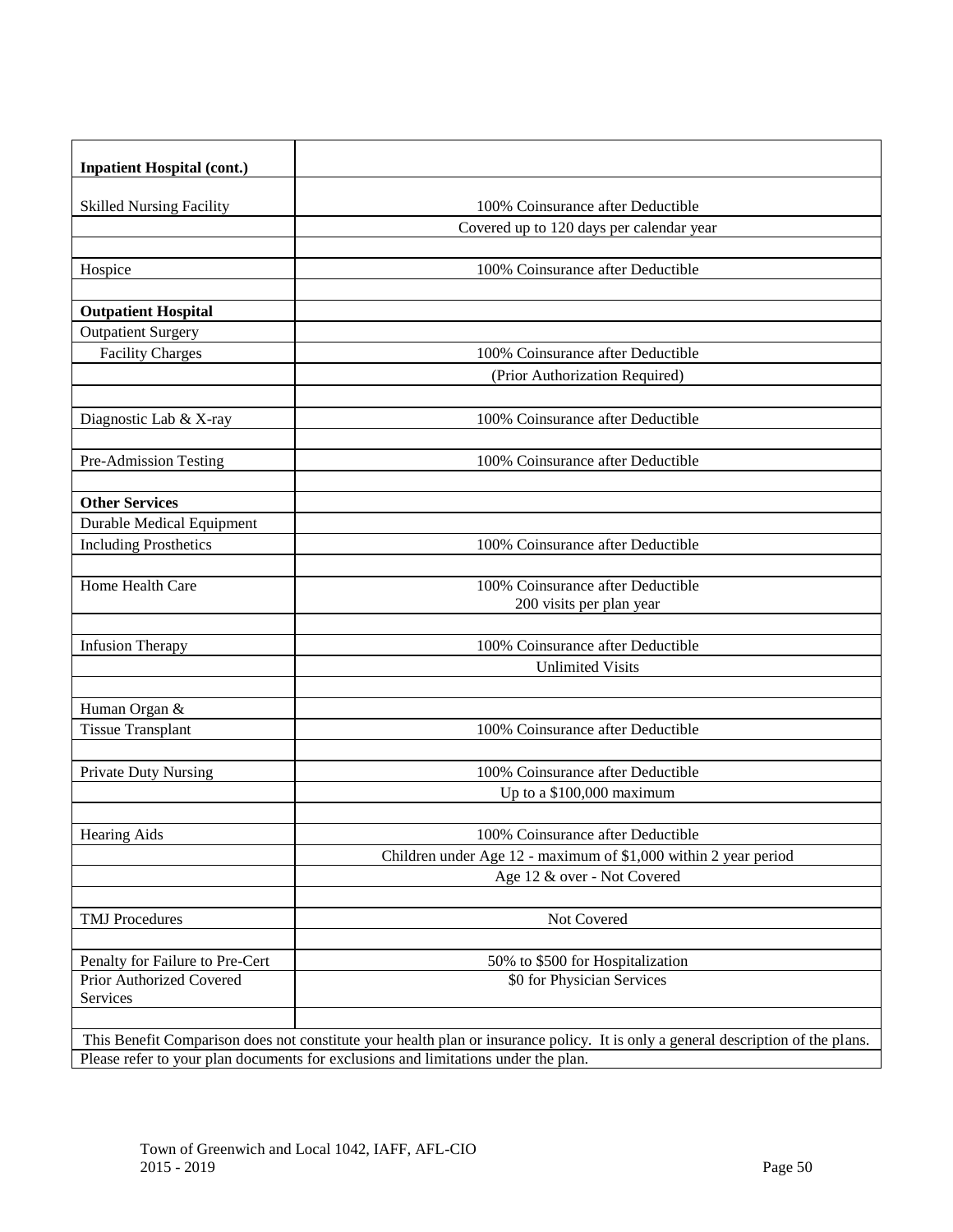# APPENDIX VII SUMMARY OF DENTAL BENEFITS

|                                                    | First day of the    |
|----------------------------------------------------|---------------------|
|                                                    | first month         |
|                                                    | following date of   |
|                                                    | employment          |
|                                                    | Active regular full |
|                                                    | time employee       |
| <b>Dental Benefits</b>                             |                     |
| Calendar Year deductible                           |                     |
|                                                    | \$100               |
|                                                    | \$300               |
| The deductible applies to these Classes of Service |                     |
| Class B Services - Basic                           |                     |
| Class C Services - Major                           |                     |
| Class D Services - Orthodontia                     |                     |
| Dental Percentage Payable                          |                     |
|                                                    | 100%                |
|                                                    | 80%                 |
|                                                    | 50%                 |
|                                                    | 50%                 |
| Maximum Benefit Amount                             |                     |
| For other than Class $D -$ Orthodontia             |                     |
|                                                    | \$2,000             |
| For Class D – Orthodontia                          |                     |
|                                                    | \$2,500             |
| (Age 8 to Age 19)                                  |                     |
|                                                    | None                |
|                                                    |                     |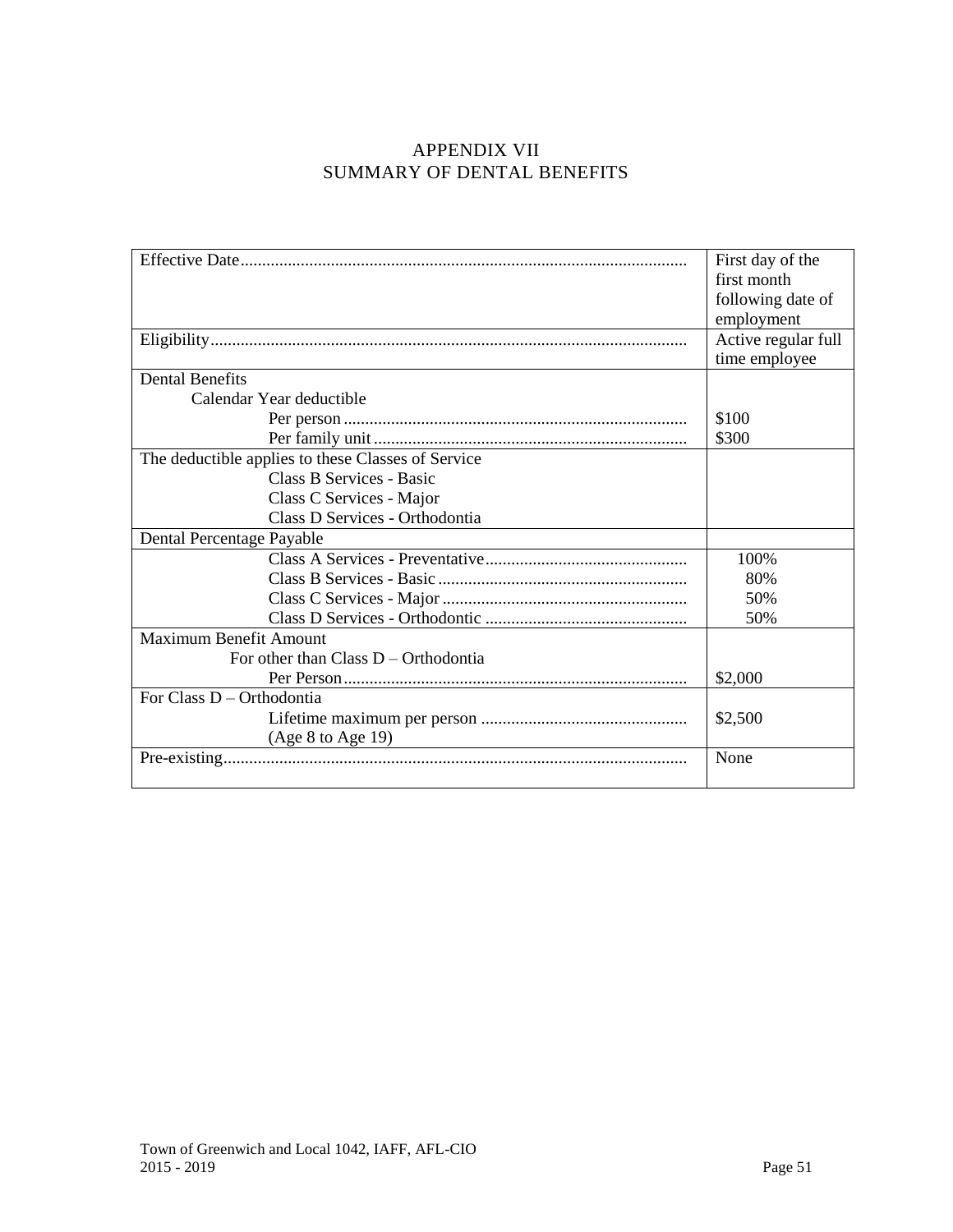### APPENDIX VIII OVERTIME AGREEMENT

1) The overtime list shall be maintained on a town wide basis.

A) The overtime list will be for regular and short-term opportunities.

B) For the purpose of this agreement a short term will be anything less than a full tour of duty (12 hours).

2) The list will be kept by hours worked and seniority, with the goal of having the most senior employee with the lowest hours hired first.

3) The caller shall identify him/herself as a member of the Greenwich fire Department.

4) If a signed up member is unavailable, the caller shall record the reason why, i.e. line busy or no answer, and it shall count as an opportunity with the member being assessed the hours.

A) If the line is busy the caller shall try for three (3) minutes to get through before going on to the next person on the list.

B) The caller must allow the phone to ring (8) times to get through before going to the next person on the list.

C) If the caller reaches an answering machine he/she shall leave a message indicating that the call was made.

D) The procedure for busy signals will apply for reaching a member with a pager; wait three  $(3)$  minutes for a return call.

E) The procedure for leaving a message will apply for reaching a member with a cell phone. A message will be left if a voice mail picks up indicating the call was made.

5) ELIGIBILITY: A member shall be eligible for overtime for the three (3) days between his/her tour (6 shifts).

A) When a member is scheduled for vacation he/she shall not be eligible for overtime. He/she shall be eligible for overtime the tours before and after his/her vacation including between consecutive vacation days.

B) When a member is scheduled for departmental training off duty, he/she shall not be eligible to sign up for regular overtime.

C) When a member is scheduled for Fire Watch duty, he/she shall not be eligible to sign up for regular overtime.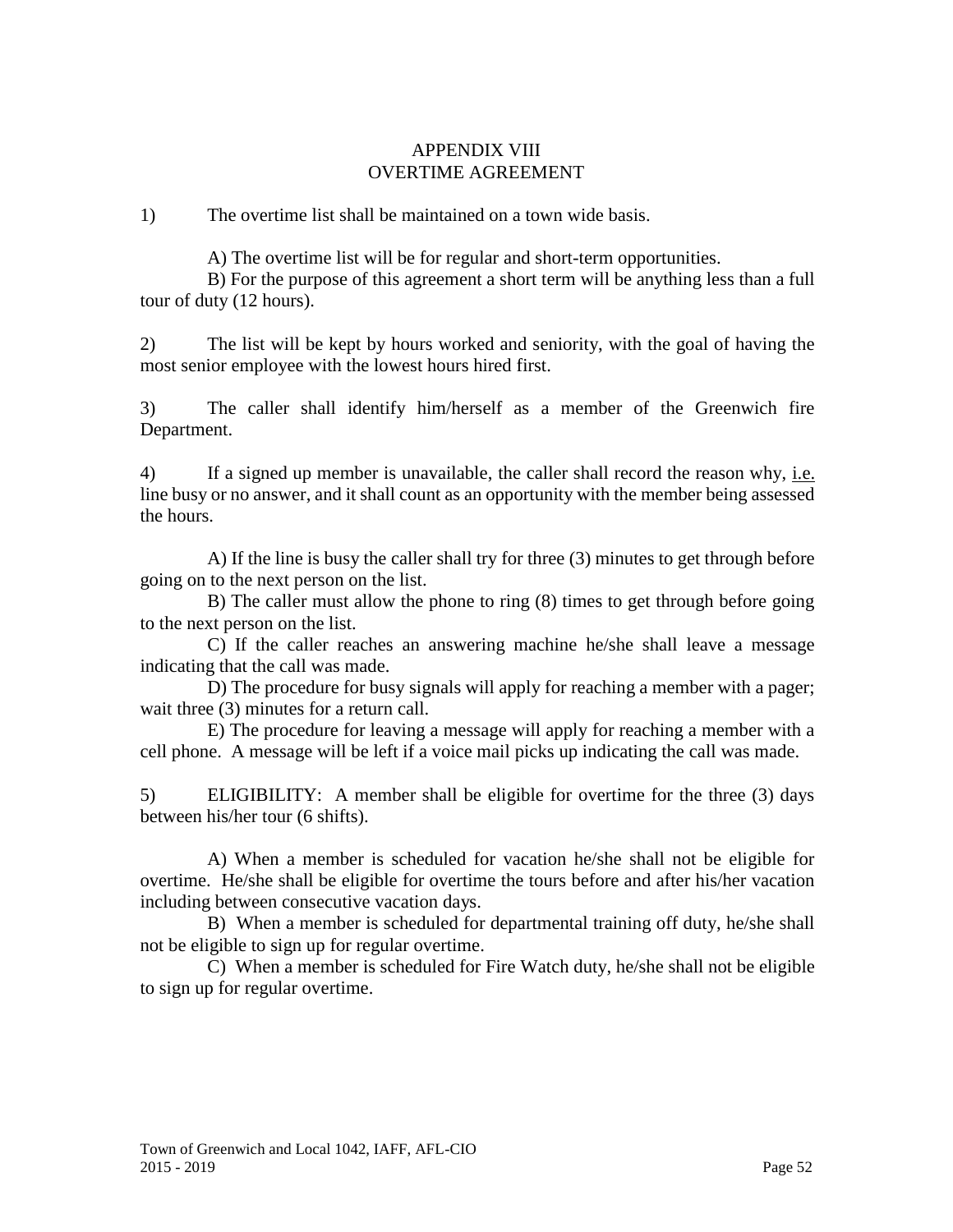6) Overtime calling procedures:

A) Calls for overtime shall start at 06:00 hours for the day tour and at 16:00 hours for the night tour and will continue until al vacancies are filled or all lists are exhausted. Assignments may be made ahead of the starting times.

B) Notification of sickness shall be made as soon as possible. This notification should be made no later than 06:00 hours for the day tour and no later than 16:00 hours for the night tour.

C) The first member up for an overtime opportunity may be called at any time. If he/she cannot be reached, the caller must wait until the agreed upon hours, then try to reach that member again before moving on to the next member on the list.

D) All members must sign up for overtime by 20:00 hours on the day they are scheduled to work. The C-3 supervisor will have discretion on late calls (i.e. working fires, storms, etc.).

E) Cancellation time: You may have your name removed from the sign -up sheet no later than 12:00 hours for the current days' night shift and no later than 20:00 hours for the following day shift.

F) An employee who signs up for overtime and declines it when called would be assessed the hours for the opportunity regardless. The exception to this would be back-toback opportunities.

7) Secondary Lists:

A) After the original call list is exhausted, the caller shall go to the on duty group and then to the off duty groups not signed up. Both of those lists shall be made according to seniority and low hours. There shall be no penalty for declining overtime from the onduty or off-duty not signed up lists.

B) A member shall not be ordered in for overtime work unless a department emergency exists, or all overtime lists have been exhausted. Members ordered in for overtime shall not have those ordered in hours assessed towards their accumulated hours.

8) Overtime lists shall be maintained in cooperation with the Union in accordance with the contract agreement between the Town of Greenwich and the Greenwich Fire Fighters Association Local 1042.

9) All overtime accepted or declined shall be clearly marked by the Deputy Chief or his/her designee on the overtime list with time of acceptance and a code. The following codes shall be used:

- A Accepted
- U Unavailable (hours to be assessed)
- D Declined (hours to be assessed per agreement)
- $E$  Declined (extenuating circumstances see rule #10)
- O Ordered in (hours shall not be assessed)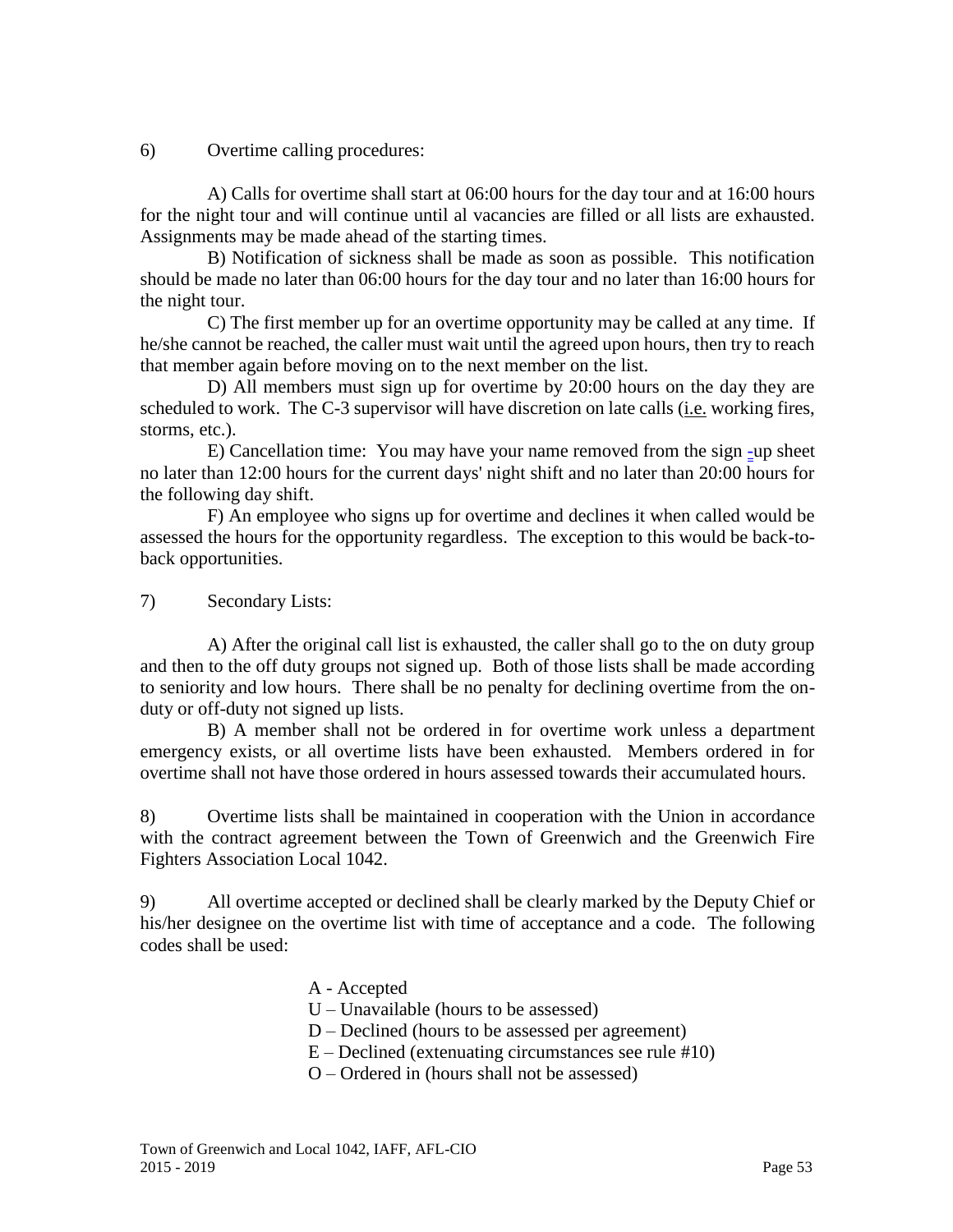10) If a member has an issue with regard to overtime he/she shall file a complaint in writing with the overtime committee within seven (7) days. The overtime committee would discuss the situation and rule on the validity of the claim with regard to whether the overtime hours would be assessed to the member or not. An appeal would be heard by the Executive Board. If a member is unable to get his/her claim resolved through the overtime committee or the Executive Board, he/she may follow the grievance procedure of the contract.

11) There shall be no exchanging of duty (swapping) of overtime.

A) As a deterrent to members violating this rule, both members who swap an overtime shall be assessed the hours involved.

12) Floaters shall have preference over overtimes and, with multiple overtime opportunities, the first member called gets his choice of assignment. Car 3 does not need to re-call members hired for overtime if a new vacancy occurs after overtime is assigned.

13) Lieutenant vacancies: In a situation where an Acting Lieutenant is being promoted for a tour and a Lieutenant is being hired on overtime, the Acting Lieutenant shall have preference of assignment over the overtime Lieutenant. All acting Lieutenants on the same shift will be placed in order by seniority and hours.

A) If there is an extra person (floater) and there is a person on duty who is on the Acting Lieutenant list, this individual will be relieved by the floater and will serve as Acting Lieutenant for the tour.

B) Acting Lieutenants on the overtime list may be hired for a Lieutenant vacancy.

C) If the person hired is not a Lieutenant or Acting Lieutenant he/she shall replace the on duty Acting Lieutenant with the least number of hours and most seniority on the Acting Lieutenant's list. If there is no Acting Lieutenant available on duty, the firefighter will be skipped and the next Lieutenant shall be hired.

14) Do not accept overtime unless you can make it.

A) Members who are to be relieved at 08:00 hours and 18:00 hours shall allow fifteen (15) minutes grace period for relief to arrive before being eligible for overtime.

15) If you are schedule for overtime and upon arrival from home you find that you are not needed for overtime due to management error, you shall receive four (4) hours pay at one and one half (1 ½) times your hourly rate and you will not be assessed the hours. If you were already at work when this situation arises you may be required to work the four (4) hours to receive pay or you may leave without pay. If you wish to stay and receive the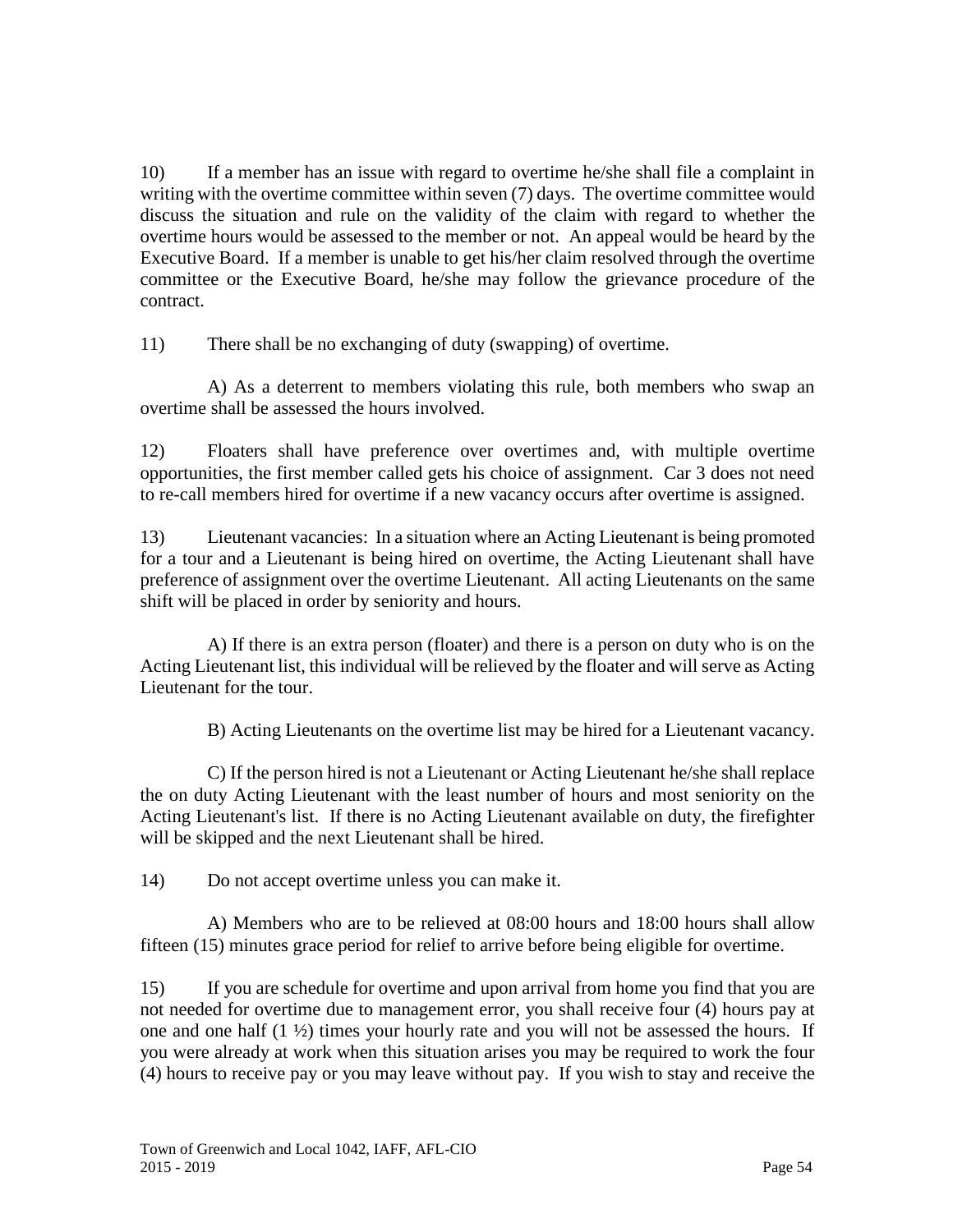four (4) hours pay, you must notify the Duty Officer for an assignment. All assignments will be made in a similar position for which you were hired.

16) Payment for overtime shall be made within the guidelines of Article VI, section G of the collective bargaining agreement between the town of Greenwich and Local 1042.

17)

Fire Watch lists shall be maintained according to the collective bargaining agreement Article VI, section J.

A) The Town and the Union may agree to waive those calling rules for a specific cause which may place hardship upon the Department, its members or the public.

B) Sick leave: Any member who is out sick on their night tour shall not be eligible for overtime on the following day shift.

18) Anyone wishing to change a phone number on the overtime call sheets shall contact the Car-3 supervisor and have him/her make the changes.

19) All hours shall accumulate for a period of five (5) months. At the end of each period all accumulated hours will return to zero (0) for all members.

20) The C-3 supervisor shall be responsible for keeping the hours current and available for inspection by any member.

21) No member may work below his grade. If no sworn officer is available to work a vacant officer's position, or a fire fighter has lower hours, then the acting officer section would apply for hiring.

22) When a vacancy occurs in a position and a member of a different rank has the lowest accumulated hours, every effort will be made to reassign personnel to hire the member with the lowest accumulated hours. There may be occasions when the employee with the lowest hours cannot be hired. It should be understood that this is not a grievable occasion.

23) Whenever any member is required to work a tour of duty or portion thereof in a higher classification than his/her regular classification, such member shall be paid for each hour of such work at the single hourly rate provided for the higher classification. Hourly rate shall be understood to mean the entry-level rate for that higher position for that fiscal year.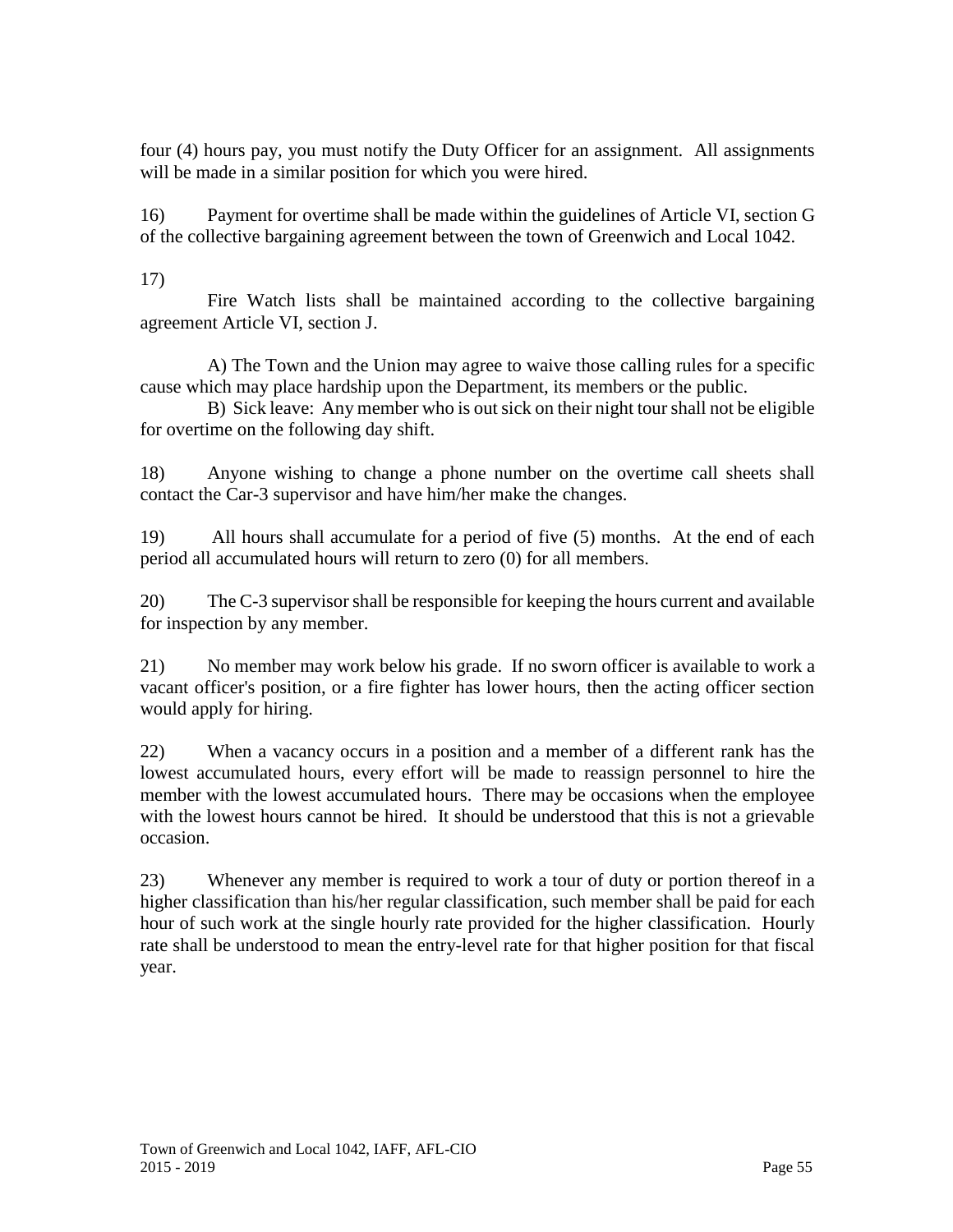#### APPENDIX IX

**TO:** Alfred C. Cava, Director of Human Resources

**FROM:** John Novak, President Local 1042 I.A.F.F.

**DATE:** June 25, 2003

**SUBJECT:** Fire Lieutenant, Training Assignment

The Lieutenant assigned to the training division will primarily be responsible for the following training related activities:

- Conduct and/or assist in routine training,
- Develop training programs,
- Research, report on and investigate health and safety issues,
- Assist in maintaining training activity records for fire personnel,
- Performs any related duties consistent with the Fire Lieutenant job description.

The Fire Lieutenant assigned to the training division shall work days, Monday through Friday, on a very flexible schedule provided the total hours worked is not less than forty-two (42). The Fire Lieutenant assigned to the training division will not be used to fill line Lieutenant vacancies that occur Monday through Friday on the day shift. However, the Lieutenant may choose to work overtime on weeknights or weekends according to the overtime agreement. At the scene of an alarm the Lieutenant assigned to the training division, if present and working in that capacity, shall operate as a safety officer or assistant safety officer. Vacation selections shall be made based on the operational needs of the training division and will not affect vacation selections for Lieutenants assigned to the line.

The Lieutenant will keep his/her night shift differential even if he/she does not work a night shift during any particular month.

This agreement in no way changes the light duty position available to Lieutenants to work in the training division. Appointments shall first be made among existing Fire Lieutenants with the assignment first offered to the most senior Lieutenant. If no Lieutenant chooses the assignment the most junior Lieutenant will be assigned to the training division. The first Lieutenant to be assigned to the training division will hold that position for a period of two (2) years. Thereafter, when a line Lieutenant's vacancy occurs, the Lieutenant may request a transfer to such vacancy; which shall be granted based on seniority. Both parties agree to renegotiate this position when a vacancy occurs.

Al Cava John J. Novak Director of Human Resources President, Local 1042

For the Town For the Union  $/\text{S}/\text{S}/\text{S}$